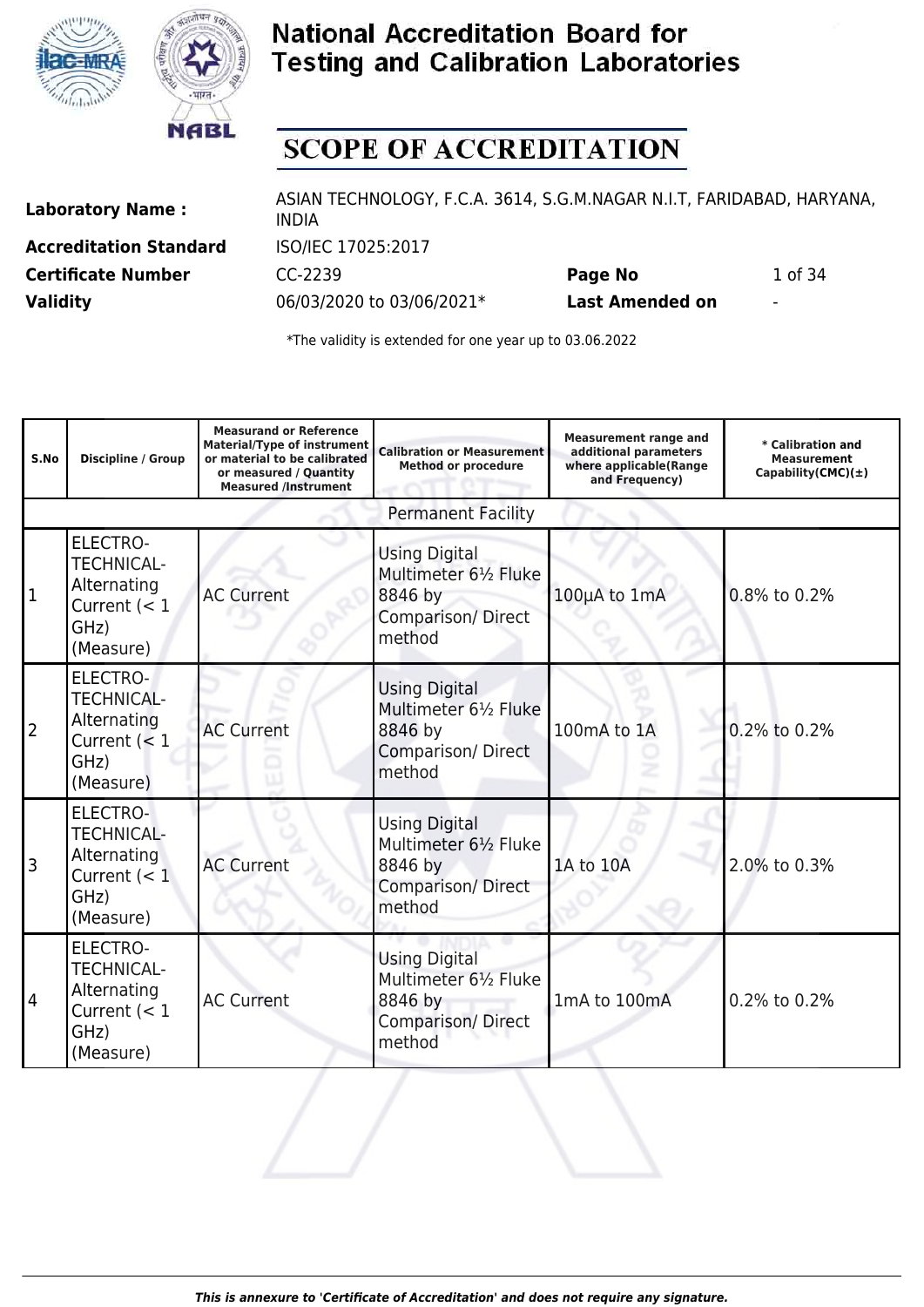



# **SCOPE OF ACCREDITATION**

**Accreditation Standard** ISO/IEC 17025:2017 **Validity** 06/03/2020 to 03/06/2021\* **Last Amended on** -

Laboratory Name : ASIAN TECHNOLOGY, F.C.A. 3614, S.G.M.NAGAR N.I.T, FARIDABAD, HARYANA, INDIA **Certificate Number** CC-2239 **Page No** 2 of 34

| S.No           | <b>Discipline / Group</b>                                                                  | <b>Measurand or Reference</b><br><b>Material/Type of instrument</b><br>or material to be calibrated<br>or measured / Quantity<br><b>Measured /Instrument</b> | <b>Calibration or Measurement</b><br><b>Method or procedure</b>                                | <b>Measurement range and</b><br>additional parameters<br>where applicable(Range<br>and Frequency) | * Calibration and<br><b>Measurement</b><br>Capability(CMC) $(\pm)$ |
|----------------|--------------------------------------------------------------------------------------------|--------------------------------------------------------------------------------------------------------------------------------------------------------------|------------------------------------------------------------------------------------------------|---------------------------------------------------------------------------------------------------|--------------------------------------------------------------------|
| 5              | <b>ELECTRO-</b><br><b>TECHNICAL-</b><br>Alternating<br>Current $(< 1$<br>GHz)<br>(Measure) | <b>AC High Voltage</b>                                                                                                                                       | Using HV Probe with<br>DMM Fluke 80k-40<br>by<br>Comparison/Direct<br>Method                   | 1kV to 25kV                                                                                       | 6.5% to 6.5%                                                       |
| 6              | <b>ELECTRO-</b><br><b>TECHNICAL-</b><br>Alternating<br>Current $(< 1$<br>GHz)<br>(Measure) | <b>AC Voltage</b>                                                                                                                                            | <b>Using Digital</b><br>Multimeter 61/2 Fluke<br>8846 by<br>Comparison/Direct<br>method        | 10 Hz to 1 kHz                                                                                    | 0.54 % to 0.15 %                                                   |
| $\overline{7}$ | ELECTRO-<br><b>TECHNICAL-</b><br>Alternating<br>Current $(< 1$<br>GHz)<br>(Measure)        | <b>AC Voltage</b>                                                                                                                                            | <b>Using Digital</b><br>Multimeter 61/2 Fluke<br>8846 by<br>Comparison/Direct<br>method        | 10 mV to 750V                                                                                     | 1.68% to 0.15%                                                     |
| 8              | <b>ELECTRO-</b><br><b>TECHNICAL-</b><br><b>DIRECT</b><br><b>CURRENT</b><br>(Measure)       | <b>DC Current</b>                                                                                                                                            | <b>Using Digital</b><br>Multimeter 61/2 Fluke<br>8846 by<br>Comparison/Direct<br>method        | 100µA to 100mA                                                                                    | 0.1% to 0.07%                                                      |
| 9              | <b>ELECTRO-</b><br><b>TECHNICAL-</b><br><b>DIRECT</b><br><b>CURRENT</b><br>(Measure)       | <b>DC Current</b>                                                                                                                                            | <b>Using Digital</b><br>Multimeter 61/2 Fluke<br>8846 by<br><b>Comparison/Direct</b><br>method | 100mA to 1A                                                                                       | 0.07% to 0.11%                                                     |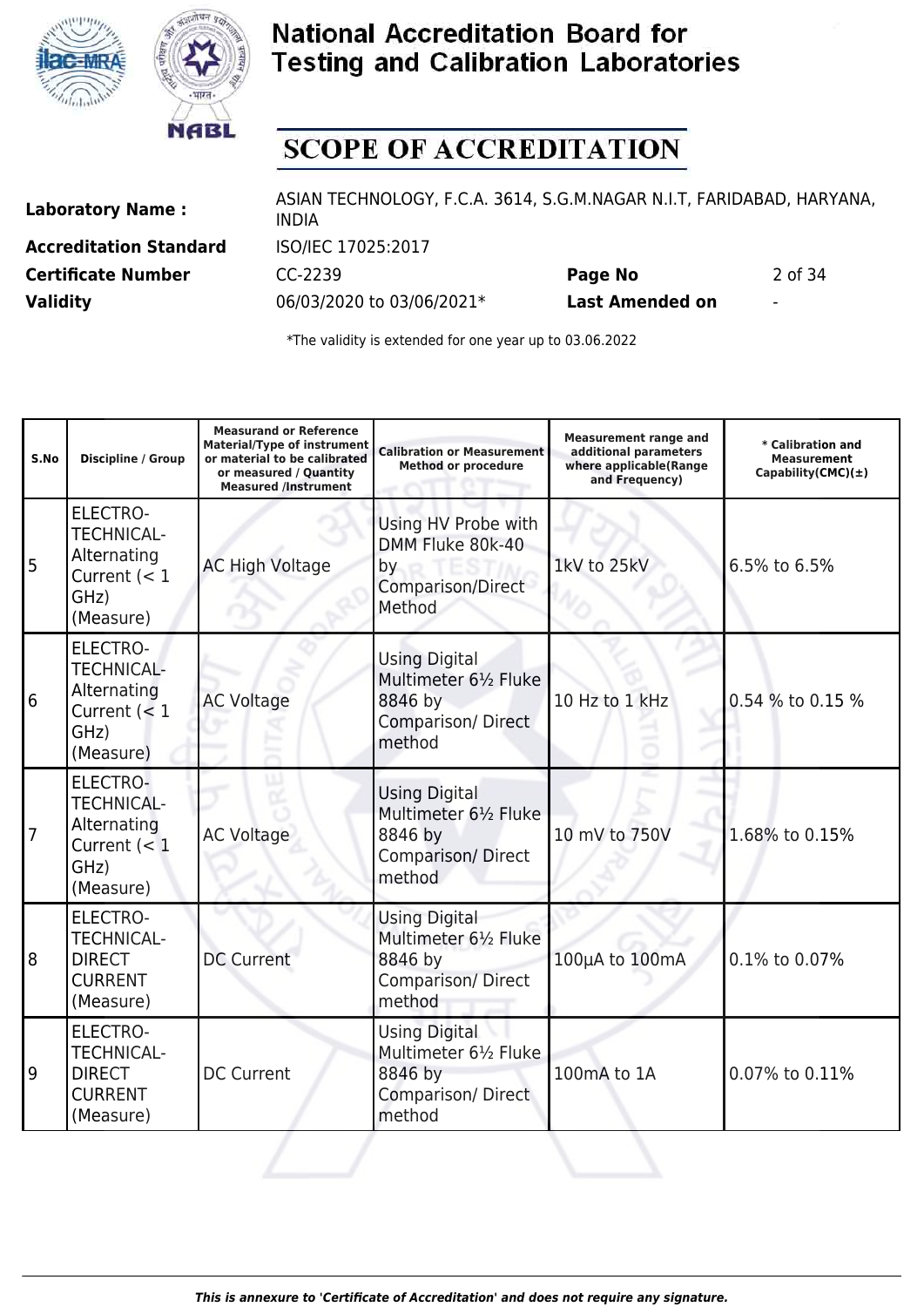



# **SCOPE OF ACCREDITATION**

**Accreditation Standard** ISO/IEC 17025:2017 **Validity** 06/03/2020 to 03/06/2021\* **Last Amended on** -

Laboratory Name : ASIAN TECHNOLOGY, F.C.A. 3614, S.G.M.NAGAR N.I.T, FARIDABAD, HARYANA, INDIA **Certificate Number CC-2239 Page No** 3 of 34

| S.No      | <b>Discipline / Group</b>                                                            | <b>Measurand or Reference</b><br><b>Material/Type of instrument</b><br>or material to be calibrated<br>or measured / Quantity<br><b>Measured /Instrument</b> | <b>Calibration or Measurement</b><br><b>Method or procedure</b>                                | <b>Measurement range and</b><br>additional parameters<br>where applicable(Range<br>and Frequency) | * Calibration and<br><b>Measurement</b><br>Capability(CMC) $(\pm)$ |
|-----------|--------------------------------------------------------------------------------------|--------------------------------------------------------------------------------------------------------------------------------------------------------------|------------------------------------------------------------------------------------------------|---------------------------------------------------------------------------------------------------|--------------------------------------------------------------------|
| 10        | <b>ELECTRO-</b><br><b>TECHNICAL-</b><br><b>DIRECT</b><br><b>CURRENT</b><br>(Measure) | <b>DC Current</b>                                                                                                                                            | <b>Using Digital</b><br>Multimeter 61/2 Fluke<br>8846 by<br><b>Comparison/Direct</b><br>method | 1A to 10A                                                                                         | 0.11% to 0.2%                                                      |
| 11        | <b>ELECTRO-</b><br><b>TECHNICAL-</b><br><b>DIRECT</b><br><b>CURRENT</b><br>(Measure) | DC High Voltage                                                                                                                                              | Using HV Prove with<br>DMM Fluke 80k-40<br>by<br>Comparison/Direct<br>method                   | 1 kV to 20 kV                                                                                     | 5% to 5%                                                           |
| 12        | <b>ELECTRO-</b><br><b>TECHNICAL-</b><br><b>DIRECT</b><br><b>CURRENT</b><br>(Measure) | DC Resistance (2<br>Wire)                                                                                                                                    | Using Multimeter 61/2<br>Fluke 8846A by<br>Comparison / Direct<br>Method                       | 10 ohm to 100 ohm                                                                                 | 0.06% to 0.02%                                                     |
| 13        | <b>ELECTRO-</b><br><b>TECHNICAL-</b><br><b>DIRECT</b><br><b>CURRENT</b><br>(Measure) | DC Resistance (2<br>Wire)                                                                                                                                    | Using Multimeter 61/2<br>Fluke 8846A by<br>Comparison / Direct<br>Method                       | 100 ohm to 10k ohm 0.02% to 0.02%                                                                 |                                                                    |
| <b>14</b> | <b>ELECTRO-</b><br><b>TECHNICAL-</b><br><b>DIRECT</b><br><b>CURRENT</b><br>(Measure) | DC Resistance (2<br>Wire)                                                                                                                                    | Using Multimeter 61/2<br>Fluke 8846A by<br>Comparison / Direct<br>Method                       | 100M ohm to 1G<br>ohm                                                                             | 1.0% to 2.34%                                                      |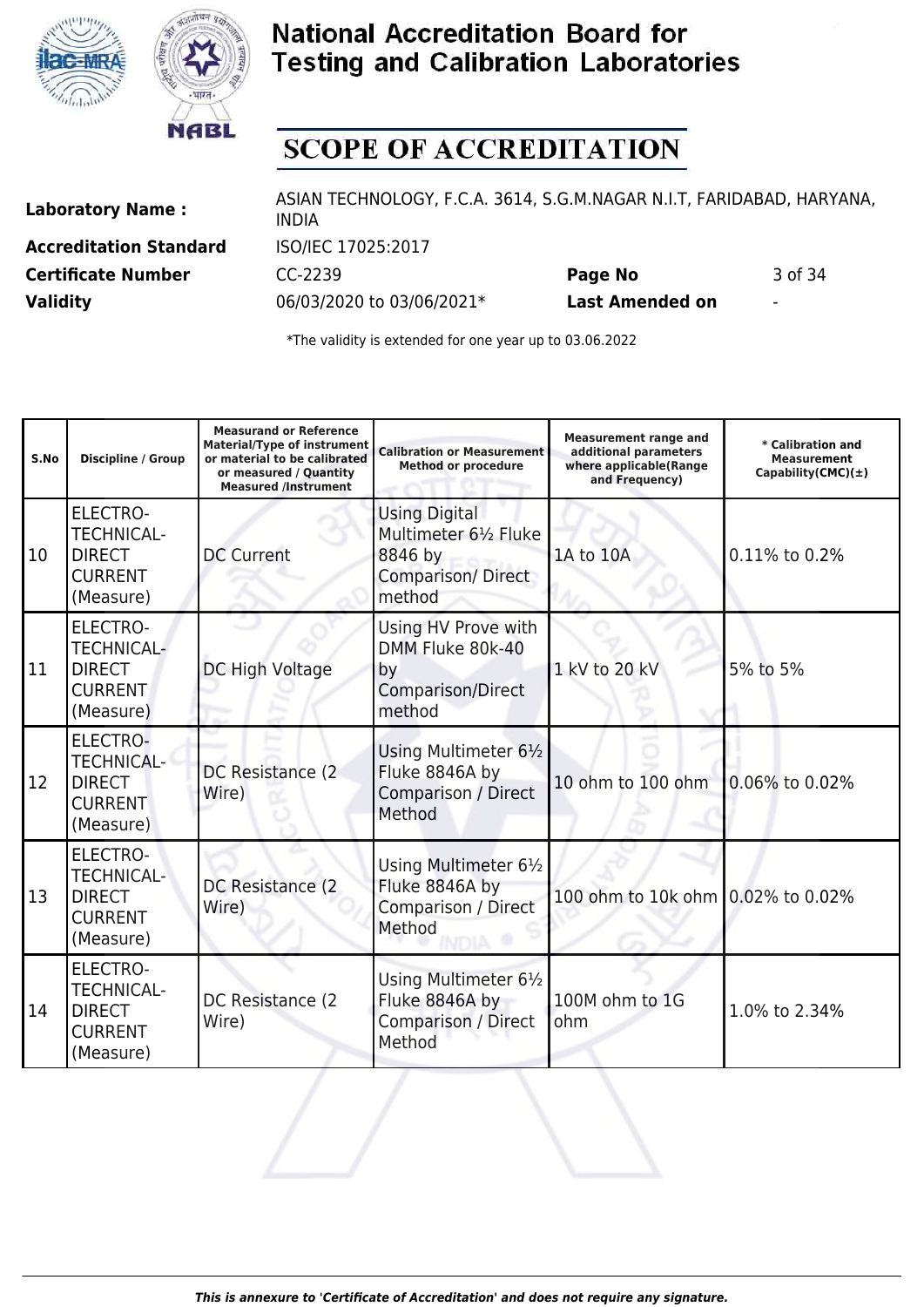



# **SCOPE OF ACCREDITATION**

**Accreditation Standard** ISO/IEC 17025:2017

Laboratory Name : ASIAN TECHNOLOGY, F.C.A. 3614, S.G.M.NAGAR N.I.T, FARIDABAD, HARYANA, INDIA **Certificate Number CC-2239 Page No** 4 of 34

**Validity** 06/03/2020 to 03/06/2021\* **Last Amended on** -

| S.No | Discipline / Group                                                                        | <b>Measurand or Reference</b><br><b>Material/Type of instrument</b><br>or material to be calibrated<br>or measured / Quantity<br><b>Measured /Instrument</b> | <b>Calibration or Measurement</b><br><b>Method or procedure</b>                                | <b>Measurement range and</b><br>additional parameters<br>where applicable(Range<br>and Frequency) | * Calibration and<br><b>Measurement</b><br>Capability(CMC) $(\pm)$ |
|------|-------------------------------------------------------------------------------------------|--------------------------------------------------------------------------------------------------------------------------------------------------------------|------------------------------------------------------------------------------------------------|---------------------------------------------------------------------------------------------------|--------------------------------------------------------------------|
| 15   | <b>ELECTRO-</b><br><b>TECHNICAL-</b><br><b>DIRECT</b><br><b>CURRENT</b><br>(Measure)      | DC Resistance (2)<br>Wire)                                                                                                                                   | Using Multimeter 61/2<br>Fluke 8846A by<br><b>Comparison / Direct</b><br>Method                | 10k ohm to 100M<br>ohm                                                                            | 0.02% to 1.0%                                                      |
| 16   | <b>ELECTRO-</b><br><b>TECHNICAL-</b><br><b>DIRECT</b><br><b>CURRENT</b><br>(Measure)      | DC Voltage                                                                                                                                                   | <b>Using Digital</b><br>Multimeter 61/2 Fluke<br>8846 by<br><b>Comparison/Direct</b><br>method | 1 mV to 100 mV                                                                                    | 1.0 % to 0.025 %                                                   |
| l 17 | <b>ELECTRO-</b><br><b>TECHNICAL-</b><br><b>DIRECT</b><br><b>CURRENT</b><br>(Measure)      | DC Voltage                                                                                                                                                   | <b>Using Digital</b><br>Multimeter 61/2 Fluke<br>8846 by<br>Comparison/Direct<br>method        | 100 mV to 1000 V                                                                                  | 0.025 % to 0.025 %                                                 |
| 18   | <b>ELECTRO-</b><br><b>TECHNICAL-</b><br><b>ELECTRICAL</b><br><b>EQUIPMENT</b><br>(Source) | AC Energy (10 & 30)                                                                                                                                          | Using Three phase<br>Power Energy Meter<br>Calibrator by Direct<br>Method                      | 1A to 5A                                                                                          | 1.8%                                                               |
| 19   | <b>ELECTRO-</b><br><b>TECHNICAL-</b><br><b>ELECTRICAL</b><br><b>EQUIPMENT</b><br>(Source) | AC Energy (10 & 30)                                                                                                                                          | Using Three phase<br>Power Energy Meter<br>Calibrator by Direct<br>Method                      | 240 Volt, 1A & 5A 1<br>and 3-phase                                                                | 1.8%                                                               |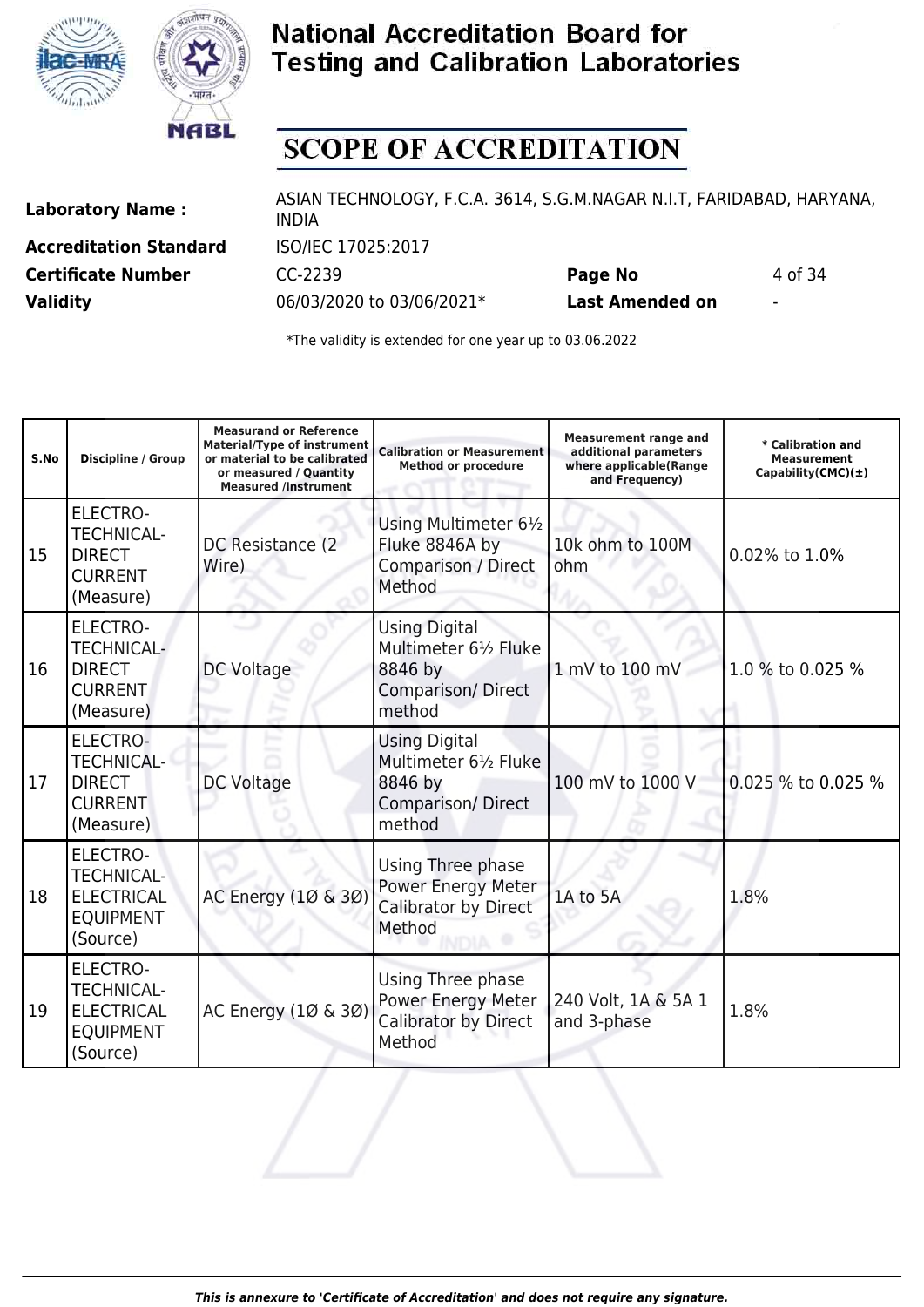



# **SCOPE OF ACCREDITATION**

**Accreditation Standard** ISO/IEC 17025:2017

Laboratory Name : ASIAN TECHNOLOGY, F.C.A. 3614, S.G.M.NAGAR N.I.T, FARIDABAD, HARYANA, INDIA **Certificate Number CC-2239 Page No** 5 of 34

**Validity** 06/03/2020 to 03/06/2021\* **Last Amended on** -

| S.No | <b>Discipline / Group</b>                                                                 | <b>Measurand or Reference</b><br>Material/Type of instrument<br>or material to be calibrated<br>or measured / Quantity<br><b>Measured /Instrument</b> | <b>Calibration or Measurement</b><br><b>Method or procedure</b>                  | <b>Measurement range and</b><br>additional parameters<br>where applicable(Range<br>and Frequency) | * Calibration and<br><b>Measurement</b><br>Capability(CMC) $(\pm)$ |
|------|-------------------------------------------------------------------------------------------|-------------------------------------------------------------------------------------------------------------------------------------------------------|----------------------------------------------------------------------------------|---------------------------------------------------------------------------------------------------|--------------------------------------------------------------------|
| 20   | <b>ELECTRO-</b><br><b>TECHNICAL-</b><br><b>ELECTRICAL</b><br><b>EQUIPMENT</b><br>(Source) | AC Energy (10 & 30)                                                                                                                                   | Using Three phase<br>Power Energy Meter<br><b>Calibrator by Direct</b><br>Method | 415 V (Ph-Ph), 30                                                                                 | 1.8%                                                               |
| 21   | <b>ELECTRO-</b><br><b>TECHNICAL-</b><br><b>ELECTRICAL</b><br><b>EQUIPMENT</b><br>(Source) | AC Energy (10 & 30)                                                                                                                                   | Using Three phase<br>Power Energy Meter<br><b>Calibrator by Direct</b><br>Method | UPF to 0.5PF(lag &<br>lead)                                                                       | 1.8%                                                               |
| 22   | <b>ELECTRO-</b><br><b>TECHNICAL-</b><br><b>ELECTRICAL</b><br><b>EQUIPMENT</b><br>(Source) | AC Power (10 & 30)                                                                                                                                    | Using Three phase<br>Power Energy Meter<br>Calibrator by Direct<br>Method        | 240V, 1A to 5A At<br>UPF and $0.5$ PF (lag & $0.73\%$<br>lead)                                    |                                                                    |
| 23   | <b>ELECTRO-</b><br><b>TECHNICAL-</b><br><b>ELECTRICAL</b><br><b>EQUIPMENT</b><br>(Source) | <b>Power Factor Meter</b><br>(Mechanical /<br>Digital)                                                                                                | Using Three phase<br>Power Energy Meter<br>Calibrator by direct<br>method        | At 240 Volt, 1A and 1<br>& 3 Phase                                                                | 0.02PF to 0.02PF                                                   |
| 24   | ELECTRO-<br><b>TECHNICAL-</b><br><b>TEMPERATURE</b><br><b>SIMULATION</b><br>(Source)      | Temperature<br>Simulation<br>(Indicator/Controller,<br>PID, Data logger,<br>Scanner & Recorder)<br>J-Type<br>Thermocouple                             | <b>Using Universal</b><br>Calibrator (Masibus<br>3001M by Direct<br>Metod        | 50 °C to 750 °C                                                                                   | 1.4 °C                                                             |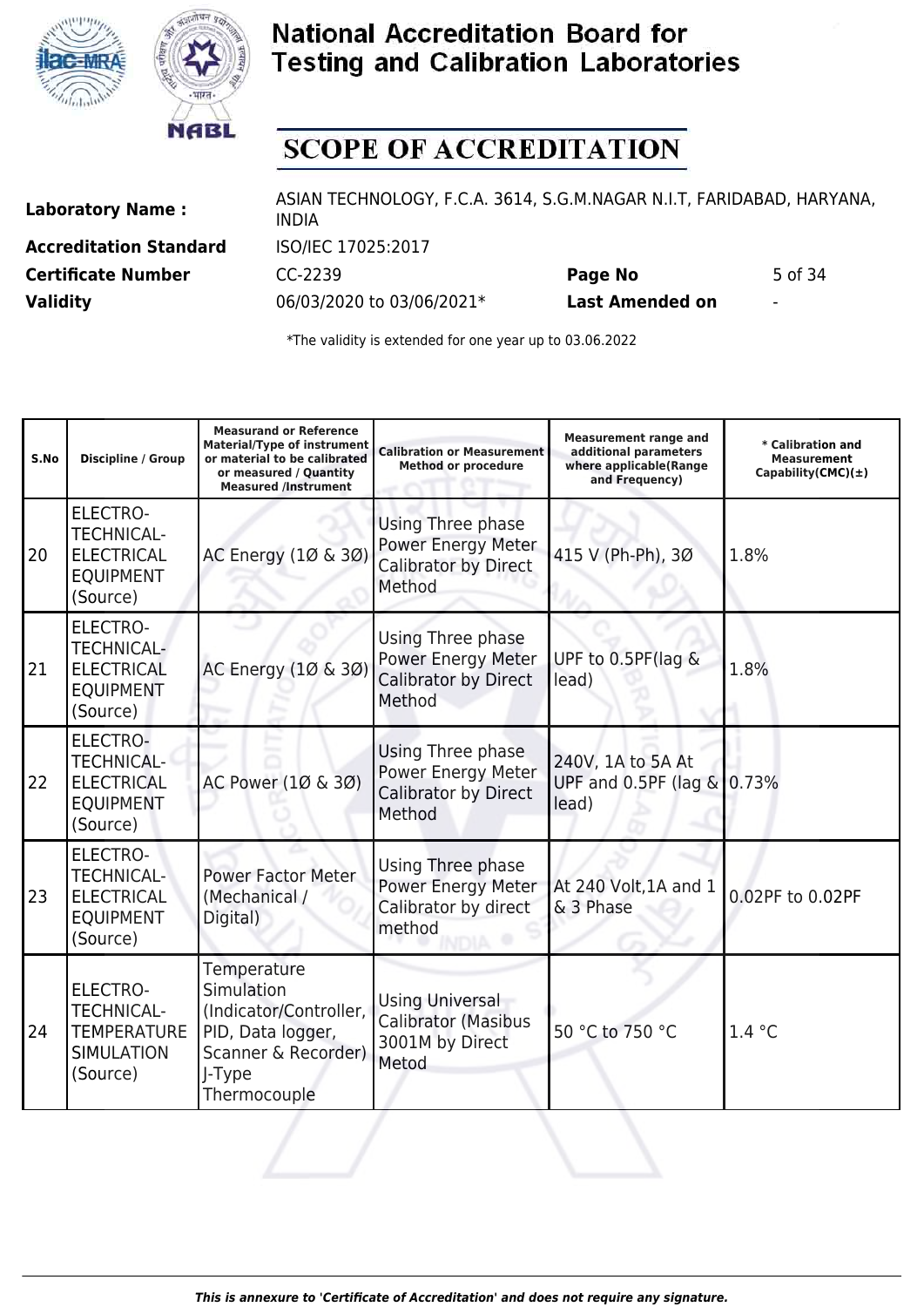



# **SCOPE OF ACCREDITATION**

**Accreditation Standard** ISO/IEC 17025:2017

Laboratory Name : ASIAN TECHNOLOGY, F.C.A. 3614, S.G.M.NAGAR N.I.T, FARIDABAD, HARYANA, INDIA **Certificate Number CC-2239 Page No** 6 of 34

**Validity** 06/03/2020 to 03/06/2021\* **Last Amended on** -

| S.No | Discipline / Group                                                                          | <b>Measurand or Reference</b><br><b>Material/Type of instrument</b><br>or material to be calibrated<br>or measured / Quantity<br><b>Measured /Instrument</b> | <b>Calibration or Measurement</b><br><b>Method or procedure</b>                                     | <b>Measurement range and</b><br>additional parameters<br>where applicable(Range<br>and Frequency) | * Calibration and<br><b>Measurement</b><br>Capability(CMC) $(\pm)$ |
|------|---------------------------------------------------------------------------------------------|--------------------------------------------------------------------------------------------------------------------------------------------------------------|-----------------------------------------------------------------------------------------------------|---------------------------------------------------------------------------------------------------|--------------------------------------------------------------------|
| 25   | <b>ELECTRO-</b><br><b>TECHNICAL-</b><br><b>TEMPERATURE</b><br><b>SIMULATION</b><br>(Source) | Temperature<br>Simulation<br>(Indicator/Controller,<br>PID, Data logger,<br>Scanner & Recorder)<br>K-Type<br>Thermocouple                                    | <b>Using Universal</b><br><b>Calibrator (Masibus</b><br>3001M by Direct<br>Method                   | 50 °C to 1300 °C                                                                                  | 1 °C                                                               |
| 26   | <b>ELECTRO-</b><br><b>TECHNICAL-</b><br><b>TEMPERATURE</b><br><b>SIMULATION</b><br>(Source) | Temperature<br>Simulation<br>(Indicator/Controller,<br>PID, Data logger,<br>Scanner & Recorder)   Method<br>RTD (PT-100)                                     | <b>Using Universal</b><br><b>Calibrator (Masibus</b><br>3001M by Direct                             | (-)200 °C to 850 °C                                                                               | $0.60^{\circ}$ C                                                   |
| 27   | <b>ELECTRO-</b><br><b>TECHNICAL-</b><br><b>TEMPERATURE</b><br><b>SIMULATION</b><br>(Source) | Temperature<br>Simulation<br>(Indicator/Controller,<br>PID, Data logger,<br>Scanner & Recorder)<br>S-Type<br>Thermocouple                                    | <b>Using Universal</b><br><b>Calibrator (Masibus</b><br>3001M by Direct<br>Method<br>THE REPORT FOR | 200 °C to 1700 °C                                                                                 | 1.6 °C                                                             |
| 28   | <b>ELECTRO-</b><br><b>TECHNICAL-</b><br><b>TEMPERATURE</b><br><b>SIMULATION</b><br>(Source) | Temperature<br>Simulation<br>(Indicator/Controller,<br>PID, Data logger,<br>Scanner & Recorder)<br>T-Type<br>Thermocouple                                    | <b>Using Universal</b><br>Calibrator (Masibus<br>3001M by Direct<br>Method                          | (-)150 °C to 400 °C                                                                               | $1^{\circ}$ C                                                      |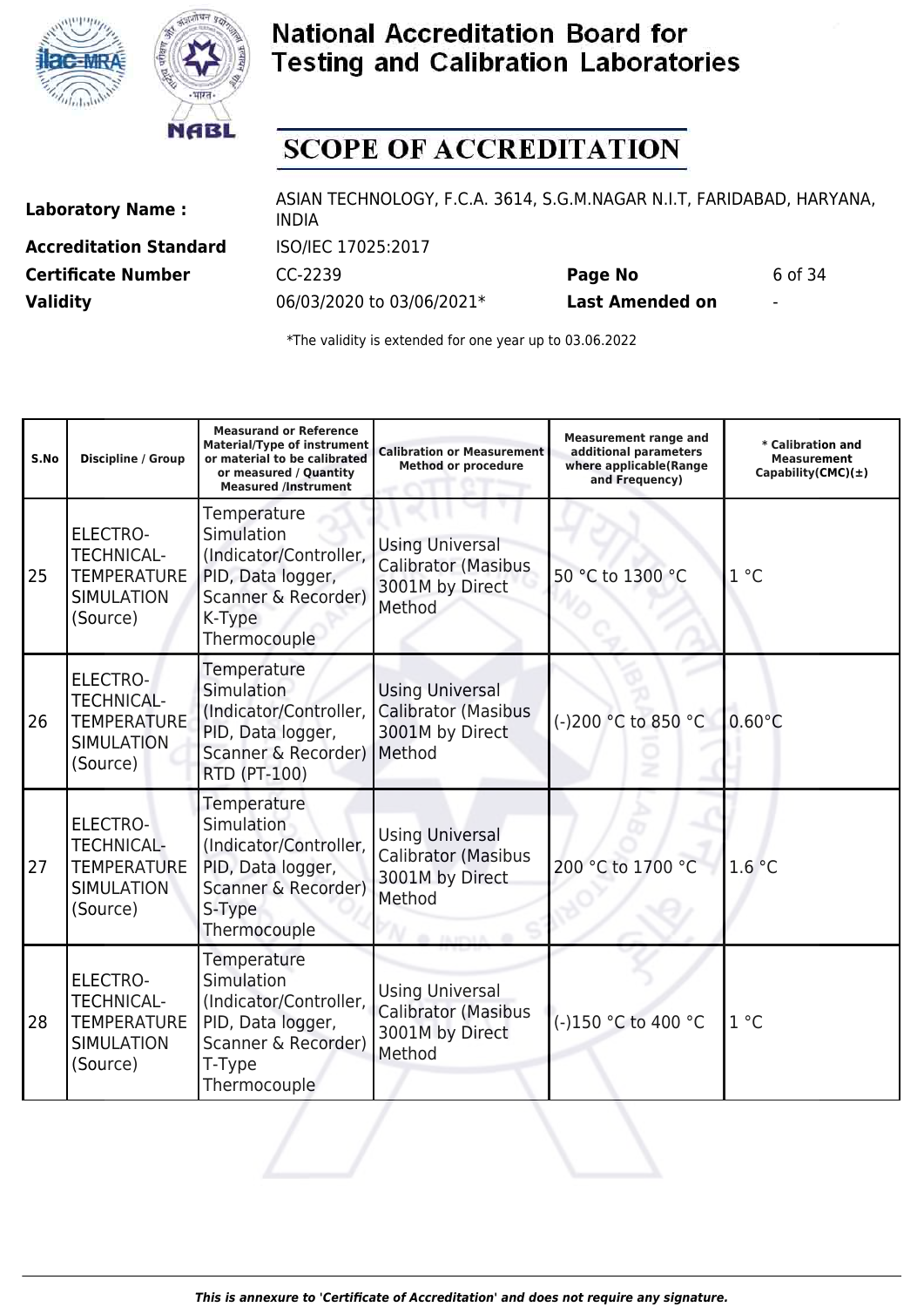



# **SCOPE OF ACCREDITATION**

**Accreditation Standard** ISO/IEC 17025:2017

Laboratory Name : ASIAN TECHNOLOGY, F.C.A. 3614, S.G.M.NAGAR N.I.T, FARIDABAD, HARYANA, INDIA **Certificate Number CC-2239 Page No** 7 of 34

**Validity** 06/03/2020 to 03/06/2021\* **Last Amended on** -

| S.No | <b>Discipline / Group</b>                                                                  | <b>Measurand or Reference</b><br><b>Material/Type of instrument</b><br>or material to be calibrated<br>or measured / Quantity<br><b>Measured /Instrument</b> | <b>Calibration or Measurement</b><br><b>Method or procedure</b>                                | <b>Measurement range and</b><br>additional parameters<br>where applicable(Range<br>and Frequency) | * Calibration and<br><b>Measurement</b><br>Capability(CMC) $(\pm)$ |
|------|--------------------------------------------------------------------------------------------|--------------------------------------------------------------------------------------------------------------------------------------------------------------|------------------------------------------------------------------------------------------------|---------------------------------------------------------------------------------------------------|--------------------------------------------------------------------|
| 29   | <b>ELECTRO-</b><br><b>TECHNICAL-</b><br><b>TIME &amp;</b><br><b>FREQUENCY</b><br>(Measure) | Capacitance                                                                                                                                                  | Using LCR Meter by<br>Comparison/Direct<br>Method                                              | 1nF to 10µF                                                                                       | 0.82% to 1.25%                                                     |
| 30   | ELECTRO-<br><b>TECHNICAL-</b><br><b>TIME &amp;</b><br><b>FREQUENCY</b><br>(Measure)        | Frequency                                                                                                                                                    | <b>Using Digital</b><br>Multimeter 61/2 Fluke<br>8846 by<br><b>Comparison/Direct</b><br>method | 10Hz to 300kHz                                                                                    | 0.12% to 0.2%                                                      |
| 31   | <b>ELECTRO-</b><br><b>TECHNICAL-</b><br><b>TIME &amp;</b><br><b>FREQUENCY</b><br>(Measure) | Inductance                                                                                                                                                   | Using LCR Meter by<br>Comparison/Direct<br>Method                                              | $100\mu H$ to $1H$                                                                                | 1%                                                                 |
| 32   | <b>ELECTRO-</b><br><b>TECHNICAL-</b><br><b>TIME &amp;</b><br><b>FREQUENCY</b><br>(Source)  | Resistance (2wire<br>measurement)                                                                                                                            | Using High<br><b>Resistance Box</b><br>(Discreet Value) by<br>Direct method                    | 200M ohm                                                                                          | 3.62%                                                              |
| 33   | <b>ELECTRO-</b><br><b>TECHNICAL-</b><br><b>TIME &amp;</b><br><b>FREQUENCY</b><br>(Source)  | Resistance (2wire<br>measurement)                                                                                                                            | <b>Using High</b><br><b>Resistance Box</b><br>(Discreet Value) by<br>Direct method             | 20G ohm                                                                                           | 4.3%                                                               |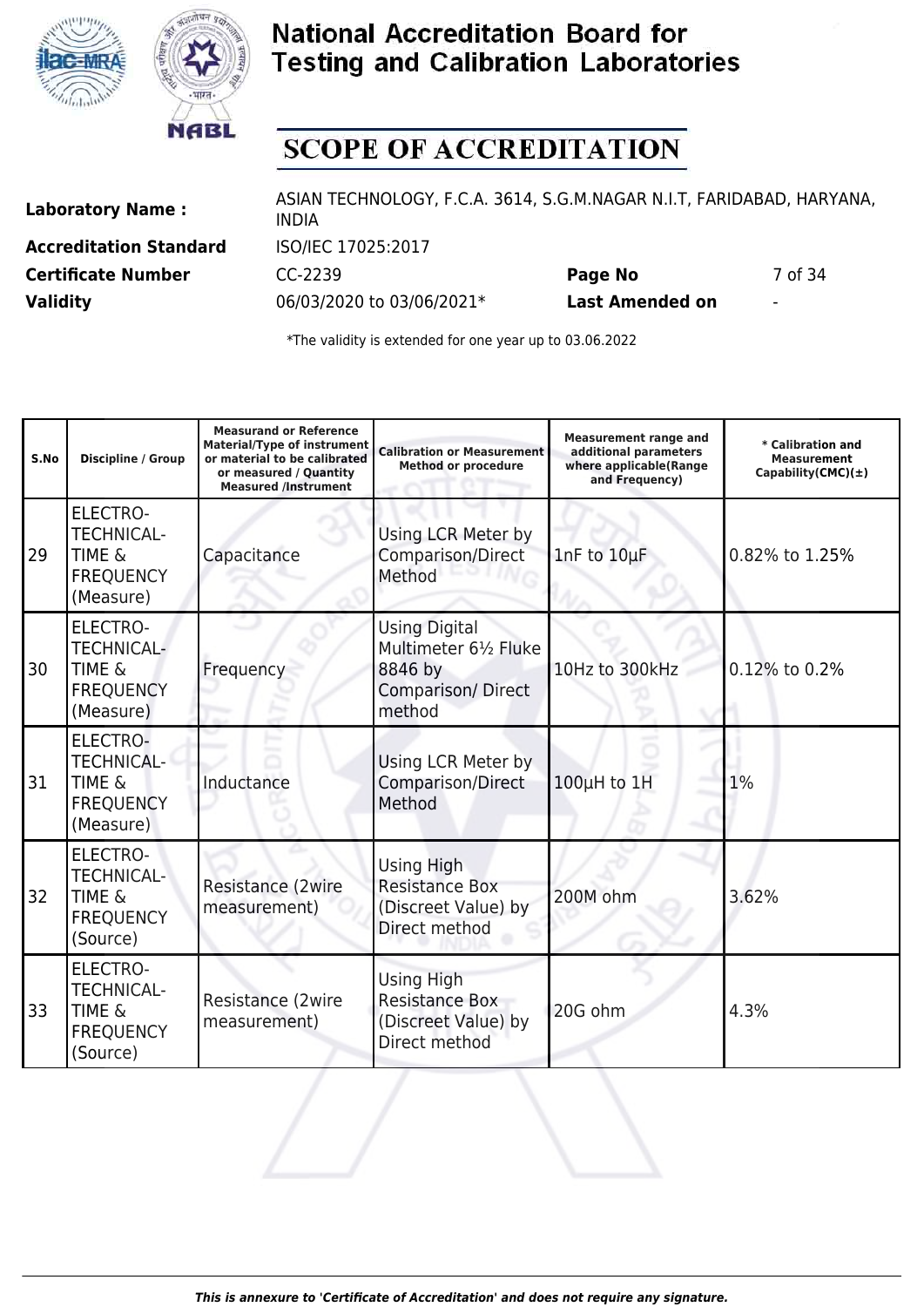



# **SCOPE OF ACCREDITATION**

**Accreditation Standard** ISO/IEC 17025:2017

Laboratory Name : ASIAN TECHNOLOGY, F.C.A. 3614, S.G.M.NAGAR N.I.T, FARIDABAD, HARYANA, INDIA **Certificate Number CC-2239 Page No** 8 of 34

**Validity** 06/03/2020 to 03/06/2021\* **Last Amended on** -

| S.No | Discipline / Group                                                                        | <b>Measurand or Reference</b><br><b>Material/Type of instrument</b><br>or material to be calibrated<br>or measured / Quantity<br><b>Measured /Instrument</b> | <b>Calibration or Measurement</b><br><b>Method or procedure</b>                             | <b>Measurement range and</b><br>additional parameters<br>where applicable(Range<br>and Frequency) | * Calibration and<br>Measurement<br>Capability(CMC) $(\pm)$ |
|------|-------------------------------------------------------------------------------------------|--------------------------------------------------------------------------------------------------------------------------------------------------------------|---------------------------------------------------------------------------------------------|---------------------------------------------------------------------------------------------------|-------------------------------------------------------------|
| 34   | <b>ELECTRO-</b><br><b>TECHNICAL-</b><br><b>TIME &amp;</b><br><b>FREQUENCY</b><br>(Source) | Resistance (2wire<br>measurement)                                                                                                                            | <b>Using High</b><br><b>Resistance Box</b><br>(Discreet Value) by<br>Direct method          | 20M ohm                                                                                           | 3.52%                                                       |
| 35   | <b>ELECTRO-</b><br><b>TECHNICAL-</b><br><b>TIME &amp;</b><br><b>FREQUENCY</b><br>(Source) | Resistance (2wire<br>measurement)                                                                                                                            | <b>Using High</b><br><b>Resistance Box</b><br>(Discreet Value) by<br>Direct method          | 2G ohm                                                                                            | 4.1%                                                        |
| 36   | <b>ELECTRO-</b><br><b>TECHNICAL-</b><br><b>TIME &amp;</b><br><b>FREQUENCY</b><br>(Source) | Resistance (2wire<br>measurement)                                                                                                                            | <b>Using High</b><br><b>Resistance Box</b><br>(Discreet Value) by<br>Direct method          | 2M ohm                                                                                            | 3.52%                                                       |
| 37   | <b>ELECTRO-</b><br><b>TECHNICAL-</b><br><b>TIME &amp;</b><br><b>FREQUENCY</b><br>(Source) | Resistance (4wire<br>measurement)                                                                                                                            | <b>Using Standard</b><br><b>Resistance Box</b><br>Discreet value by<br><b>Direct Method</b> | 1 m ohm                                                                                           | 1.2%                                                        |
| 38   | <b>ELECTRO-</b><br><b>TECHNICAL-</b><br><b>TIME &amp;</b><br><b>FREQUENCY</b><br>(Source) | Resistance (4wire<br>measurement)                                                                                                                            | <b>Using Standard</b><br><b>Resistance Box</b><br>Discreet value by<br><b>Direct Method</b> | 1 ohm                                                                                             | 0.65%                                                       |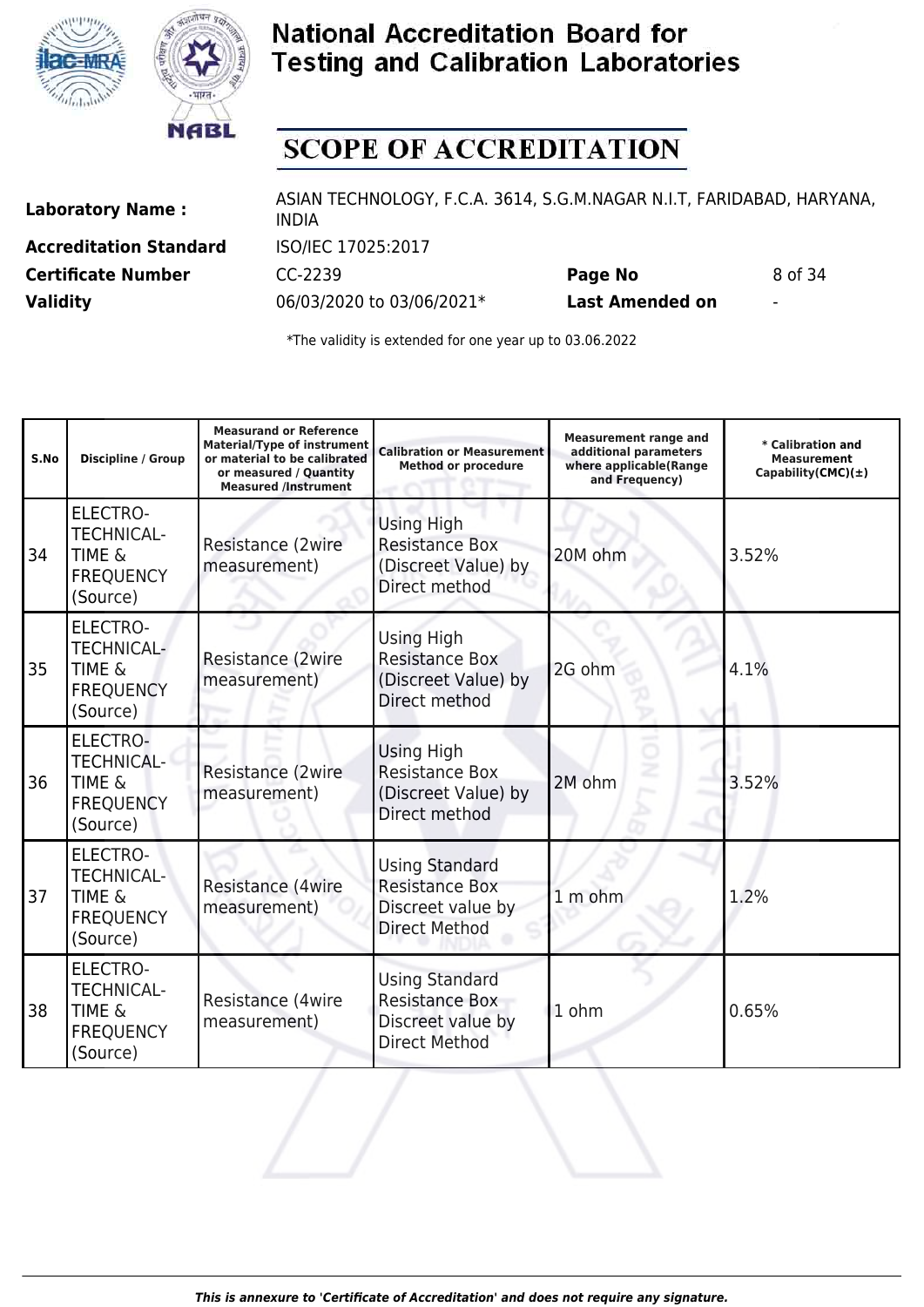



# **SCOPE OF ACCREDITATION**

**Accreditation Standard** ISO/IEC 17025:2017

Laboratory Name : ASIAN TECHNOLOGY, F.C.A. 3614, S.G.M.NAGAR N.I.T, FARIDABAD, HARYANA, INDIA **Certificate Number CC-2239 Page No** 9 of 34

**Validity** 06/03/2020 to 03/06/2021\* **Last Amended on** -

| S.No | Discipline / Group                                                                        | <b>Measurand or Reference</b><br><b>Material/Type of instrument</b><br>or material to be calibrated<br>or measured / Quantity<br><b>Measured /Instrument</b> | <b>Calibration or Measurement</b><br><b>Method or procedure</b>                             | <b>Measurement range and</b><br>additional parameters<br>where applicable(Range<br>and Frequency) | * Calibration and<br><b>Measurement</b><br>Capability(CMC) $(\pm)$ |
|------|-------------------------------------------------------------------------------------------|--------------------------------------------------------------------------------------------------------------------------------------------------------------|---------------------------------------------------------------------------------------------|---------------------------------------------------------------------------------------------------|--------------------------------------------------------------------|
| 39   | <b>ELECTRO-</b><br><b>TECHNICAL-</b><br><b>TIME &amp;</b><br><b>FREQUENCY</b><br>(Source) | Resistance (4wire<br>measurement)                                                                                                                            | <b>Using Standard</b><br><b>Resistance Box</b><br>Discreet value by<br><b>Direct Method</b> | 10 m ohm                                                                                          | 0.8%                                                               |
| 40   | <b>ELECTRO-</b><br><b>TECHNICAL-</b><br>TIME &<br><b>FREQUENCY</b><br>(Source)            | Resistance (4wire<br>measurement)                                                                                                                            | <b>Using Standard</b><br><b>Resistance Box</b><br>Discreet value by<br><b>Direct Method</b> | 10 ohm                                                                                            | 0.65%                                                              |
| 41   | <b>ELECTRO-</b><br><b>TECHNICAL-</b><br><b>TIME &amp;</b><br><b>FREQUENCY</b><br>(Source) | Resistance (4wire<br>measurement)                                                                                                                            | <b>Using Standard</b><br><b>Resistance Box</b><br>Discreet value by<br><b>Direct Method</b> | 100 m ohm                                                                                         | 0.7%                                                               |
| 42   | <b>ELECTRO-</b><br><b>TECHNICAL-</b><br><b>TIME &amp;</b><br><b>FREQUENCY</b><br>(Source) | Resistance (4wire<br>measurement)                                                                                                                            | <b>Using Standard</b><br><b>Resistance Box</b><br>Discreet value by<br><b>Direct Method</b> | 100 ohm                                                                                           | 0.65%                                                              |
| 43   | <b>ELECTRO-</b><br><b>TECHNICAL-</b><br><b>TIME &amp;</b><br><b>FREQUENCY</b><br>(Source) | Resistance (4wire<br>measurement)                                                                                                                            | <b>Using Standard</b><br><b>Resistance Box</b><br>Discreet value by<br><b>Direct Method</b> | 1k ohm                                                                                            | 0.6%                                                               |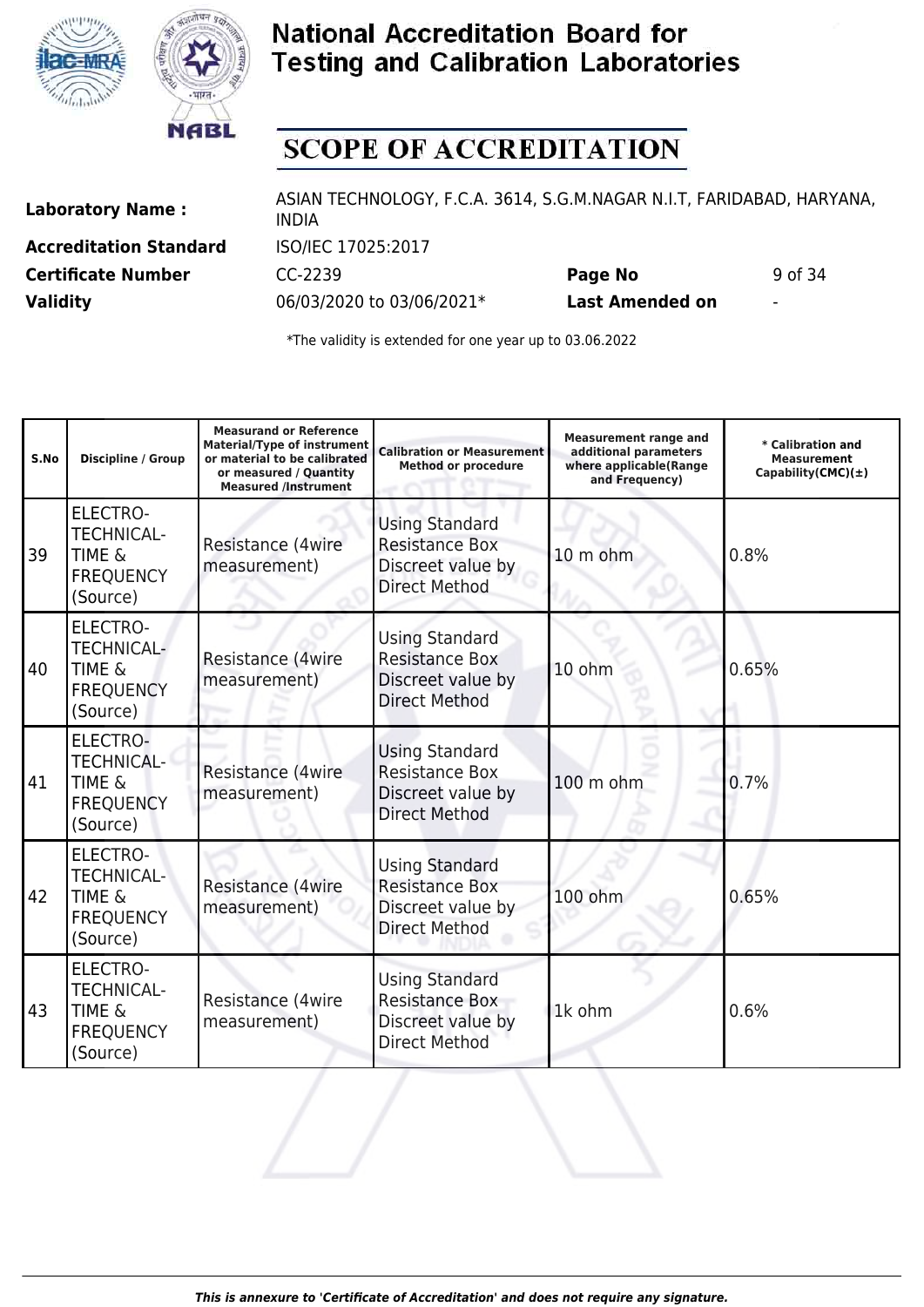



# **SCOPE OF ACCREDITATION**

**Accreditation Standard** ISO/IEC 17025:2017

Laboratory Name : ASIAN TECHNOLOGY, F.C.A. 3614, S.G.M.NAGAR N.I.T, FARIDABAD, HARYANA, INDIA **Certificate Number** CC-2239 **Page No** 10 of 34

**Validity** 06/03/2020 to 03/06/2021\* **Last Amended on** -

\*The validity is extended for one year up to 03.06.2022

| S.No | Discipline / Group                                                                                 | <b>Measurand or Reference</b><br><b>Material/Type of instrument</b><br>or material to be calibrated<br>or measured / Quantity<br><b>Measured /Instrument</b> | <b>Calibration or Measurement</b><br><b>Method or procedure</b>                             | <b>Measurement range and</b><br>additional parameters<br>where applicable(Range<br>and Frequency) | * Calibration and<br><b>Measurement</b><br>Capability(CMC) $(\pm)$ |
|------|----------------------------------------------------------------------------------------------------|--------------------------------------------------------------------------------------------------------------------------------------------------------------|---------------------------------------------------------------------------------------------|---------------------------------------------------------------------------------------------------|--------------------------------------------------------------------|
| 44   | <b>MECHANICAL-</b><br><b>ACCELERATION</b><br><b>AND SPEED</b>                                      | Stroboscope<br>Tachometer (Non-<br>Contact Type)                                                                                                             | <b>Using Digital</b><br>Tachometer &<br>Rotating Disc with<br>Reflecting Tapes as<br>Source | 9900 rpm to 99000<br>rpm                                                                          | 0.20%                                                              |
| 45   | <b>MECHANICAL-</b><br><b>ACCELERATION</b><br><b>AND SPEED</b>                                      | Stroboscope,<br>Tachometer (Non-<br>Contact Type)                                                                                                            | <b>Using Digital</b><br>Tachometer &<br>Rotating Disc with<br>Reflecting Tapes as<br>Source | 1000 rpm to 9900<br>rpm                                                                           | 0.20%                                                              |
| 46   | MECHANICAL-<br><b>ACCELERATION</b><br><b>AND SPEED</b>                                             | Stroboscope/<br>Tachometer (Non-<br>Contact Type)                                                                                                            | <b>Using Digital</b><br>Tachometer &<br>Rotating Disc with<br>Reflecting Tapes as<br>Source | 50 rpm to 52000<br>rpm                                                                            | 5 % to 0.4 %                                                       |
| 47   | MECHANICAL-<br><b>ACOUSTICS</b>                                                                    | <b>Sound Level Meter</b>                                                                                                                                     | Sound Level<br>Calibrator                                                                   | 94 dB, 114dB                                                                                      | 1.3dB                                                              |
| 48   | MECHANICAL-<br><b>DIMENSION</b><br>(BASIC<br><b>MEASURING</b><br>INSTRUMENT,<br><b>GAUGE ETC.)</b> | Angle Plate / Box<br>Angle Plate (Right<br>Angle Squareness)                                                                                                 | <b>Using Master</b><br>cylinder and Gauge<br>blocks.                                        | Upto 300X300 mm                                                                                   | $4.8 \mu m$                                                        |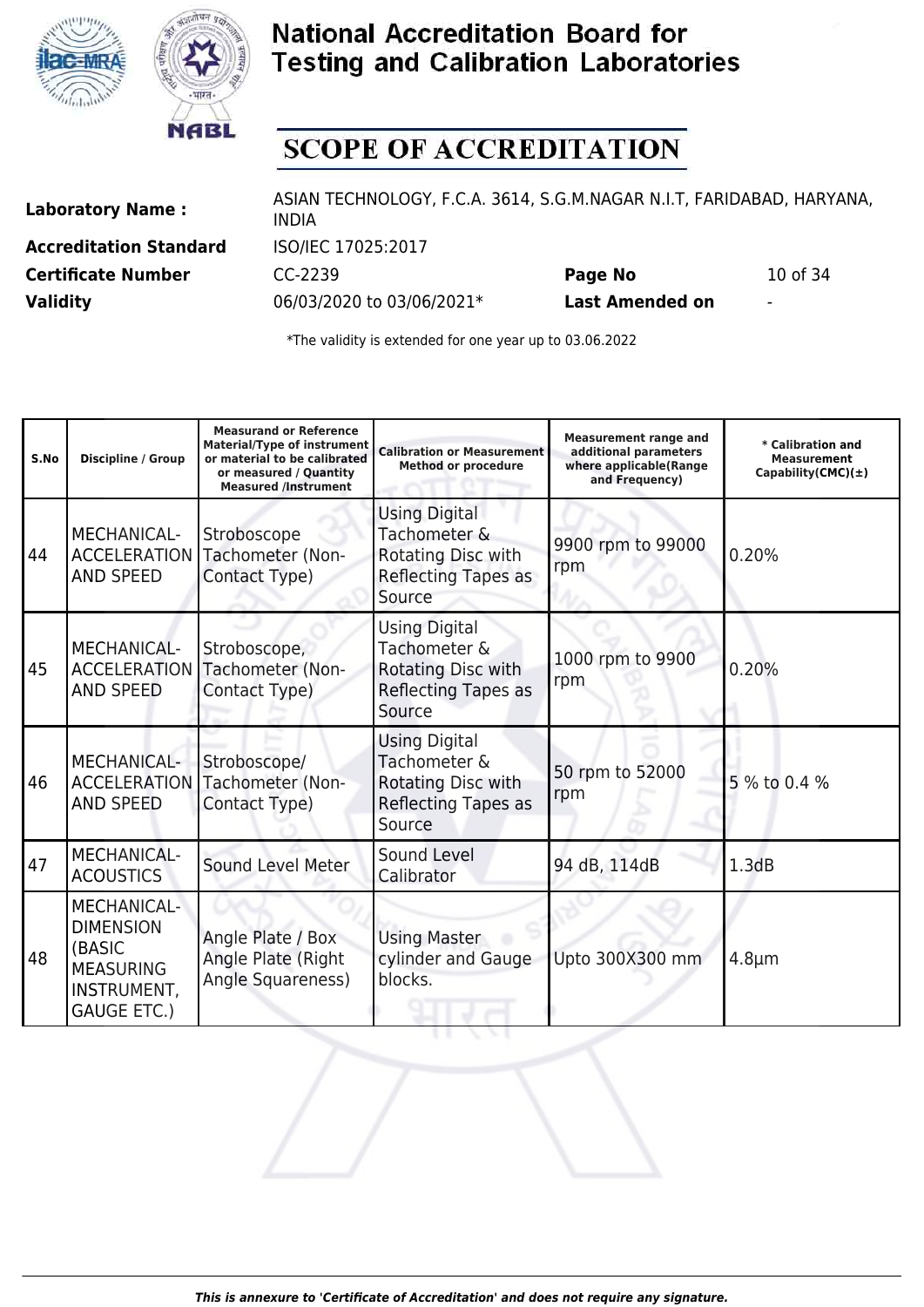



# **SCOPE OF ACCREDITATION**

**Accreditation Standard** ISO/IEC 17025:2017

Laboratory Name : ASIAN TECHNOLOGY, F.C.A. 3614, S.G.M.NAGAR N.I.T, FARIDABAD, HARYANA, INDIA **Certificate Number** CC-2239 **Page No** 11 of 34

**Validity** 06/03/2020 to 03/06/2021\* **Last Amended on** -

| S.No | Discipline / Group                                                                                        | <b>Measurand or Reference</b><br><b>Material/Type of instrument</b><br>or material to be calibrated<br>or measured / Quantity<br><b>Measured /Instrument</b> | <b>Calibration or Measurement</b><br><b>Method or procedure</b> | <b>Measurement range and</b><br>additional parameters<br>where applicable(Range<br>and Frequency) | * Calibration and<br><b>Measurement</b><br>Capability(CMC) $(\pm)$ |
|------|-----------------------------------------------------------------------------------------------------------|--------------------------------------------------------------------------------------------------------------------------------------------------------------|-----------------------------------------------------------------|---------------------------------------------------------------------------------------------------|--------------------------------------------------------------------|
| 49   | <b>MECHANICAL-</b><br><b>DIMENSION</b><br>(BASIC<br><b>MEASURING</b><br>INSTRUMENT,<br><b>GAUGE ETC.)</b> | <b>Bevel Angle</b><br>protractor                                                                                                                             | <b>Using Angle Gauge</b><br>Set                                 | $0 - 90 - 0$                                                                                      | 3.51min of arc                                                     |
| 50   | <b>MECHANICAL-</b><br><b>DIMENSION</b><br>(BASIC<br><b>MEASURING</b><br>INSTRUMENT,<br><b>GAUGE ETC.)</b> | Caliper (<br>Vernier/Dial/Digital)<br>LC:0.01mm                                                                                                              | Using Gauge block &<br><b>Caliper Checker</b>                   | 0 mm to 300 mm                                                                                    | $8.0 \mu m$                                                        |
| 51   | MECHANICAL-<br><b>DIMENSION</b><br>(BASIC<br><b>MEASURING</b><br>INSTRUMENT,<br><b>GAUGE ETC.)</b>        | Caliper (<br>Vernier/Dial/Digital)<br>LC:0.01mm                                                                                                              | <b>Using Gauge blocks</b><br>& Caliper checker                  | 0 mm to 600 mm                                                                                    | $14.6 \mu m$                                                       |
| 52   | MECHANICAL-<br><b>DIMENSION</b><br>(BASIC<br><b>MEASURING</b><br>INSTRUMENT,<br><b>GAUGE ETC.)</b>        | Co-Axiality of centre                                                                                                                                        | using plain<br>cylindrical mandrel                              | 0 axis to 500 axis                                                                                | $5.9 \mu m$                                                        |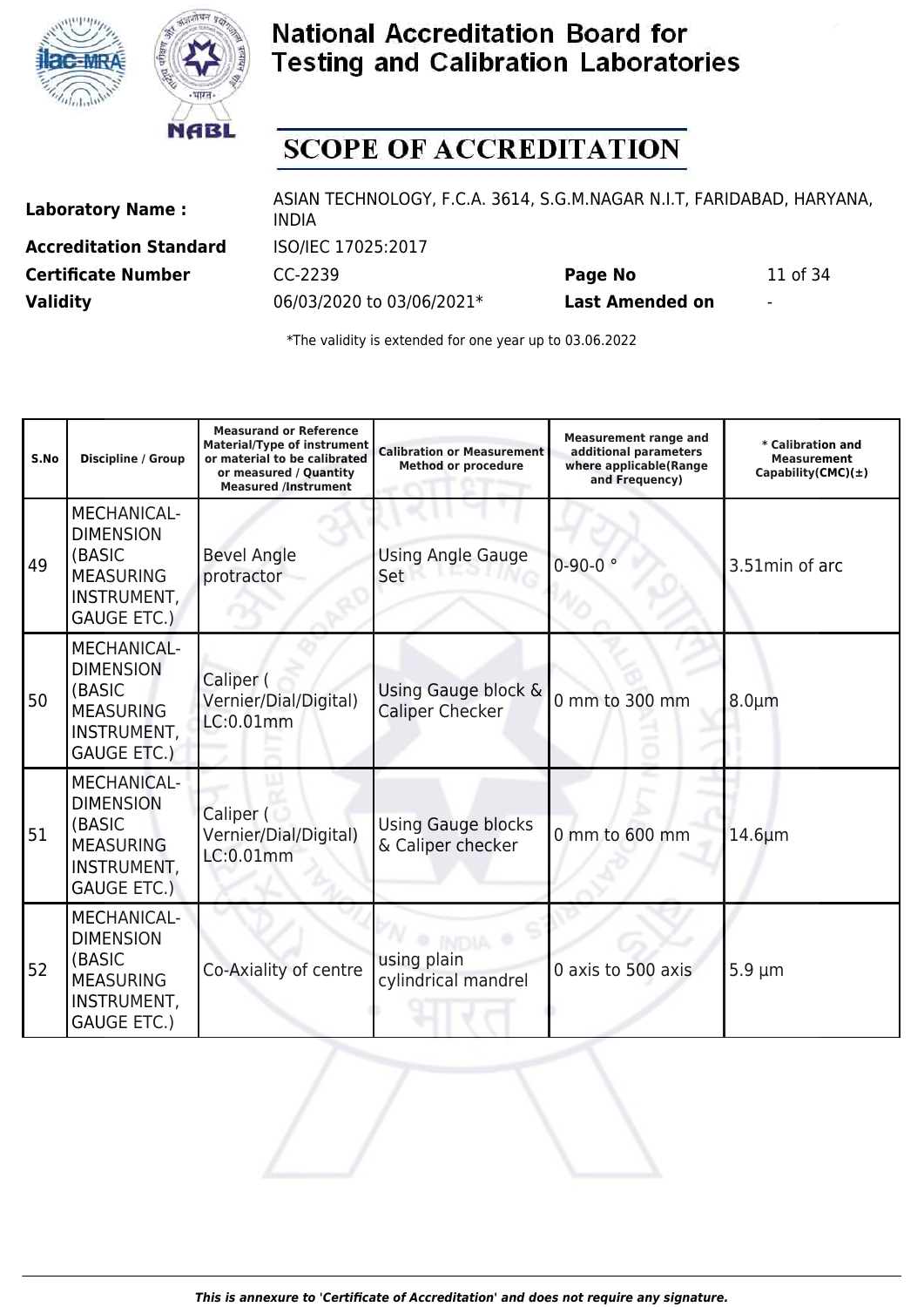



# **SCOPE OF ACCREDITATION**

**Accreditation Standard** ISO/IEC 17025:2017

Laboratory Name : ASIAN TECHNOLOGY, F.C.A. 3614, S.G.M.NAGAR N.I.T, FARIDABAD, HARYANA, INDIA **Certificate Number** CC-2239 **Page No** 12 of 34

**Validity** 06/03/2020 to 03/06/2021\* **Last Amended on** -

| S.No | Discipline / Group                                                                                        | <b>Measurand or Reference</b><br><b>Material/Type of instrument</b><br>or material to be calibrated<br>or measured / Quantity<br><b>Measured /Instrument</b> | <b>Calibration or Measurement</b><br><b>Method or procedure</b> | <b>Measurement range and</b><br>additional parameters<br>where applicable(Range<br>and Frequency) | * Calibration and<br><b>Measurement</b><br>Capability(CMC) $(±)$ |
|------|-----------------------------------------------------------------------------------------------------------|--------------------------------------------------------------------------------------------------------------------------------------------------------------|-----------------------------------------------------------------|---------------------------------------------------------------------------------------------------|------------------------------------------------------------------|
| 53   | MECHANICAL-<br><b>DIMENSION</b><br>(BASIC<br><b>MEASURING</b><br>INSTRUMENT,<br><b>GAUGE ETC.)</b>        | <b>Coating Thickness</b><br>Gauge L.C 0.001<br>mm                                                                                                            | Master foils set                                                | 10 µm to 729 µm                                                                                   | $3.8 \mu m$                                                      |
| 54   | <b>MECHANICAL-</b><br><b>DIMENSION</b><br>(BASIC<br><b>MEASURING</b><br>INSTRUMENT,<br><b>GAUGE ETC.)</b> | Depth Caliper LC:<br>$0.01$ mm                                                                                                                               | <b>Using Gauge blocks</b><br>& Caliper Checker                  | 0 mm to 300 mm                                                                                    | $8.0 \mu m$                                                      |
| 55   | <b>MECHANICAL-</b><br><b>DIMENSION</b><br>(BASIC<br><b>MEASURING</b><br>INSTRUMENT,<br><b>GAUGE ETC.)</b> | Depth Micrometer<br>LC: 0.001mm                                                                                                                              | <b>Using Gauge blocks</b><br>& Caliper Checker                  | 0 mm to 150 mm                                                                                    | $2.5 \mu m$                                                      |
| 56   | MECHANICAL-<br><b>DIMENSION</b><br>(BASIC<br><b>MEASURING</b><br>INSTRUMENT,<br><b>GAUGE ETC.)</b>        | Depth micrometer<br>LC: 0.01 mm                                                                                                                              | Gauge Block                                                     | 0 mm to 150 mm                                                                                    | $5.2 \mu m$                                                      |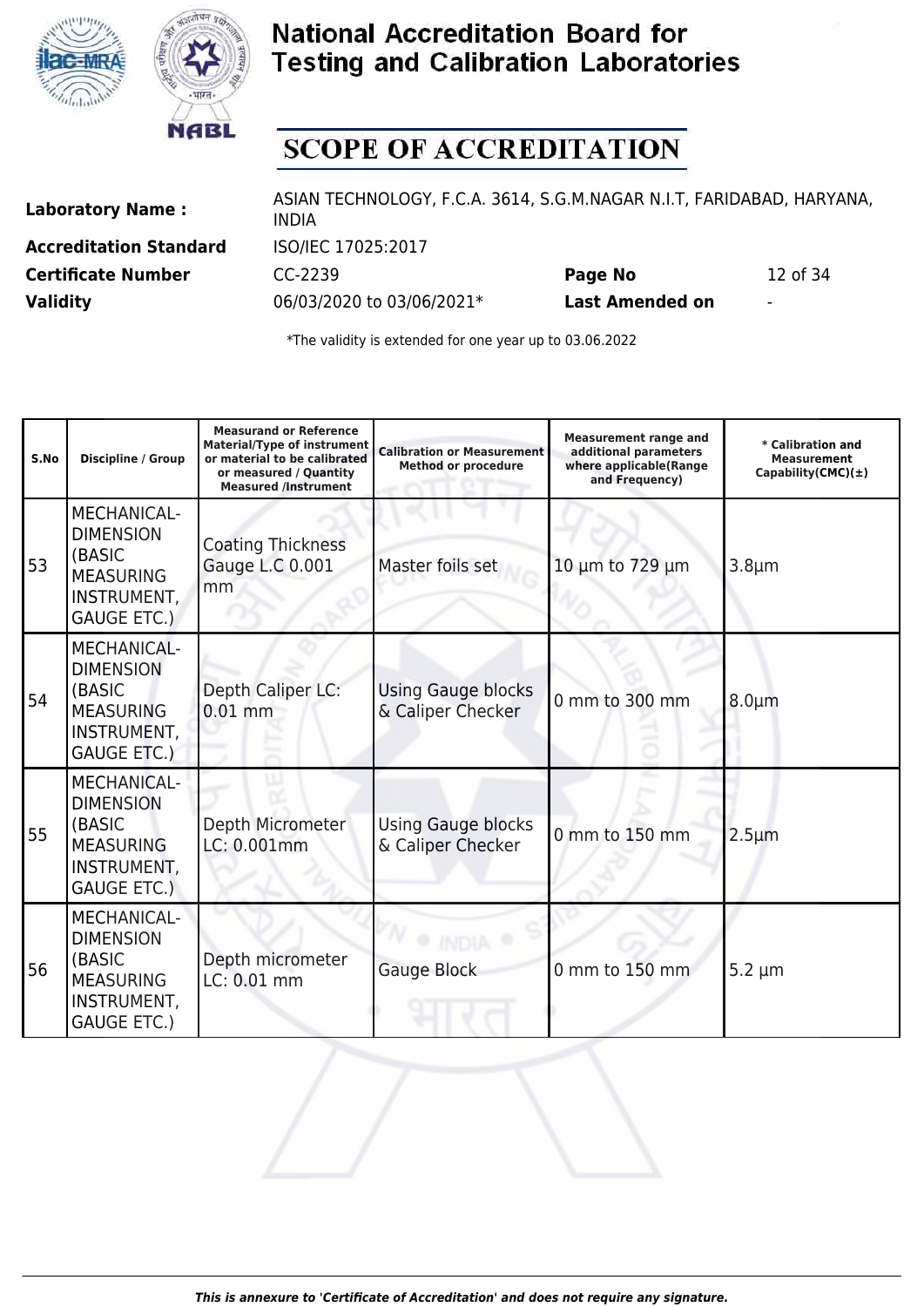



# **SCOPE OF ACCREDITATION**

**Accreditation Standard** ISO/IEC 17025:2017

Laboratory Name : ASIAN TECHNOLOGY, F.C.A. 3614, S.G.M.NAGAR N.I.T, FARIDABAD, HARYANA, INDIA **Certificate Number** CC-2239 **Page No** 13 of 34

**Validity** 06/03/2020 to 03/06/2021\* **Last Amended on** -

| S.No | <b>Discipline / Group</b>                                                                                 | <b>Measurand or Reference</b><br><b>Material/Type of instrument</b><br>or material to be calibrated<br>or measured / Quantity<br><b>Measured /Instrument</b> | <b>Calibration or Measurement</b><br><b>Method or procedure</b> | <b>Measurement range and</b><br>additional parameters<br>where applicable(Range<br>and Frequency) | * Calibration and<br><b>Measurement</b><br>Capability(CMC) $(\pm)$ |
|------|-----------------------------------------------------------------------------------------------------------|--------------------------------------------------------------------------------------------------------------------------------------------------------------|-----------------------------------------------------------------|---------------------------------------------------------------------------------------------------|--------------------------------------------------------------------|
| 57   | MECHANICAL-<br><b>DIMENSION</b><br>(BASIC<br><b>MEASURING</b><br>INSTRUMENT,<br><b>GAUGE ETC.)</b>        | Dial Bore Gauge<br>(Travel only)<br>LC:0.001mm                                                                                                               | <b>Using Electronic Dial</b><br><b>Calibration Tester</b>       | Up to 2 mm                                                                                        | $1.7 \mu m$                                                        |
| 58   | <b>MECHANICAL-</b><br><b>DIMENSION</b><br>(BASIC<br><b>MEASURING</b><br>INSTRUMENT,<br><b>GAUGE ETC.)</b> | <b>Dial Calibration</b><br>Tester LC:<br>$0.0001$ mm                                                                                                         | <b>Using Gauge blocks</b><br>& Electronic Probe                 | 0 mm to 25 mm                                                                                     | $0.8 \mu m$                                                        |
| 59   | MECHANICAL-<br><b>DIMENSION</b><br>(BASIC<br><b>MEASURING</b><br>INSTRUMENT,<br><b>GAUGE ETC.)</b>        | Dial Test Indicator<br>LC:0.01mm                                                                                                                             | Dial Calibration<br><b>Tester</b>                               | 0 mm to 1.0 mm                                                                                    | $1.7 \mu m$                                                        |
| 60   | <b>MECHANICAL-</b><br><b>DIMENSION</b><br>(BASIC<br><b>MEASURING</b><br>INSTRUMENT,<br><b>GAUGE ETC.)</b> | <b>Dial Thickness</b><br>Gauge LC:0.001mm                                                                                                                    | <b>Using Gauge blocks</b><br>set                                | 0 mm to 50 mm                                                                                     | $1.2 \mu m$                                                        |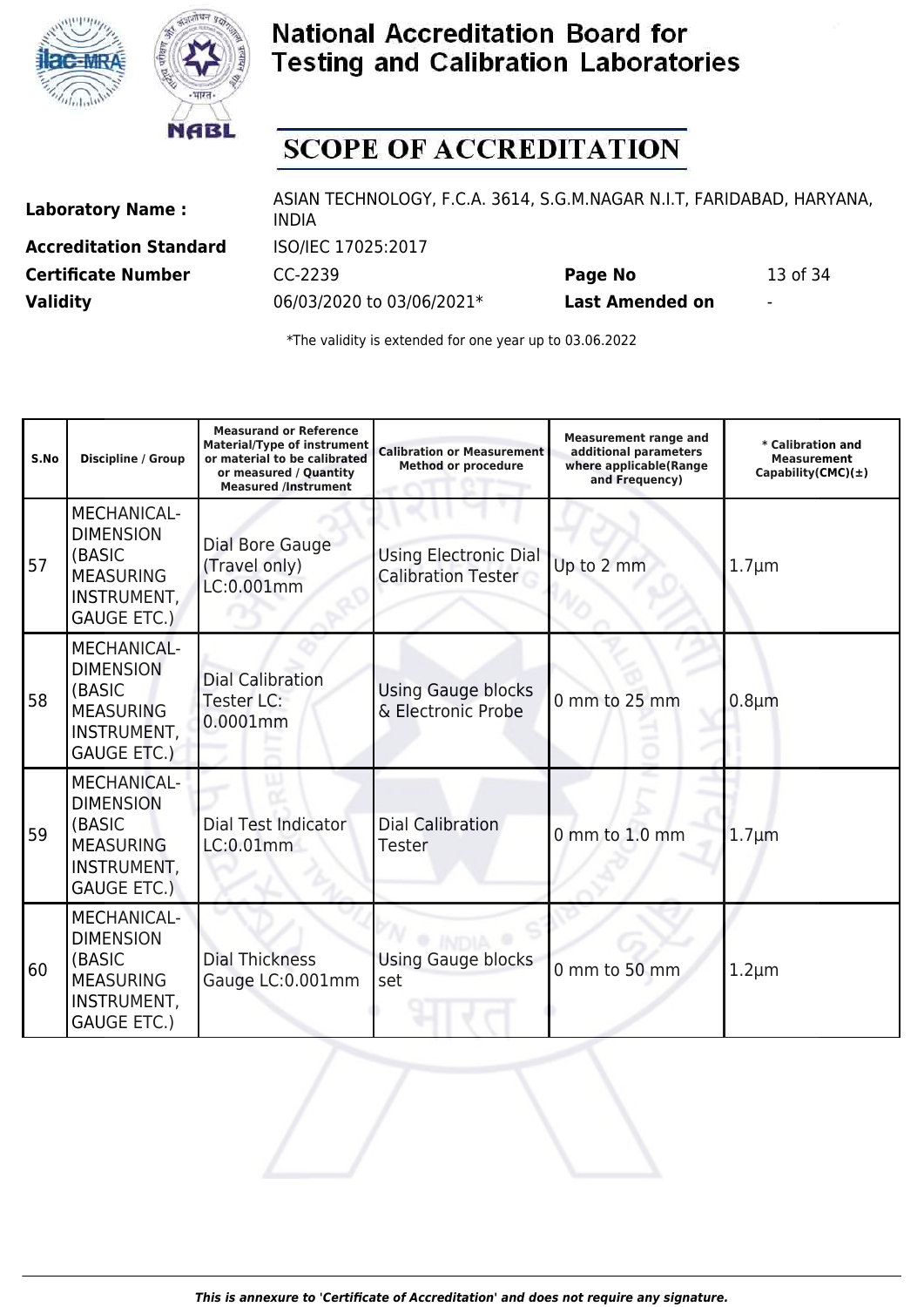



# **SCOPE OF ACCREDITATION**

**Accreditation Standard** ISO/IEC 17025:2017

Laboratory Name : ASIAN TECHNOLOGY, F.C.A. 3614, S.G.M.NAGAR N.I.T, FARIDABAD, HARYANA, INDIA **Certificate Number** CC-2239 **Page No** 14 of 34

**Validity** 06/03/2020 to 03/06/2021\* **Last Amended on** -

| S.No | <b>Discipline / Group</b>                                                                                 | <b>Measurand or Reference</b><br><b>Material/Type of instrument</b><br>or material to be calibrated<br>or measured / Quantity<br><b>Measured /Instrument</b> | <b>Calibration or Measurement</b><br><b>Method or procedure</b>                             | <b>Measurement range and</b><br>additional parameters<br>where applicable(Range<br>and Frequency) | * Calibration and<br><b>Measurement</b><br>Capability(CMC) $(\pm)$ |
|------|-----------------------------------------------------------------------------------------------------------|--------------------------------------------------------------------------------------------------------------------------------------------------------------|---------------------------------------------------------------------------------------------|---------------------------------------------------------------------------------------------------|--------------------------------------------------------------------|
| 61   | MECHANICAL-<br><b>DIMENSION</b><br>(BASIC<br><b>MEASURING</b><br>INSTRUMENT,<br><b>GAUGE ETC.)</b>        | <b>Digital Tachometer</b><br>(Non-Contact Type)                                                                                                              | <b>Using Digital</b><br>Tachometer &<br>Rotating Disc with<br>Reflecting Tapes as<br>Source | 50 rpm to 1000 rpm<br>>1000                                                                       | $0.38\%$ , 0.27%,<br>0.10%                                         |
| 62   | <b>MECHANICAL-</b><br><b>DIMENSION</b><br>(BASIC<br><b>MEASURING</b><br>INSTRUMENT,<br><b>GAUGE ETC.)</b> | Electronic Probe L.C.<br>0.0001 mm                                                                                                                           | <b>Using Gauge blocks</b><br>& Comparator Stand                                             | 0 mm to 25 mm                                                                                     | $0.9 \mu m$                                                        |
| 63   | MECHANICAL-<br><b>DIMENSION</b><br>(BASIC<br><b>MEASURING</b><br>INSTRUMENT,<br><b>GAUGE ETC.)</b>        | <b>Engineering Square</b>                                                                                                                                    | using master<br>cylinder & gauge<br>block                                                   | 0 mm to 450 mm                                                                                    | $7.4 \mu m$                                                        |
| 64   | MECHANICAL-<br><b>DIMENSION</b><br>(BASIC<br><b>MEASURING</b><br>INSTRUMENT,<br><b>GAUGE ETC.)</b>        | <b>External Micrometer</b><br>LC: 0.001mm                                                                                                                    | Using Gauge blocks.                                                                         | 0 mm to 25 mm                                                                                     | $1.0 \mu m$                                                        |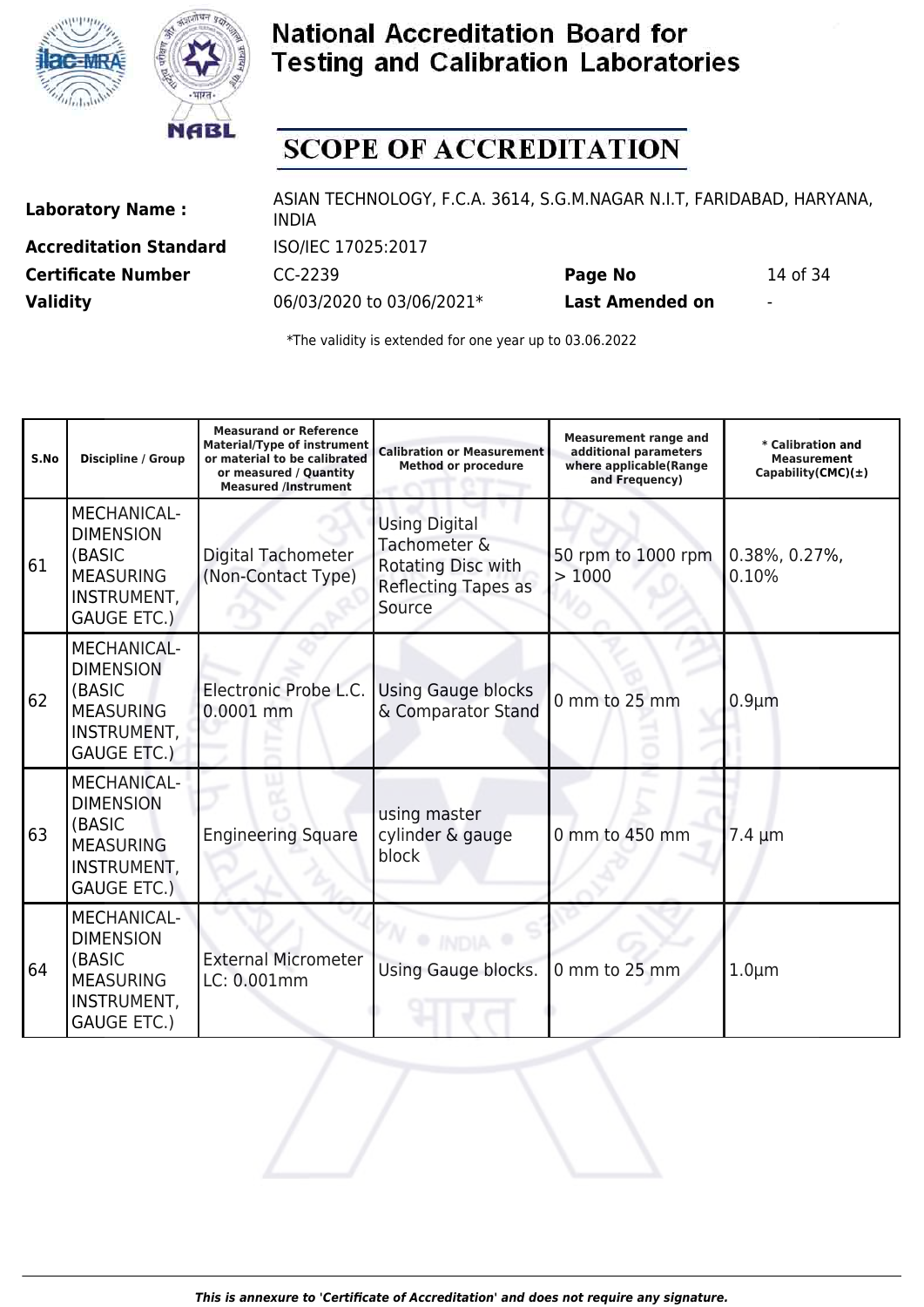



# **SCOPE OF ACCREDITATION**

**Accreditation Standard** ISO/IEC 17025:2017

Laboratory Name : ASIAN TECHNOLOGY, F.C.A. 3614, S.G.M.NAGAR N.I.T, FARIDABAD, HARYANA, INDIA **Certificate Number** CC-2239 **Page No** 15 of 34

**Validity** 06/03/2020 to 03/06/2021\* **Last Amended on** -

| S.No | <b>Discipline / Group</b>                                                                                 | <b>Measurand or Reference</b><br><b>Material/Type of instrument</b><br>or material to be calibrated<br>or measured / Quantity<br><b>Measured /Instrument</b> | <b>Calibration or Measurement</b><br><b>Method or procedure</b> | <b>Measurement range and</b><br>additional parameters<br>where applicable(Range<br>and Frequency) | * Calibration and<br><b>Measurement</b><br>Capability(CMC) $(\pm)$ |
|------|-----------------------------------------------------------------------------------------------------------|--------------------------------------------------------------------------------------------------------------------------------------------------------------|-----------------------------------------------------------------|---------------------------------------------------------------------------------------------------|--------------------------------------------------------------------|
| 65   | MECHANICAL-<br><b>DIMENSION</b><br>(BASIC<br><b>MEASURING</b><br>INSTRUMENT,<br><b>GAUGE ETC.)</b>        | <b>External Micrometer</b><br>LC: 0.001mm                                                                                                                    | <b>Using Gauge blocks</b>                                       | 100 mm to 150 mm                                                                                  | $1.4 \mu m$                                                        |
| 66   | <b>MECHANICAL-</b><br><b>DIMENSION</b><br>(BASIC<br><b>MEASURING</b><br>INSTRUMENT,<br><b>GAUGE ETC.)</b> | <b>External Micrometer</b><br>LC: 0.001mm                                                                                                                    | Using Gauge blocks.                                             | 25 mm to 100 mm                                                                                   | $1.2 \mu m$                                                        |
| 67   | MECHANICAL-<br><b>DIMENSION</b><br>(BASIC<br><b>MEASURING</b><br>INSTRUMENT,<br><b>GAUGE ETC.)</b>        | Filler Gauge/<br><b>Standard foils</b>                                                                                                                       | Using Electronic<br>Probe & Comparator<br>Stand                 | Up to 2 mm                                                                                        | $2.3 \mu m$                                                        |
| 68   | <b>MECHANICAL-</b><br><b>DIMENSION</b><br>(BASIC<br><b>MEASURING</b><br>INSTRUMENT,<br><b>GAUGE ETC.)</b> | <b>Height Gauge (</b><br>Vernier/ Dial/Digital)<br>LC: 0.01mm                                                                                                | <b>Using Gauge blocks</b><br>& Caliper Checker                  | 0 mm to 300 mm                                                                                    | $5.0 \mu m$                                                        |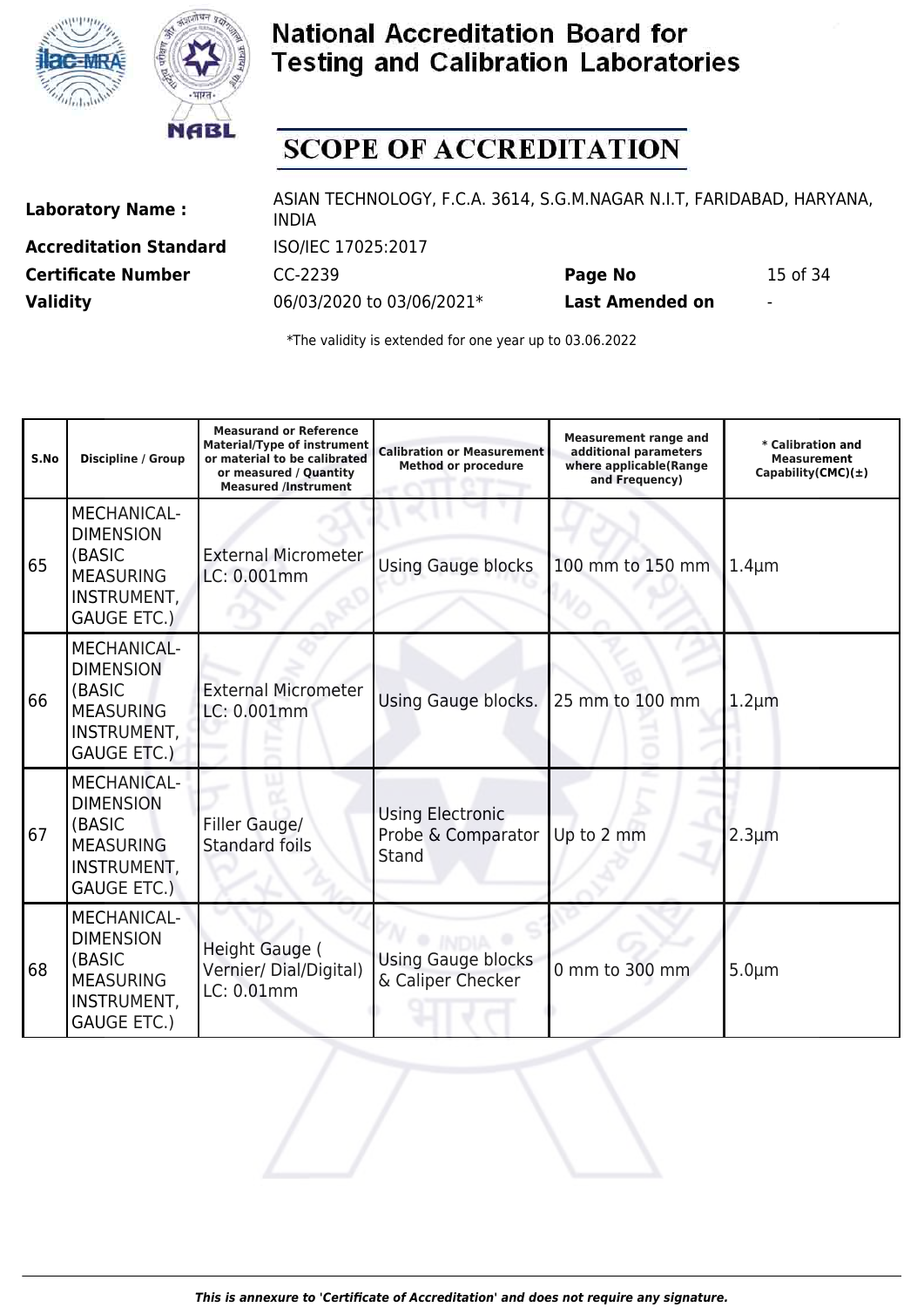



# **SCOPE OF ACCREDITATION**

**Accreditation Standard** ISO/IEC 17025:2017

Laboratory Name : ASIAN TECHNOLOGY, F.C.A. 3614, S.G.M.NAGAR N.I.T, FARIDABAD, HARYANA, INDIA **Certificate Number** CC-2239 **Page No** 16 of 34

**Validity** 06/03/2020 to 03/06/2021\* **Last Amended on** -

| S.No | Discipline / Group                                                                                        | <b>Measurand or Reference</b><br><b>Material/Type of instrument</b><br>or material to be calibrated<br>or measured / Quantity<br><b>Measured /Instrument</b> | <b>Calibration or Measurement</b><br><b>Method or procedure</b>      | <b>Measurement range and</b><br>additional parameters<br>where applicable(Range<br>and Frequency) | * Calibration and<br><b>Measurement</b><br>Capability(CMC) $(\pm)$ |
|------|-----------------------------------------------------------------------------------------------------------|--------------------------------------------------------------------------------------------------------------------------------------------------------------|----------------------------------------------------------------------|---------------------------------------------------------------------------------------------------|--------------------------------------------------------------------|
| 69   | <b>MECHANICAL-</b><br><b>DIMENSION</b><br>(BASIC<br><b>MEASURING</b><br>INSTRUMENT,<br><b>GAUGE ETC.)</b> | Height Gauge (<br>Vernier/ Dial/Digital)<br>LC: 0.01mm                                                                                                       | <b>Using Gauge blocks</b><br>& Caliper Checker                       | 0 mm to 600 mm                                                                                    | $8.2 \mu m$                                                        |
| 70   | <b>MECHANICAL-</b><br><b>DIMENSION</b><br>(BASIC<br><b>MEASURING</b><br>INSTRUMENT,<br><b>GAUGE ETC.)</b> | Length Bar/<br><b>Micrometer Setting</b><br>Rod                                                                                                              | Using Gauge blocks,<br>Comparator stand &<br><b>Electronic Probe</b> | 25 mm to 150 mm                                                                                   | $1.6 \mu m$                                                        |
| 71   | <b>MECHANICAL-</b><br><b>DIMENSION</b><br>(BASIC<br><b>MEASURING</b><br>INSTRUMENT,<br><b>GAUGE ETC.)</b> | <b>Measuring Pin Set</b>                                                                                                                                     | Using Gauge blocks,<br>Electronic Probe &<br><b>Comparator Stand</b> | 1 to 10 mm                                                                                        | $1.4 \mu m$                                                        |
| 72   | MECHANICAL-<br><b>DIMENSION</b><br>(BASIC<br><b>MEASURING</b><br>INSTRUMENT,<br><b>GAUGE ETC.)</b>        | Measuring Tape L.C.: Using Tape & Scale<br>1mm                                                                                                               | <b>Measuring Machine</b>                                             | Upto 50 m                                                                                         | $62$ v L $\mu$ m $($ L is in<br>meter)                             |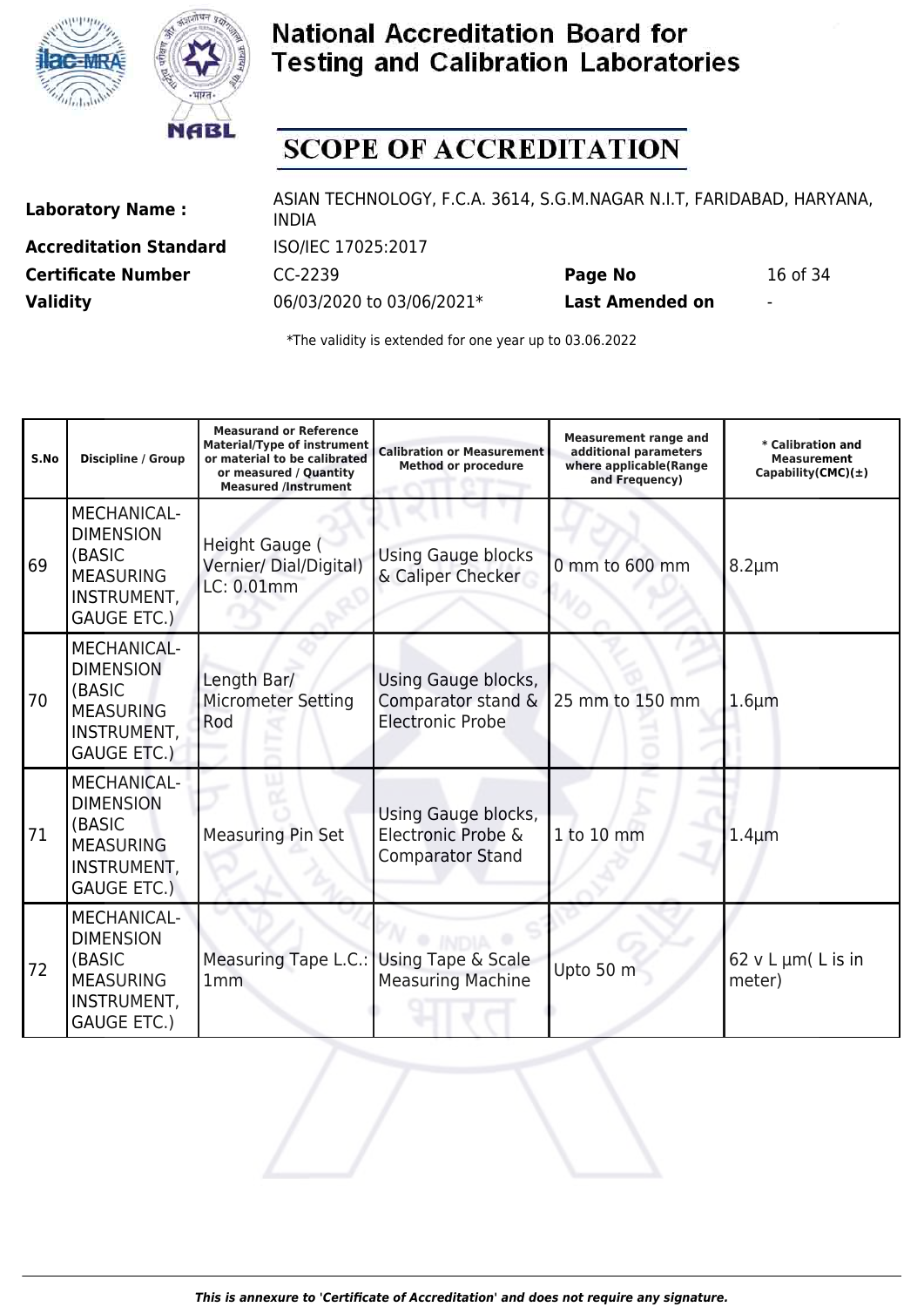



# **SCOPE OF ACCREDITATION**

**Accreditation Standard** ISO/IEC 17025:2017

Laboratory Name : ASIAN TECHNOLOGY, F.C.A. 3614, S.G.M.NAGAR N.I.T, FARIDABAD, HARYANA, INDIA **Certificate Number** CC-2239 **Page No** 17 of 34

**Validity** 06/03/2020 to 03/06/2021\* **Last Amended on** -

| S.No | <b>Discipline / Group</b>                                                                                 | <b>Measurand or Reference</b><br><b>Material/Type of instrument</b><br>or material to be calibrated<br>or measured / Quantity<br><b>Measured /Instrument</b> | <b>Calibration or Measurement</b><br><b>Method or procedure</b>                            | <b>Measurement range and</b><br>additional parameters<br>where applicable(Range<br>and Frequency) | * Calibration and<br><b>Measurement</b><br>Capability(CMC) $(±)$ |
|------|-----------------------------------------------------------------------------------------------------------|--------------------------------------------------------------------------------------------------------------------------------------------------------------|--------------------------------------------------------------------------------------------|---------------------------------------------------------------------------------------------------|------------------------------------------------------------------|
| 73   | <b>MECHANICAL-</b><br><b>DIMENSION</b><br>(BASIC<br><b>MEASURING</b><br>INSTRUMENT,<br><b>GAUGE ETC.)</b> | Plain Plug Gauge                                                                                                                                             | Using Gauge blocks,<br>comparator stand<br>electronic probe                                | 3 mm to 50 mm                                                                                     | $1.0 \mu m$                                                      |
| 74   | <b>MECHANICAL-</b><br><b>DIMENSION</b><br>(BASIC<br><b>MEASURING</b><br>INSTRUMENT,<br><b>GAUGE ETC.)</b> | Plain Plug Gauge                                                                                                                                             | Using Gauge block,<br>comparator stand &<br>electronic probe                               | 50 mm to 150 mm                                                                                   | $1.6 \mu m$                                                      |
| 75   | <b>MECHANICAL-</b><br><b>DIMENSION</b><br>(BASIC<br><b>MEASURING</b><br>INSTRUMENT,<br><b>GAUGE ETC.)</b> | Plunger Dial Gauge (<br>Dial/Digital)<br>LC:0.001mm                                                                                                          | <b>Using Dial</b><br><b>Calibration Tester</b><br>Gauge block &<br><b>Comparator Stand</b> | 0 mm to 50 mm                                                                                     | $1.7 \mu m$                                                      |
| 76   | MECHANICAL-<br><b>DIMENSION</b><br>(BASIC<br><b>MEASURING</b><br>INSTRUMENT,<br><b>GAUGE ETC.)</b>        | Radius Gauge                                                                                                                                                 | <b>Using Profile</b><br>Projector                                                          | Up to to 100 mm                                                                                   | $7.4 \mu m$                                                      |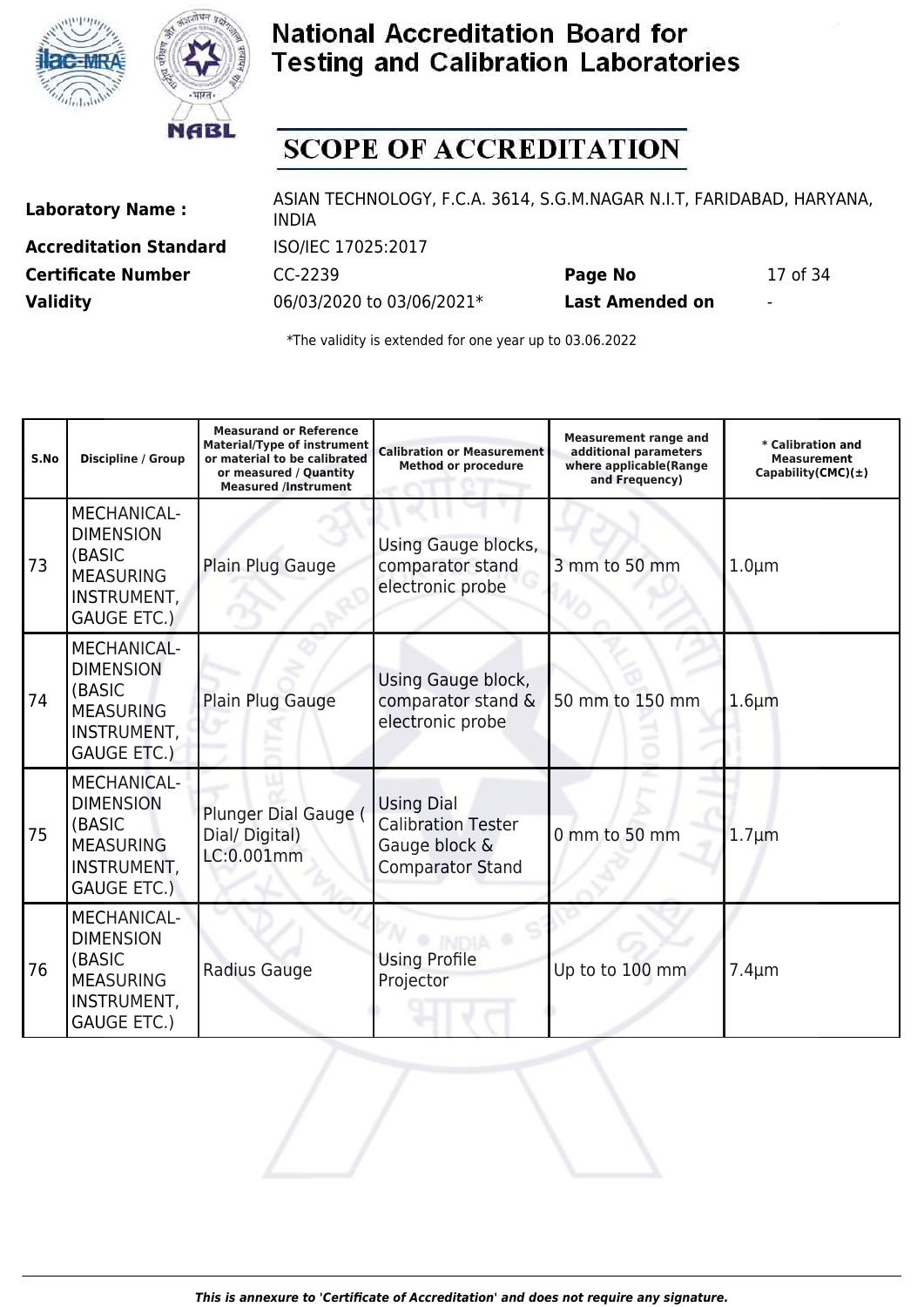



# **SCOPE OF ACCREDITATION**

**Accreditation Standard** ISO/IEC 17025:2017

Laboratory Name : ASIAN TECHNOLOGY, F.C.A. 3614, S.G.M.NAGAR N.I.T, FARIDABAD, HARYANA, INDIA **Certificate Number** CC-2239 **Page No** 18 of 34

**Validity** 06/03/2020 to 03/06/2021\* **Last Amended on** -

| S.No | <b>Discipline / Group</b>                                                                                 | <b>Measurand or Reference</b><br><b>Material/Type of instrument</b><br>or material to be calibrated<br>or measured / Quantity<br><b>Measured /Instrument</b> | <b>Calibration or Measurement</b><br><b>Method or procedure</b>     | <b>Measurement range and</b><br>additional parameters<br>where applicable(Range<br>and Frequency) | * Calibration and<br><b>Measurement</b><br>Capability(CMC) $(\pm)$ |
|------|-----------------------------------------------------------------------------------------------------------|--------------------------------------------------------------------------------------------------------------------------------------------------------------|---------------------------------------------------------------------|---------------------------------------------------------------------------------------------------|--------------------------------------------------------------------|
| 77   | <b>MECHANICAL-</b><br><b>DIMENSION</b><br>(BASIC<br><b>MEASURING</b><br>INSTRUMENT,<br><b>GAUGE ETC.)</b> | Spirit Level,<br>(Sensitivity)                                                                                                                               | <b>Using Electronic</b><br>Level                                    | Up to to 100 µm/<br>meter                                                                         | 8.0µm/ meter                                                       |
| 78   | <b>MECHANICAL-</b><br><b>DIMENSION</b><br>(BASIC<br><b>MEASURING</b><br>INSTRUMENT,<br><b>GAUGE ETC.)</b> | Steel Scale L.C.: 0.5<br>mm                                                                                                                                  | <b>Using Measuring</b><br>Tape & Scale<br><b>Calibrator Machine</b> | 0 mm to 1000 mm                                                                                   | $65.6 \mu m$                                                       |
| 79   | <b>MECHANICAL-</b><br><b>DIMENSION</b><br>(BASIC<br><b>MEASURING</b><br>INSTRUMENT,<br><b>GAUGE ETC.)</b> | <b>Test Mandrel (</b><br>Straightness/<br>Runout)                                                                                                            | Using Electronic<br>Probe, Bench Centre<br>& Dial Gauge             | Up to to 300 mm                                                                                   | $6.5 \mu m$                                                        |
| 80   | MECHANICAL-<br><b>DIMENSION</b><br>(BASIC<br><b>MEASURING</b><br>INSTRUMENT,<br><b>GAUGE ETC.)</b>        | <b>Test Sieve</b>                                                                                                                                            | <b>Using Digital Caliper</b>                                        | 10 mm to 100 mm                                                                                   | $12.0 \mu m$                                                       |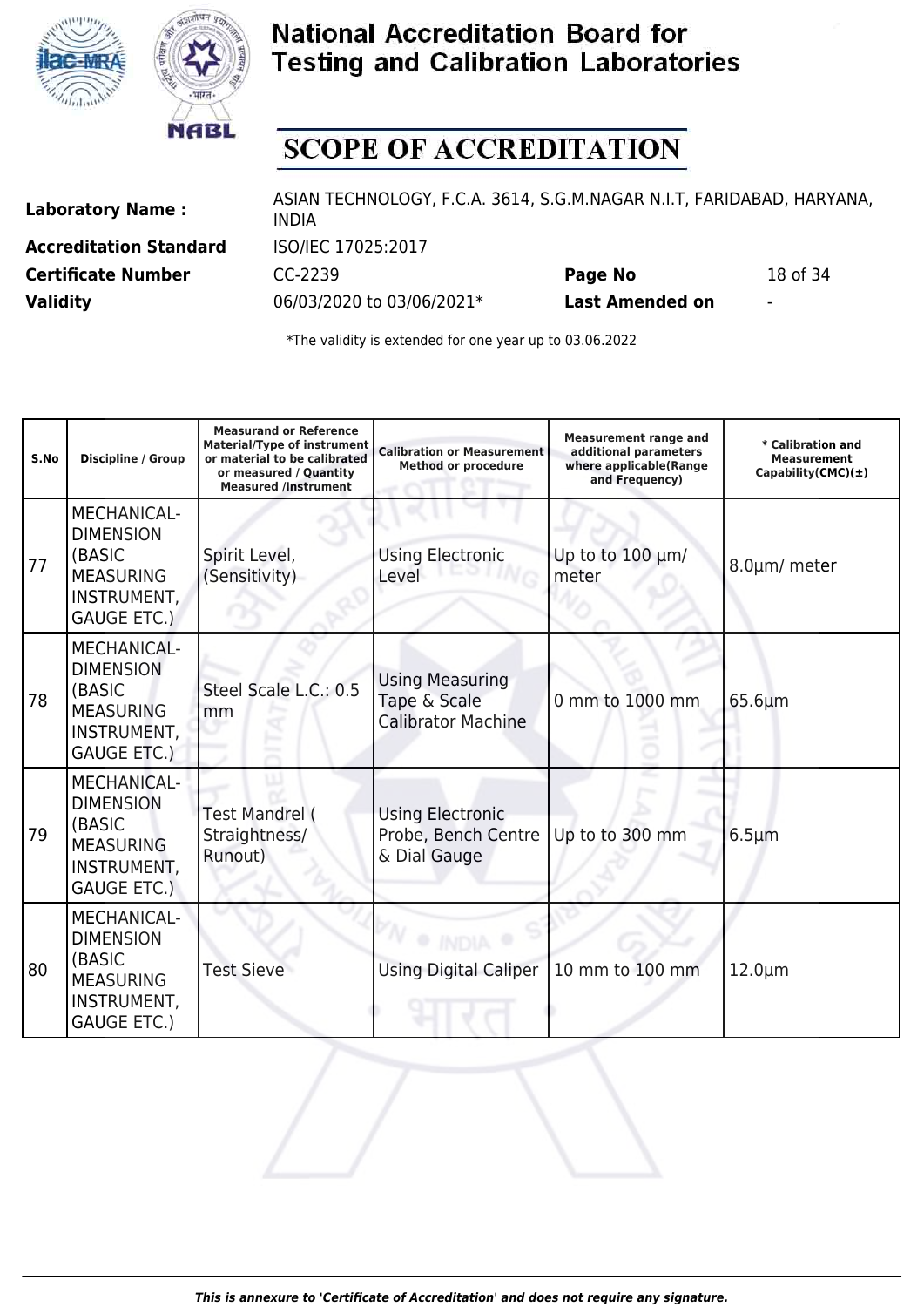



# **SCOPE OF ACCREDITATION**

**Accreditation Standard** ISO/IEC 17025:2017

Laboratory Name : ASIAN TECHNOLOGY, F.C.A. 3614, S.G.M.NAGAR N.I.T, FARIDABAD, HARYANA, INDIA **Certificate Number** CC-2239 **Page No** 19 of 34

**Validity** 06/03/2020 to 03/06/2021\* **Last Amended on** -

| S.No | Discipline / Group                                                                                        | <b>Measurand or Reference</b><br><b>Material/Type of instrument</b><br>or material to be calibrated<br>or measured / Quantity<br><b>Measured /Instrument</b> | <b>Calibration or Measurement</b><br><b>Method or procedure</b>                     | <b>Measurement range and</b><br>additional parameters<br>where applicable(Range<br>and Frequency) | * Calibration and<br><b>Measurement</b><br>Capability(CMC) $(±)$ |
|------|-----------------------------------------------------------------------------------------------------------|--------------------------------------------------------------------------------------------------------------------------------------------------------------|-------------------------------------------------------------------------------------|---------------------------------------------------------------------------------------------------|------------------------------------------------------------------|
| 81   | <b>MECHANICAL-</b><br><b>DIMENSION</b><br>(BASIC<br><b>MEASURING</b><br>INSTRUMENT,<br><b>GAUGE ETC.)</b> | <b>Test Sieve</b>                                                                                                                                            | <b>Using Profile</b><br>Projector                                                   | 30 µm to 10 mm                                                                                    | $8.4 \mu m$                                                      |
| 82   | <b>MECHANICAL-</b><br><b>DIMENSION</b><br>(BASIC<br><b>MEASURING</b><br>INSTRUMENT,<br><b>GAUGE ETC.)</b> | <b>Thread Pitch Gauge</b>                                                                                                                                    | <b>Using Profile</b><br>Projector                                                   | Up to to 6.0 mm                                                                                   | $7.4 \mu m$                                                      |
| 83   | <b>MECHANICAL-</b><br><b>DIMENSION</b><br>(BASIC<br><b>MEASURING</b><br>INSTRUMENT,<br><b>GAUGE ETC.)</b> | V-Block (Parallelism/<br>Squarness/<br>Symmetry)                                                                                                             | Using Gauge Block,<br>master cylinder, test<br>mandrel & plunger<br>type dial gauge | 150x100x75 mm                                                                                     | Parallelism 4.4,<br>Squarness 4.4<br>Symmetry 3.75um             |
| 84   | MECHANICAL-<br><b>DUROMETER</b>                                                                           | <b>Rubber Hardness</b><br>tester shore-A -<br>spring force                                                                                                   | <b>Using Digital</b><br>Weighing Balance &<br>Micrometer ASTM<br>2240-2015          | 0 -100 Shore-A                                                                                    | 1.2 shore-A                                                      |
| 85   | MECHANICAL-<br><b>DUROMETER</b>                                                                           | <b>Rubber Hardness</b><br>tester shore-A -<br>spring force -<br>displacement<br>(identation depth)                                                           | <b>Using Digital</b><br>Weighing Balance &<br>Micrometer ASTM<br>2240-2015          | 0-100 Shore-A                                                                                     | 0.70 Shore-A                                                     |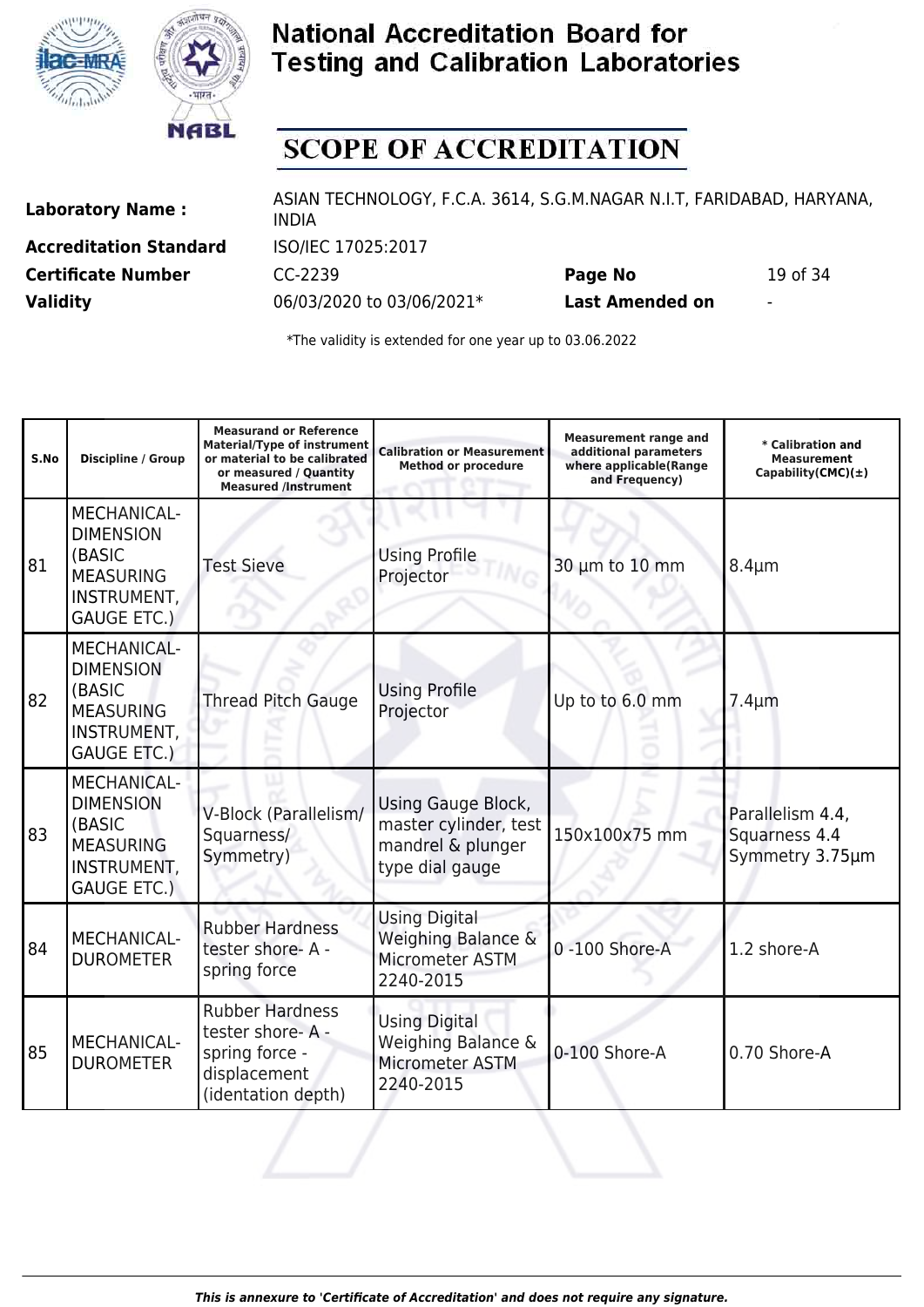



# **SCOPE OF ACCREDITATION**

**Accreditation Standard** ISO/IEC 17025:2017

Laboratory Name : ASIAN TECHNOLOGY, F.C.A. 3614, S.G.M.NAGAR N.I.T, FARIDABAD, HARYANA, INDIA **Certificate Number** CC-2239 **Page No** 20 of 34

**Validity** 06/03/2020 to 03/06/2021\* **Last Amended on** -

**LEN** 

| S.No | <b>Discipline / Group</b>                                                 | <b>Measurand or Reference</b><br><b>Material/Type of instrument</b><br>or material to be calibrated<br>or measured / Quantity<br><b>Measured /Instrument</b> | <b>Calibration or Measurement</b><br><b>Method or procedure</b>            | <b>Measurement range and</b><br>additional parameters<br>where applicable(Range<br>and Frequency) | * Calibration and<br><b>Measurement</b><br>Capability(CMC) $(\pm)$ |
|------|---------------------------------------------------------------------------|--------------------------------------------------------------------------------------------------------------------------------------------------------------|----------------------------------------------------------------------------|---------------------------------------------------------------------------------------------------|--------------------------------------------------------------------|
| 86   | MECHANICAL-<br><b>MOBILE FORCE</b><br><b>MEASURING</b><br><b>SYSTEM</b>   | PULL GAUGE (300 N)                                                                                                                                           | slotted weight with<br>fixture NABL 122-08                                 | 30 N to 300 N                                                                                     | 1.4 N                                                              |
| 87   | MECHANICAL-<br><b>TORQUE</b><br><b>MEASURING</b><br><b>DEVICES</b>        | <b>Torque Wrenches</b><br>Type / Class B, C, D, E<br>Type II / Class<br>A, B, D, E                                                                           | <b>Using Digital Torque</b><br>Transducer with<br>Indicator                | 10Nm to 100Nm                                                                                     | 2.22%rdg                                                           |
| 88   | <b>MECHANICAL-</b><br><b>TORQUE</b><br><b>MEASURING</b><br><b>DEVICES</b> | <b>Torque Wrenches</b><br>Type / Class B, C, D, E<br>Type II / Class<br>A,B,D,E                                                                              | <b>Using Digital Torque</b><br>Transducer with<br>Indicator<br>IS6789-2003 | 1Nm to 10Nm                                                                                       | 2.33%rdg.                                                          |
| 89   | <b>MECHANICAL-</b><br><b>TORQUE</b><br><b>MEASURING</b><br><b>DEVICES</b> | <b>Torque Wrenches</b><br>Type I/ Class B, C, D, E<br>Type II / Class<br>A,B,D,E                                                                             | <b>Using Digital Torque</b><br>Transducer with<br>Indicator                | 100Nm to 1000Nm                                                                                   | $1.6\%$ rdq                                                        |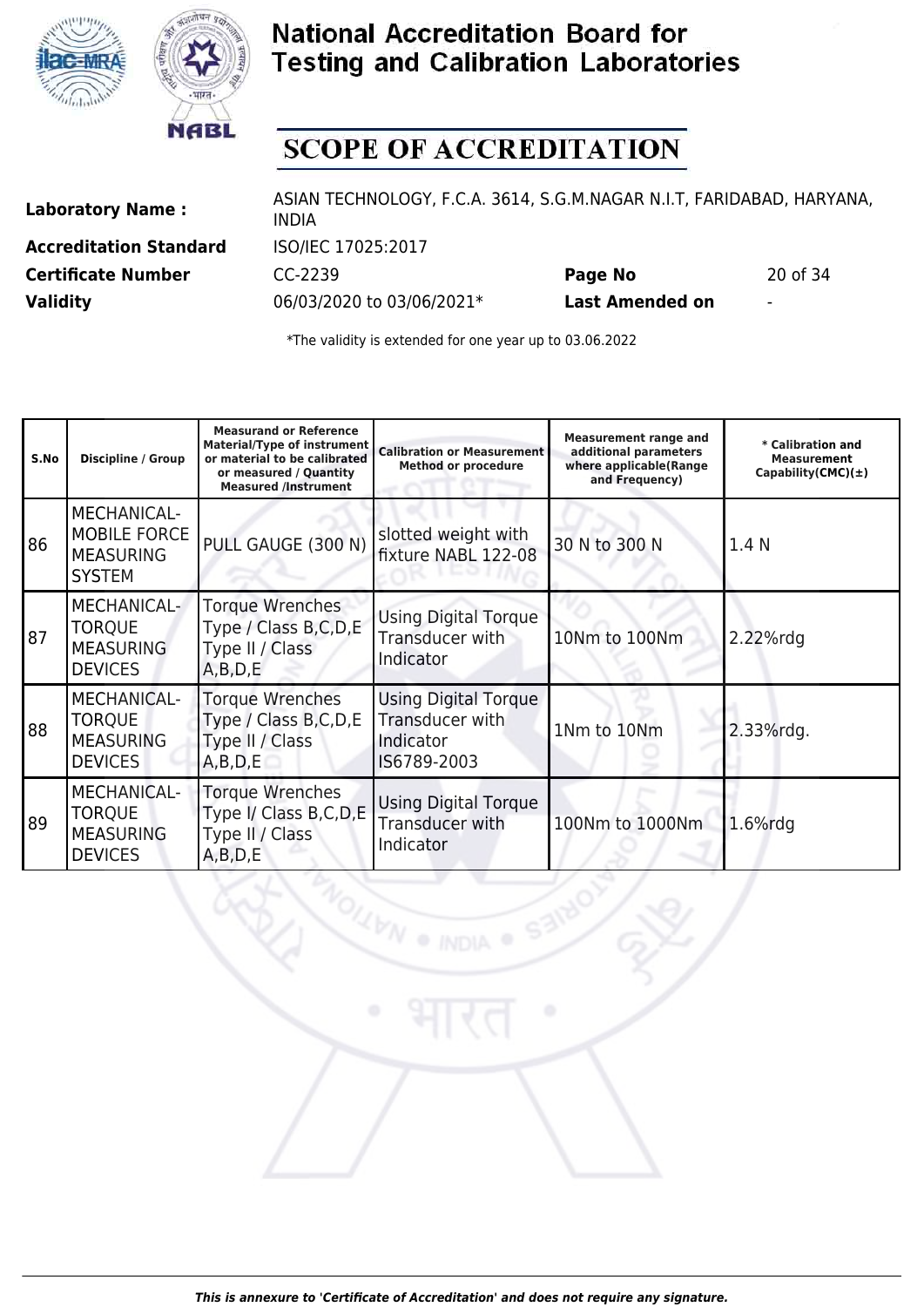



# **SCOPE OF ACCREDITATION**

**Accreditation Standard** ISO/IEC 17025:2017

Laboratory Name : ASIAN TECHNOLOGY, F.C.A. 3614, S.G.M.NAGAR N.I.T, FARIDABAD, HARYANA, INDIA **Certificate Number** CC-2239 **Page No** 21 of 34

**Validity** 06/03/2020 to 03/06/2021\* **Last Amended on** -

| S.No | <b>Discipline / Group</b>           | <b>Measurand or Reference</b><br><b>Material/Type of instrument</b><br>or material to be calibrated<br>or measured / Quantity<br><b>Measured /Instrument</b> | <b>Calibration or Measurement</b><br><b>Method or procedure</b>                                                                                                                                                                                                                                          | <b>Measurement range and</b><br>additional parameters<br>where applicable(Range<br>and Frequency) | * Calibration and<br><b>Measurement</b><br>Capability(CMC) $(\pm)$ |
|------|-------------------------------------|--------------------------------------------------------------------------------------------------------------------------------------------------------------|----------------------------------------------------------------------------------------------------------------------------------------------------------------------------------------------------------------------------------------------------------------------------------------------------------|---------------------------------------------------------------------------------------------------|--------------------------------------------------------------------|
| 90   | <b>MECHANICAL-</b><br><b>VOLUME</b> | Laboratory<br>Glassware (Burette,<br>pipette, Measuring<br>Cylinder, Syringe)                                                                                | <b>Using Standard</b><br>weight(s) of E2<br>class, weighing<br>balalnce(s) with L.C.<br>(s) of 0.01 mg (1 ml<br>to 100 ml) & 0.1 mg<br>$(100 \text{ ml} \& 200 \text{ ml})$<br>and distilled water.<br>Using gravimetric<br>method as per<br>IS/ISO<br>4787:2010&ISO/TR<br>20461:2000. Ref.<br>TEMP:27°C | >50 ml to 150 ml                                                                                  | $0.10$ ml                                                          |
| 91   | MECHANICAL-<br><b>VOLUME</b>        | Laboratory<br>Glassware (Burette,<br>pipette, Measuring<br>Cylinder, Syringe)                                                                                | <b>Using Standard</b><br>weight(s) of E2<br>class, weighing<br>balalnce(s) with L.C.<br>(s) of 0.01 mg (1 ml<br>to 100 ml) & 0.1 mg<br>$(100 \text{ ml } 6200 \text{ ml})$<br>and distilled water.<br>Using gravimetric<br>method as per<br>IS/ISO<br>4787:2010&ISO/TR<br>20461:2000. Ref.<br>TEMP:27°C  | 1 ml to 50 ml                                                                                     | 0.01ml                                                             |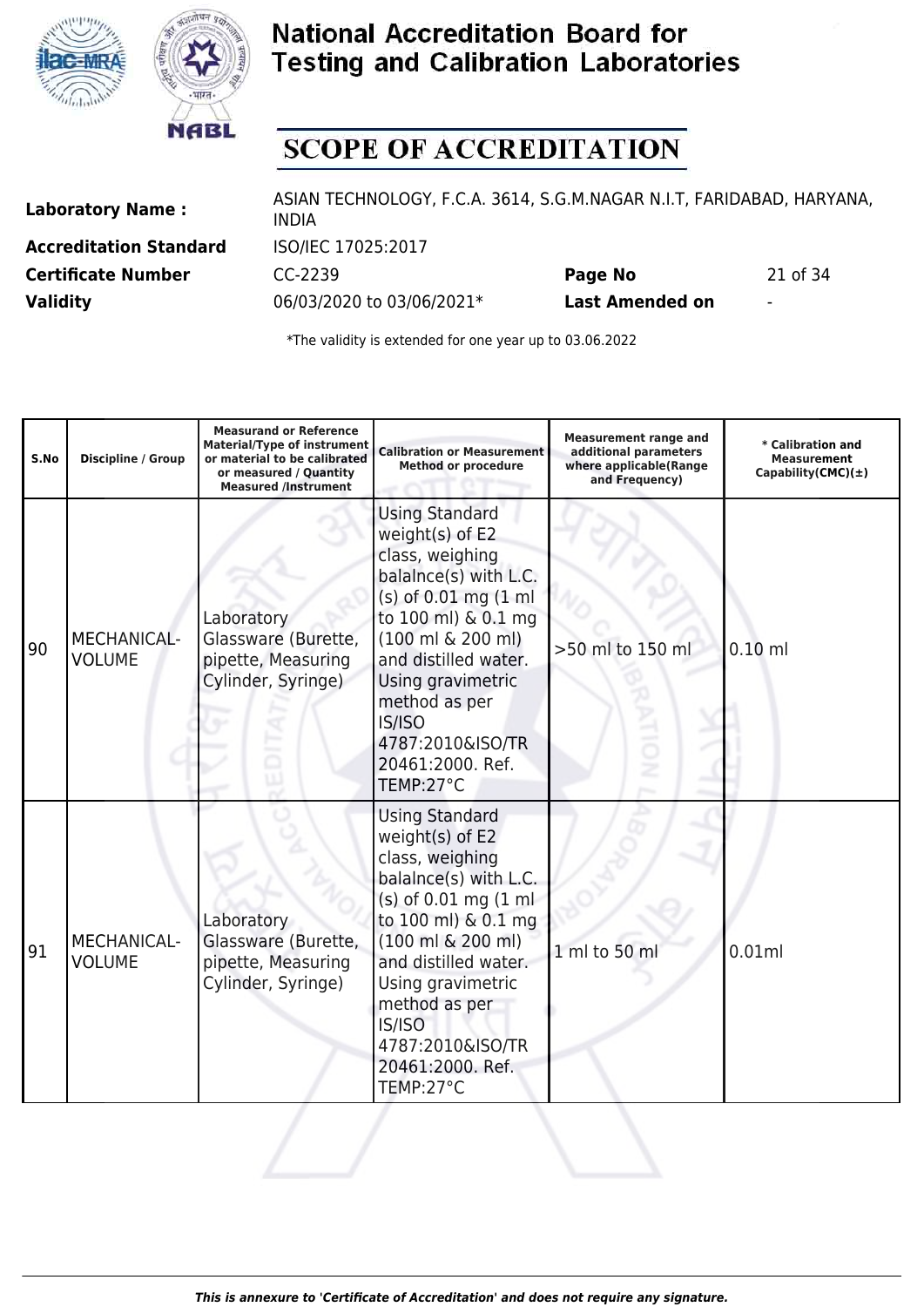



# **SCOPE OF ACCREDITATION**

**Accreditation Standard** ISO/IEC 17025:2017

Laboratory Name : ASIAN TECHNOLOGY, F.C.A. 3614, S.G.M.NAGAR N.I.T, FARIDABAD, HARYANA, INDIA **Certificate Number** CC-2239 **Page No** 22 of 34

**Validity** 06/03/2020 to 03/06/2021\* **Last Amended on** -

| S.No | <b>Discipline / Group</b>           | <b>Measurand or Reference</b><br><b>Material/Type of instrument</b><br>or material to be calibrated<br>or measured / Quantity<br><b>Measured /Instrument</b> | <b>Calibration or Measurement</b><br><b>Method or procedure</b>                                                                                                                                                                                                                                           | <b>Measurement range and</b><br>additional parameters<br>where applicable(Range<br>and Frequency) | * Calibration and<br><b>Measurement</b><br>Capability(CMC) $(\pm)$ |
|------|-------------------------------------|--------------------------------------------------------------------------------------------------------------------------------------------------------------|-----------------------------------------------------------------------------------------------------------------------------------------------------------------------------------------------------------------------------------------------------------------------------------------------------------|---------------------------------------------------------------------------------------------------|--------------------------------------------------------------------|
| 92   | <b>MECHANICAL-</b><br><b>VOLUME</b> | Laboratory<br>Glassware (Burette,<br>pipette, Measuring<br>Cylinder, Syringe)                                                                                | <b>Using Standard</b><br>weight(s) of E2<br>class, weighing<br>balalnce(s) with L.C.<br>(s) of 0.01 mg (1 ml<br>to 100 ml) & 0.1 mg<br>$(100 \text{ ml } 6$ 200 ml)<br>and distilled water.<br>Using gravimetric<br>method as per<br>IS/ISO<br>4787:2010&ISO/TR<br>20461:2000. Ref.<br>TEMP:27°C          | 150 m                                                                                             | $0.01$ ml                                                          |
| 93   | MECHANICAL-<br><b>VOLUME</b>        | Volume<br>(Micropipette)                                                                                                                                     | <b>Using Standard</b><br>weight(s) of E2<br>class, weighing<br>balalnce(s) with L.C.<br>$(s)$ of 0.01 mg $(1 \text{ ml})$<br>to 100 ml) & 0.1 mg<br>(100 ml & 200 ml)<br>and Triple distilled<br>water. Using<br>gravimetric method<br>as per IS/ISO<br>4787:2010&ISO/TR<br>20461:2000. Ref.<br>TEMP:27°C | $>100$ µl to 1 ml                                                                                 | $0.21$ µl                                                          |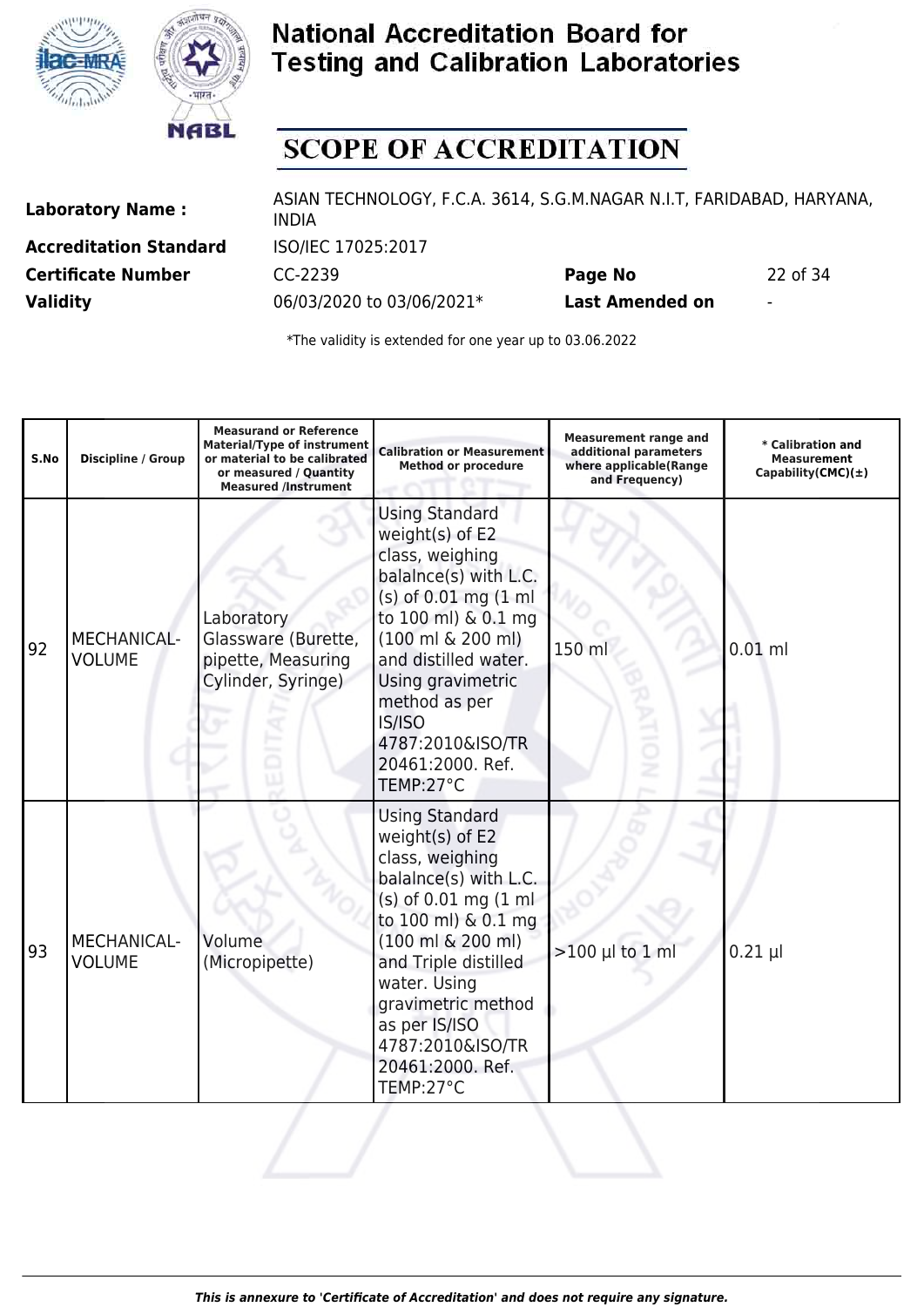



# **SCOPE OF ACCREDITATION**

**Accreditation Standard** ISO/IEC 17025:2017

Laboratory Name : ASIAN TECHNOLOGY, F.C.A. 3614, S.G.M.NAGAR N.I.T, FARIDABAD, HARYANA, INDIA **Certificate Number** CC-2239 **Page No** 23 of 34

**Validity** 06/03/2020 to 03/06/2021\* **Last Amended on** -

| S.No | <b>Discipline / Group</b>                                                   | <b>Measurand or Reference</b><br><b>Material/Type of instrument</b><br>or material to be calibrated<br>or measured / Quantity<br><b>Measured /Instrument</b> | <b>Calibration or Measurement</b><br><b>Method or procedure</b>                                                                                                                                                                                                                                                | <b>Measurement range and</b><br>additional parameters<br>where applicable(Range<br>and Frequency) | * Calibration and<br><b>Measurement</b><br>Capability(CMC) $(\pm)$ |
|------|-----------------------------------------------------------------------------|--------------------------------------------------------------------------------------------------------------------------------------------------------------|----------------------------------------------------------------------------------------------------------------------------------------------------------------------------------------------------------------------------------------------------------------------------------------------------------------|---------------------------------------------------------------------------------------------------|--------------------------------------------------------------------|
| 94   | MECHANICAL-<br><b>VOLUME</b>                                                | Volume<br>(Micropipette)                                                                                                                                     | <b>Using Standard</b><br>weight(s) of E2<br>class, weighing<br>balalnce(s) with L.C.<br>(s) of 0.01 mg (1 ml<br>to 100 ml) & 0.1 mg<br>$(100 \text{ ml } 6200 \text{ ml})$<br>and Triple distilled<br>water. Using<br>gravimetric method<br>as per IS/ISO<br>4787:2010&ISO/TR<br>20461:2000. Ref.<br>TEMP:27°C | 10 µl to 100 ul<br>ż                                                                              | $0.10 \mu$                                                         |
| 95   | <b>MECHANICAL-</b><br><b>WEIGHING</b><br><b>SCALE AND</b><br><b>BALANCE</b> | Balance L.C. $= 0.1$<br>mg or coarser                                                                                                                        | Using E2 class<br>weights                                                                                                                                                                                                                                                                                      | 0 g to 200 g                                                                                      | $0.13$ mg                                                          |
| 96   | <b>MECHANICAL-</b><br><b>WEIGHING</b><br><b>SCALE AND</b><br><b>BALANCE</b> | Balance L.C. $=$ /                                                                                                                                           | Using F1 class<br>weights                                                                                                                                                                                                                                                                                      | 50 kg to 300 kg                                                                                   | 90.0 <sub>g</sub>                                                  |
| 97   | <b>MECHANICAL-</b><br><b>WEIGHING</b><br><b>SCALE AND</b><br><b>BALANCE</b> | Balance L.C. $=$ />1.0<br>g                                                                                                                                  | Using F1 class<br>weights                                                                                                                                                                                                                                                                                      | >200 g to 50 kg                                                                                   | 6.0 <sub>q</sub>                                                   |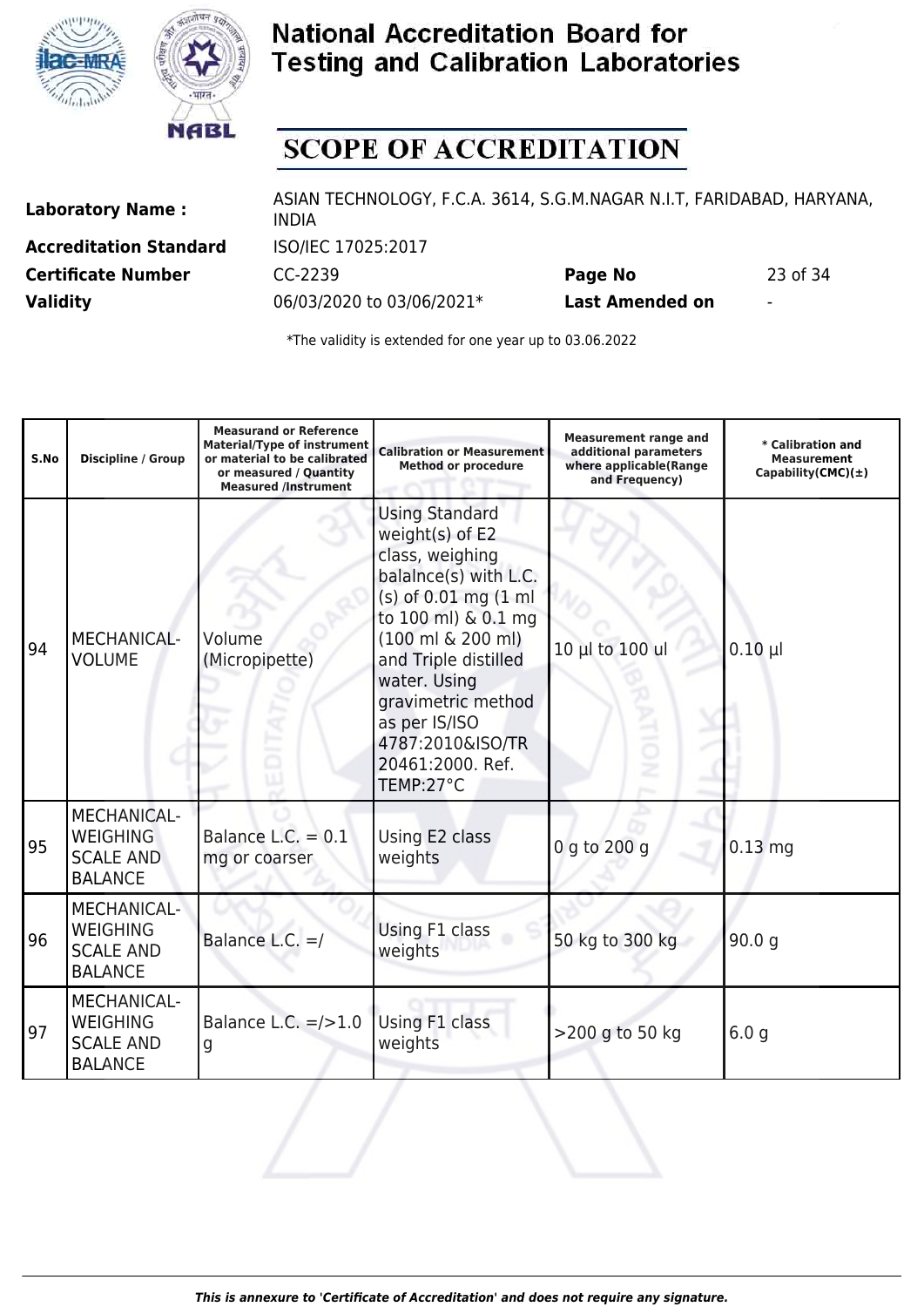



# **SCOPE OF ACCREDITATION**

**Accreditation Standard** ISO/IEC 17025:2017

Laboratory Name : ASIAN TECHNOLOGY, F.C.A. 3614, S.G.M.NAGAR N.I.T, FARIDABAD, HARYANA, INDIA **Certificate Number** CC-2239 **Page No** 24 of 34

**Validity** 06/03/2020 to 03/06/2021\* **Last Amended on** -

| S.No | Discipline / Group                   | <b>Measurand or Reference</b><br><b>Material/Type of instrument</b><br>or material to be calibrated<br>or measured / Quantity<br><b>Measured /Instrument</b> | <b>Calibration or Measurement</b><br><b>Method or procedure</b>               | <b>Measurement range and</b><br>additional parameters<br>where applicable(Range<br>and Frequency) | * Calibration and<br><b>Measurement</b><br>$Capability(CMC)(\pm)$ |
|------|--------------------------------------|--------------------------------------------------------------------------------------------------------------------------------------------------------------|-------------------------------------------------------------------------------|---------------------------------------------------------------------------------------------------|-------------------------------------------------------------------|
| 98   | <b>MECHANICAL-</b><br><b>WEIGHTS</b> | <b>Mass (Conventional</b><br>Mass of weights) 1<br>mg of M1 Class &<br>coarser                                                                               | Using E2 class<br>weights & Precision<br><b>Balance with</b><br>$L/C:0.01$ mg | 1 <sub>mg</sub>                                                                                   | $0.034$ mg                                                        |
| 99   | <b>MECHANICAL-</b><br><b>WEIGHTS</b> | <b>Mass (Conventional</b><br>Mass of weights) 10<br>g of M1 Class &<br>coarser                                                                               | Using E2 class<br>weights & Precision<br><b>Balance with</b><br>$L/C:0.01$ mg | 10 <sub>g</sub>                                                                                   | $0.13$ mg                                                         |
| 100  | <b>MECHANICAL-</b><br><b>WEIGHTS</b> | <b>Mass (Conventional</b><br>Mass of weights) 10<br>mg of M1 Class &<br>coarser                                                                              | Using E2 class<br>weights & Precision<br><b>Balance with</b><br>$L/C:0.01$ mg | $10$ mg                                                                                           | $0.034$ mg                                                        |
| 101  | <b>MECHANICAL-</b><br><b>WEIGHTS</b> | <b>Mass (Conventional</b><br>Mass of weights)<br>100 g of M1 Class &<br>coarser                                                                              | Using E2 class<br>weights & Precision<br>Balance with L/C:0.1<br>mg           | 100q                                                                                              | $0.35$ mg                                                         |
| 102  | MECHANICAL-<br><b>WEIGHTS</b>        | <b>Mass (Conventional</b><br>Mass of weights)<br>100 mg of M1 Class<br>& coarser                                                                             | Using E2 class<br>weights & Precision<br><b>Balance with</b><br>$L/C:0.01$ mg | 100 mg                                                                                            | $0.034$ mg                                                        |
| 103  | MECHANICAL-<br><b>WEIGHTS</b>        | <b>Mass (Conventional</b><br>Mass of weights) 1g<br>of M1 Class &<br>coarser                                                                                 | Using E2 class<br>weights & Precision<br><b>Balance with</b><br>$L/C:0.01$ mg | 1 <sub>g</sub>                                                                                    | $0.053$ mg                                                        |
| 104  | MECHANICAL-<br><b>WEIGHTS</b>        | <b>Mass (Conventional</b><br>Mass of weights) 2 g<br>of M1 Class &<br>coarser                                                                                | Using E2 class<br>weights & Precision<br><b>Balance with</b><br>$L/C:0.01$ mg | 2g                                                                                                | $0.053$ mg                                                        |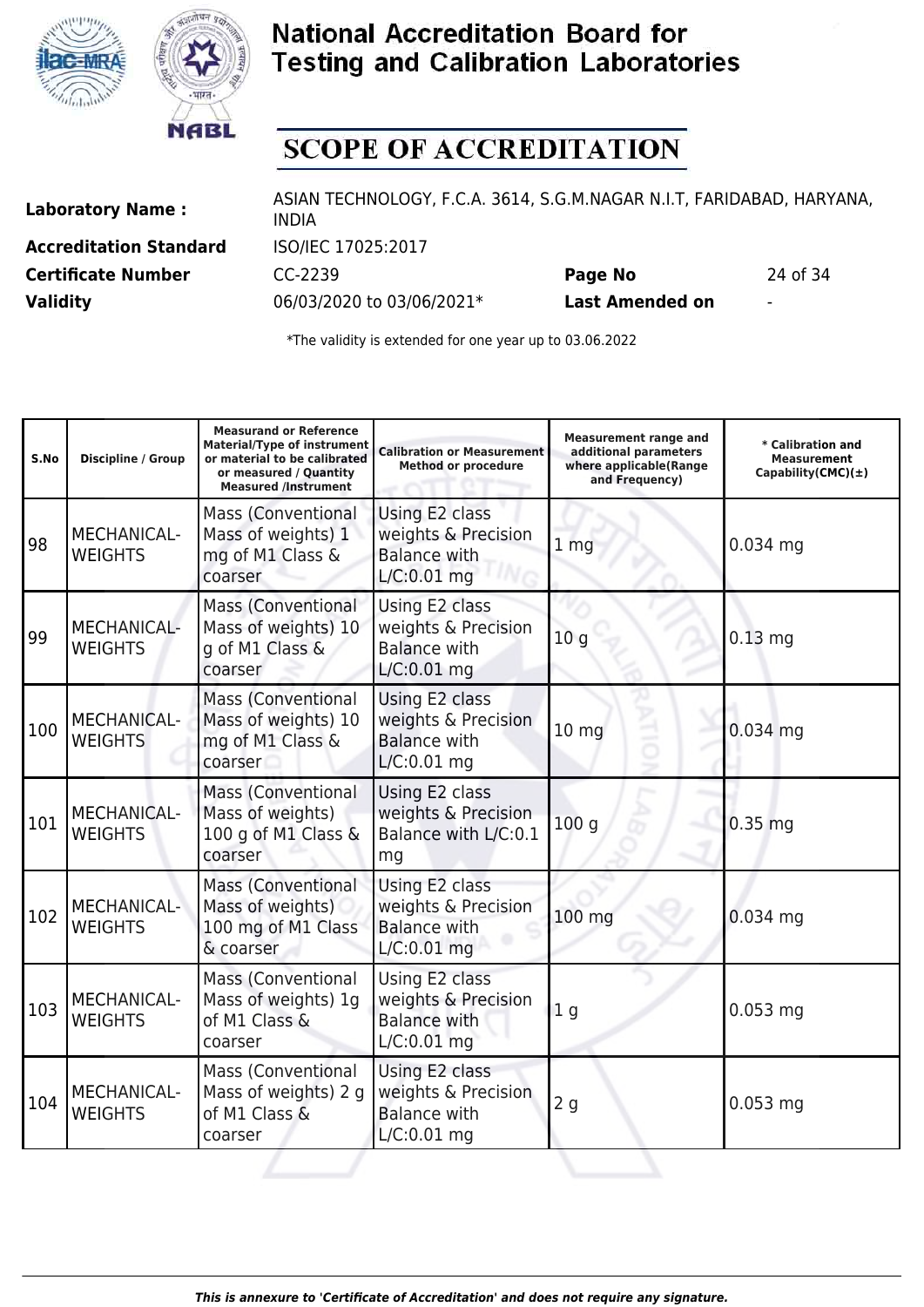



# **SCOPE OF ACCREDITATION**

**Accreditation Standard** ISO/IEC 17025:2017

Laboratory Name : ASIAN TECHNOLOGY, F.C.A. 3614, S.G.M.NAGAR N.I.T, FARIDABAD, HARYANA, INDIA **Certificate Number** CC-2239 **Page No** 25 of 34

**Validity** 06/03/2020 to 03/06/2021\* **Last Amended on** -

| S.No | <b>Discipline / Group</b>            | <b>Measurand or Reference</b><br><b>Material/Type of instrument</b><br>or material to be calibrated<br>or measured / Quantity<br><b>Measured /Instrument</b> | <b>Calibration or Measurement</b><br><b>Method or procedure</b>               | <b>Measurement range and</b><br>additional parameters<br>where applicable(Range<br>and Frequency) | * Calibration and<br><b>Measurement</b><br>$Capability(CMC)(\pm)$ |
|------|--------------------------------------|--------------------------------------------------------------------------------------------------------------------------------------------------------------|-------------------------------------------------------------------------------|---------------------------------------------------------------------------------------------------|-------------------------------------------------------------------|
| 105  | MECHANICAL-<br><b>WEIGHTS</b>        | <b>Mass (Conventional</b><br>Mass of weights) 2<br>mg of M1 Class and<br>coarser                                                                             | Using E2 class<br>weights & Precision<br><b>Balance with</b><br>$L/C:0.01$ mg | 2 <sub>mg</sub>                                                                                   | $0.034$ mg                                                        |
| 106  | MECHANICAL-<br><b>WEIGHTS</b>        | <b>Mass (Conventional</b><br>Mass of weights) 20<br>g of M1 Class &<br>coarser                                                                               | Using E2 class<br>weights & Precision<br><b>Balance with</b><br>$L/C:0.01$ mg | 20q                                                                                               | $0.13$ mg                                                         |
| 107  | <b>MECHANICAL-</b><br><b>WEIGHTS</b> | <b>Mass (Conventional</b><br>Mass of weights)<br>200 g of M1 Class<br>Class & coarser                                                                        | Using E2 class<br>weights & Precision<br>Balance with L/C:0.1<br>mg           | 200q                                                                                              | $0.33$ mg                                                         |
| 108  | <b>MECHANICAL-</b><br><b>WEIGHTS</b> | <b>Mass (Conventional</b><br>Mass of weights)<br>200 mg of M1 Class<br>& coarser                                                                             | Using E2 class<br>weights & Precision<br><b>Balance with</b><br>$L/C:0.01$ mg | 200 mg                                                                                            | $0.034$ mg                                                        |
| 109  | MECHANICAL-<br><b>WEIGHTS</b>        | <b>Mass (Conventional</b><br>Mass of weights) 5 g<br>of M1 Class &<br>coarser                                                                                | Using E2 class<br>weights & Precision<br><b>Balance with</b><br>$L/C:0.01$ mg | 5 <sub>g</sub>                                                                                    | $0.053$ mg                                                        |
| 110  | MECHANICAL-<br><b>WEIGHTS</b>        | <b>Mass (Conventional</b><br>Mass of weights) 5<br>mg of M1 Class &<br>coarser                                                                               | Using E2 class<br>weights & Precision<br><b>Balance with</b><br>$L/C:0.01$ mg | 5 mg                                                                                              | $0.034$ mg                                                        |
| 111  | MECHANICAL-<br><b>WEIGHTS</b>        | <b>Mass (Conventional</b><br>Mass of weights) 50<br>g M1 Class & coarser                                                                                     | Using E2 class<br>weights & Precision<br><b>Balance with</b><br>L/C:0.01 mg   | 50 g                                                                                              | $0.13$ mg                                                         |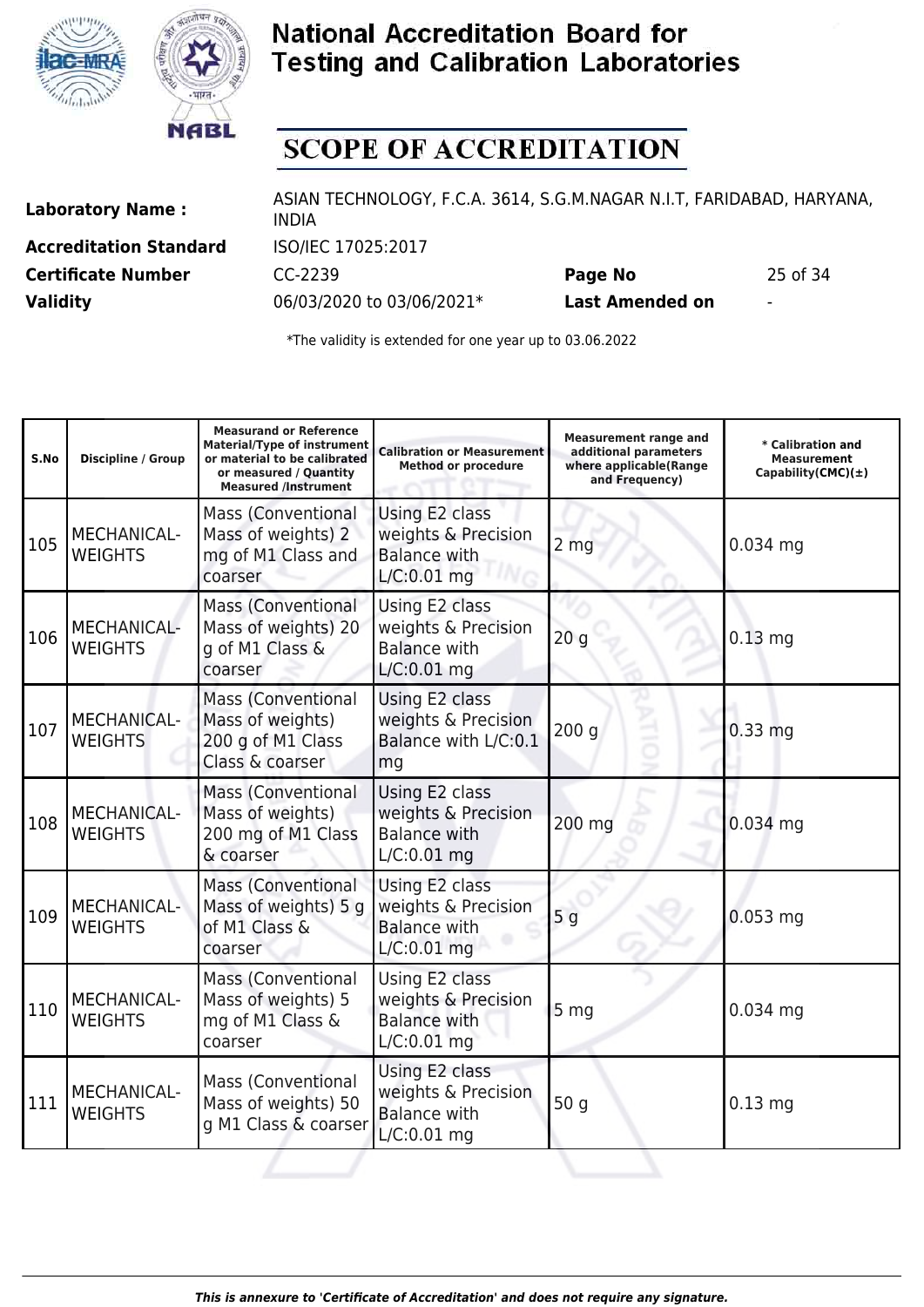



# **SCOPE OF ACCREDITATION**

**Accreditation Standard** ISO/IEC 17025:2017

Laboratory Name : ASIAN TECHNOLOGY, F.C.A. 3614, S.G.M.NAGAR N.I.T, FARIDABAD, HARYANA, INDIA **Certificate Number** CC-2239 **Page No** 26 of 34

**Validity** 06/03/2020 to 03/06/2021\* **Last Amended on** -

| S.No | <b>Discipline / Group</b>                      | <b>Measurand or Reference</b><br>Material/Type of instrument<br>or material to be calibrated<br>or measured / Quantity<br><b>Measured /Instrument</b> | <b>Calibration or Measurement</b><br><b>Method or procedure</b>                                                   | <b>Measurement range and</b><br>additional parameters<br>where applicable(Range<br>and Frequency) | * Calibration and<br><b>Measurement</b><br>Capability(CMC)(±) |
|------|------------------------------------------------|-------------------------------------------------------------------------------------------------------------------------------------------------------|-------------------------------------------------------------------------------------------------------------------|---------------------------------------------------------------------------------------------------|---------------------------------------------------------------|
| 112  | MECHANICAL-<br><b>WEIGHTS</b>                  | <b>Mass (Conventional</b><br>Mass of weights) 50<br>mg of M1 Class &<br>coarser                                                                       | Using E2 class<br>weights & Precision<br><b>Balance with</b><br>$L/C:0.01$ mg                                     | 50 mg                                                                                             | $0.034$ mg                                                    |
| 113  | MECHANICAL-<br><b>WEIGHTS</b>                  | <b>Mass (Conventional</b><br>Mass of weights)<br>500 mg of M1 Class<br>& coarser                                                                      | Using E2 class<br>weights & Precision<br><b>Balance with</b><br>$L/C:0.01$ mg                                     | 500 mg                                                                                            | 0.034 mg                                                      |
| 114  | <b>MECHANICAL-</b><br><b>WEIGHTS</b>           | <b>Mass (Conventional</b><br>Mass of weights) of<br>20 mg of M1 Class &<br>coarser                                                                    | Using E2 class<br>weights & Precision<br><b>Balance with</b><br>$L/C:0.01$ mg                                     | 20 mg                                                                                             | 0.034 mg                                                      |
| 115  | THERMAL-<br><b>SPECIFIC HEAT</b><br>& HUMIDITY | Digital / Analog<br>Hygrometer, RH<br>Sensors with<br>Indicator                                                                                       | <b>Using Digital</b><br>Humidity Indicator<br>with sensor,<br>Humidity generator.<br>(Comparision<br>Calibration) | 10 % RH to 95 % RH<br>at approx.25 deg.                                                           | 1.9%RH                                                        |
| 116  | <b>THERMAL-</b><br><b>TEMPERATURE</b>          | Liquid-in-Glass<br>Thermometer                                                                                                                        | Using RTD with<br>Indicator, Low Temp.<br>Bath/Silicon Oil Bath<br>(Comparison<br>method)                         | (-)40 °C to 250 °C                                                                                | 0.63 °C                                                       |
| 117  | THERMAL-<br><b>TEMPERATURE</b>                 | Pyrometer, IR<br><b>Thermometer</b>                                                                                                                   | Using Pyrometer,<br><b>Black Body Furnace</b><br>(Comparison<br>Method)                                           | 300 °C to 1500 °C                                                                                 | 4.1 °C                                                        |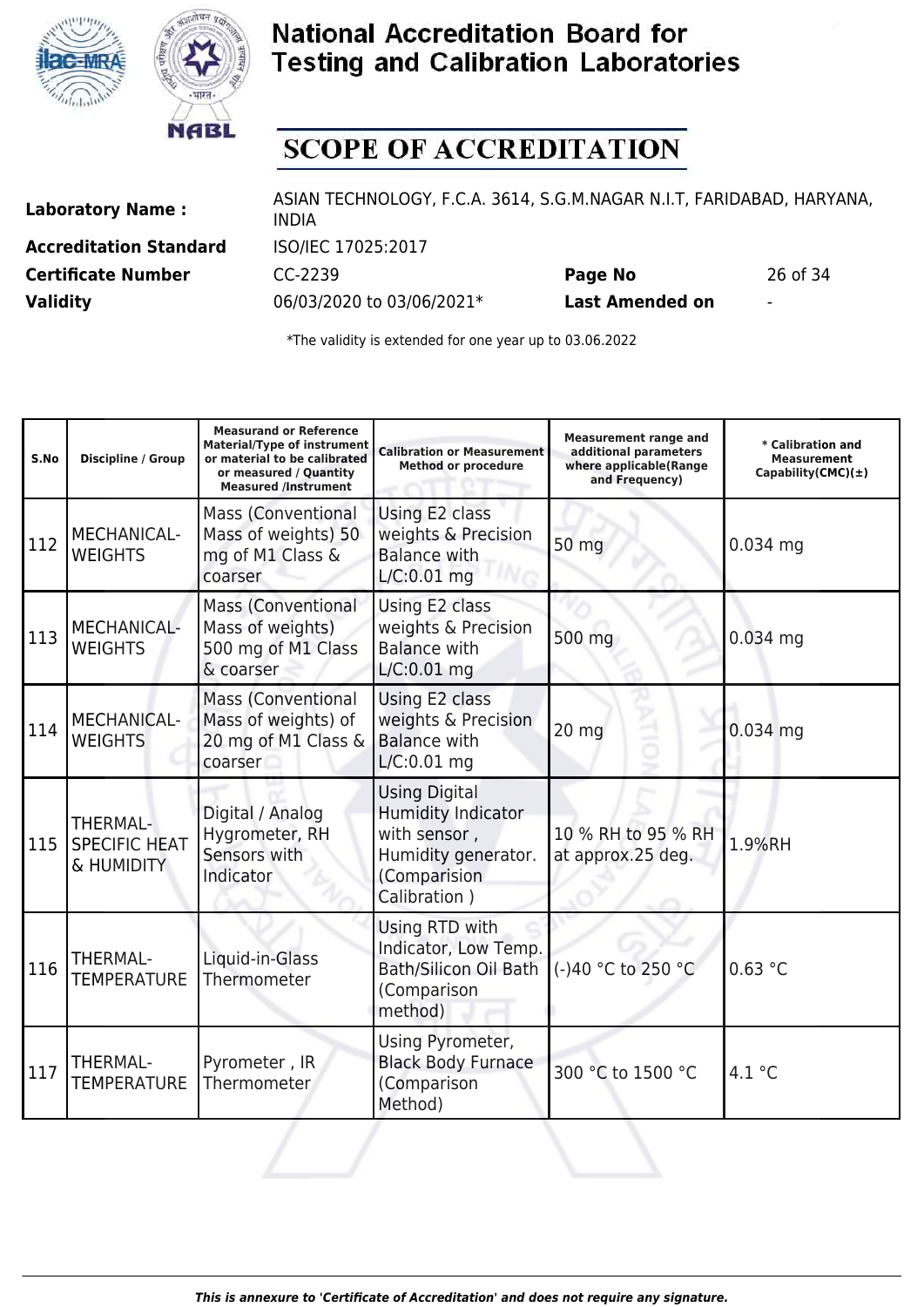



# **SCOPE OF ACCREDITATION**

**Accreditation Standard** ISO/IEC 17025:2017

Laboratory Name : ASIAN TECHNOLOGY, F.C.A. 3614, S.G.M.NAGAR N.I.T, FARIDABAD, HARYANA, INDIA **Certificate Number** CC-2239 **Page No** 27 of 34

**Validity** 06/03/2020 to 03/06/2021\* **Last Amended on** -

| S.No | Discipline / Group             | <b>Measurand or Reference</b><br><b>Material/Type of instrument</b><br>or material to be calibrated<br>or measured / Quantity<br><b>Measured /Instrument</b>         | <b>Calibration or Measurement</b><br><b>Method or procedure</b>                                         | <b>Measurement range and</b><br>additional parameters<br>where applicable(Range<br>and Frequency) | * Calibration and<br><b>Measurement</b><br>Capability(CMC) $(\pm)$ |
|------|--------------------------------|----------------------------------------------------------------------------------------------------------------------------------------------------------------------|---------------------------------------------------------------------------------------------------------|---------------------------------------------------------------------------------------------------|--------------------------------------------------------------------|
| 118  | THERMAL-<br><b>TEMPERATURE</b> | Pyrometer, IR<br>Thermometer                                                                                                                                         | Using Pyrometer,<br><b>Black Body Furnace</b><br>(Comparison<br>Method)                                 | 50 °C to 350 °C                                                                                   | 2.82 °C                                                            |
| 119  | THERMAL-<br><b>TEMPERATURE</b> | RTD s,<br>Thermocouples with<br>or without<br>Controller, Indicator,<br>Dial Temperature<br>Gauge, Digital<br>Thermometer,<br>Temperature<br>Transmitter             | Using RTD with<br>Indicator, 6.5 DMM,<br>Low Temp. Bath,<br>Silicon Oil Bath.<br>(Comparison<br>method) | (-)30 °C to 50 °C                                                                                 | 0.21 °C                                                            |
| 120  | THERMAL-<br><b>TEMPERATURE</b> | RTD <sub>s</sub> ,<br>Thermocouples with<br>or without<br>Controller, Indicator,<br>Dial Temperature<br>Gauge, Digital<br>Thermometer,<br>Temperature<br>Transmitter | Using RTD with<br>Indicator, 6.5 DMM,<br>Low Temp. Bath,<br>Silicon Oil Bath<br>(Comparison<br>method)  | 50 °C to 250 °C                                                                                   | 0.27 °C                                                            |
| 121  | THERMAL-<br><b>TEMPERATURE</b> | Temperature<br>Indicator with sensor<br>of Dry Block<br>Furnace, Muffle<br>Furnace                                                                                   | Using S Type TC<br>with Indicator<br>(Single Position<br>Calibration)                                   | 250 °C to 500 °C                                                                                  | 2.1 °C                                                             |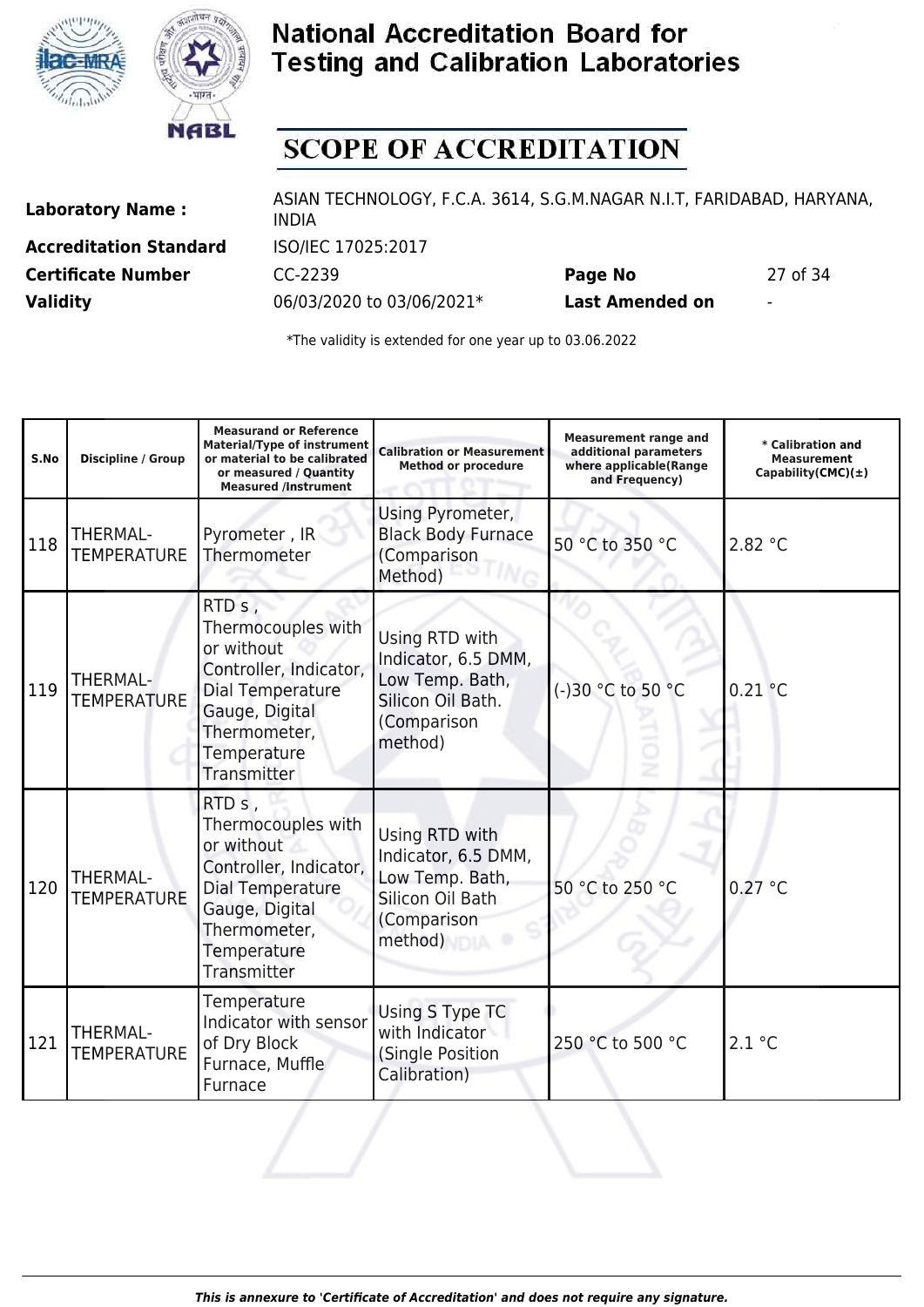



# **SCOPE OF ACCREDITATION**

**Accreditation Standard** ISO/IEC 17025:2017

Laboratory Name : ASIAN TECHNOLOGY, F.C.A. 3614, S.G.M.NAGAR N.I.T, FARIDABAD, HARYANA, INDIA **Certificate Number** CC-2239 **Page No** 28 of 34

**Validity** 06/03/2020 to 03/06/2021\* **Last Amended on** -

| S.No | <b>Discipline / Group</b>             | <b>Measurand or Reference</b><br><b>Material/Type of instrument</b><br>or material to be calibrated<br>or measured / Quantity<br><b>Measured /Instrument</b>                             | <b>Calibration or Measurement</b><br><b>Method or procedure</b>                               | <b>Measurement range and</b><br>additional parameters<br>where applicable(Range<br>and Frequency) | * Calibration and<br><b>Measurement</b><br>Capability(CMC) $(\pm)$ |
|------|---------------------------------------|------------------------------------------------------------------------------------------------------------------------------------------------------------------------------------------|-----------------------------------------------------------------------------------------------|---------------------------------------------------------------------------------------------------|--------------------------------------------------------------------|
| 122  | THERMAL-<br><b>TEMPERATURE</b>        | Temperature<br>Indicator with sensor<br>of Dry Block<br>Furnace, Muffle<br>Furnace.                                                                                                      | Using S Type TC<br>with Indicator<br>(Single Position<br>Calibration)                         | 500 °C to 1500 °C                                                                                 | 4.38 °C                                                            |
| 123  | THERMAL-<br><b>TEMPERATURE</b>        | Temperature<br>Indicator with sensor<br>of Liquid Bath, Dry<br><b>Block Furnaces,</b><br>Frezzer, Oven,<br>Incubator,<br>Environmental<br>Chamber, Cold<br>Room, Hot Room,<br>Autoclave. | Using RTD with<br>Indicator (Single<br><b>Position Calibration )</b>                          | (-)30 °C to 250 °C                                                                                | 0.3 °C                                                             |
| 124  | THERMAL-<br><b>TEMPERATURE</b>        | Thermocoples with<br>or without<br>Controller, Indicator,<br>Digital Thermometer                                                                                                         | Using S Type TC<br>with Indicator, 6.5<br>DMM, Dry Block<br>Furnace<br>(Comparison<br>Method) | 250 °C to 500 °C                                                                                  | 1.8 °C                                                             |
| 125  | <b>THERMAL-</b><br><b>TEMPERATURE</b> | Thermocoples with<br>or without<br>Controller, Indicator,<br>Digital Thermometer                                                                                                         | Using S Type TC<br>with Indicator, 6.5<br>DMM, Dry Block<br>Furnace<br>(Comparison<br>Method) | 500 °C to 1500 °C                                                                                 | 4.38 °C                                                            |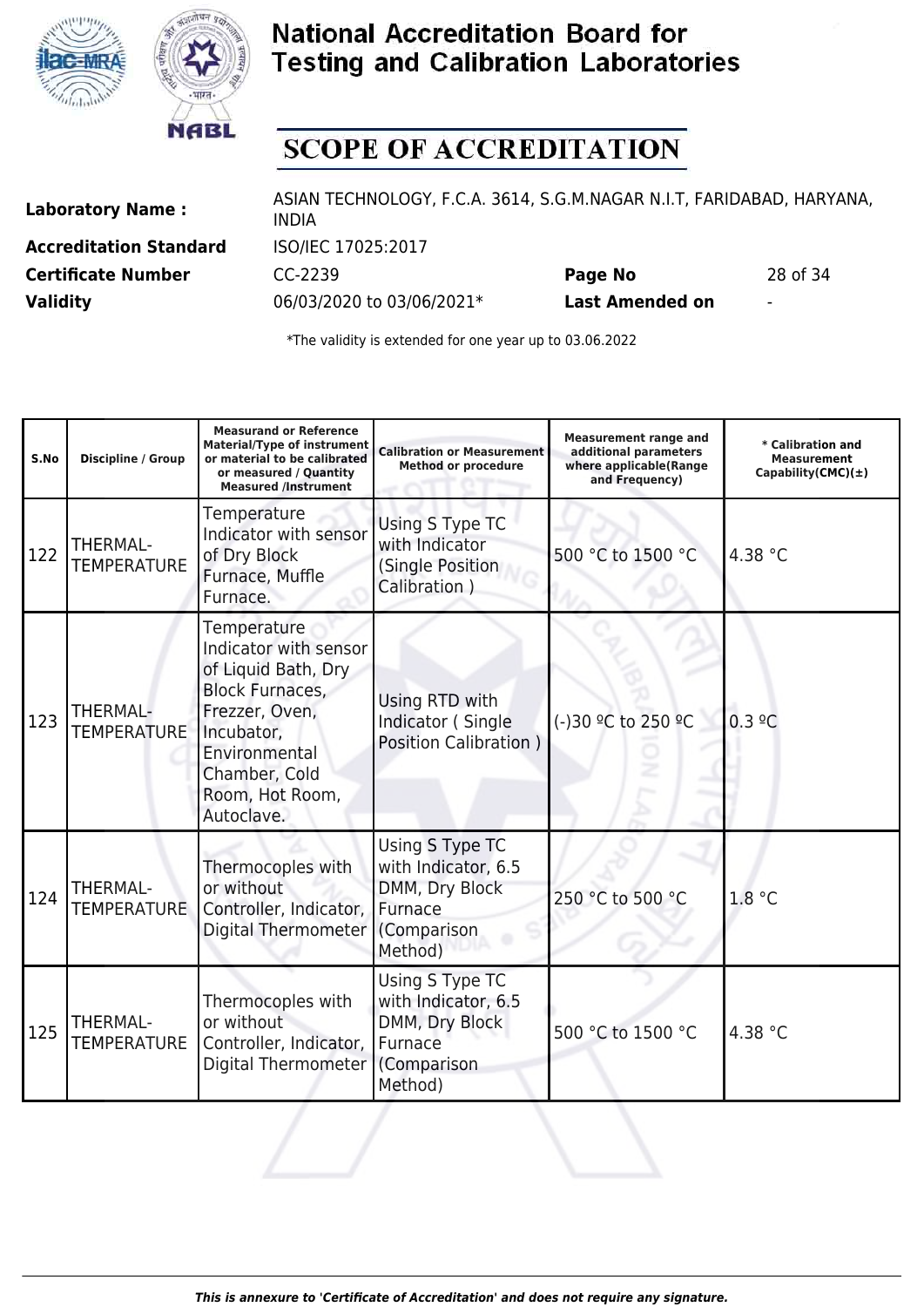



# **SCOPE OF ACCREDITATION**

**Accreditation Standard** ISO/IEC 17025:2017

Laboratory Name : ASIAN TECHNOLOGY, F.C.A. 3614, S.G.M.NAGAR N.I.T, FARIDABAD, HARYANA, INDIA **Certificate Number** CC-2239 **Page No** 29 of 34

**Validity** 06/03/2020 to 03/06/2021\* **Last Amended on** -

| S.No | Discipline / Group                                                                          | <b>Measurand or Reference</b><br>Material/Type of instrument<br>or material to be calibrated<br>or measured / Quantity<br><b>Measured /Instrument</b> | <b>Calibration or Measurement</b><br><b>Method or procedure</b>                   | <b>Measurement range and</b><br>additional parameters<br>where applicable(Range<br>and Frequency) | * Calibration and<br><b>Measurement</b><br>Capability(CMC) $(\pm)$ |
|------|---------------------------------------------------------------------------------------------|-------------------------------------------------------------------------------------------------------------------------------------------------------|-----------------------------------------------------------------------------------|---------------------------------------------------------------------------------------------------|--------------------------------------------------------------------|
|      |                                                                                             |                                                                                                                                                       | <b>Site Facility</b>                                                              |                                                                                                   |                                                                    |
| 1    | <b>ELECTRO-</b><br><b>TECHNICAL-</b><br><b>TEMPERATURE</b><br><b>SIMULATION</b><br>(Source) | Temperature<br>Simulation<br>(Indicator/Controller,<br>PID, Data logger,<br>Scanner & Recorder)<br>J-Type<br>Thermocouple                             | <b>Using Universal</b><br>Calibrator (Masibus<br>3001M by Direct<br>Method        | 50 °C to 750 °C                                                                                   | 1.4 °C                                                             |
| 2    | ELECTRO-<br><b>TECHNICAL-</b><br><b>TEMPERATURE</b><br><b>SIMULATION</b><br>(Source)        | Temperature<br>Simulation<br>(Indicator/Controller,<br>PID, Data logger,<br>Scanner & Recorder)<br>K-Type<br>Thermocouple                             | <b>Using Universal</b><br><b>Calibrator (Masibus</b><br>3001M by Direct<br>Method | 50 °C to 1300 °C                                                                                  | $1^{\circ}$ C                                                      |
| 3    | <b>ELECTRO-</b><br><b>TECHNICAL-</b><br><b>TEMPERATURE</b><br><b>SIMULATION</b><br>(Source) | Temperature<br>Simulation<br>(Indicator/Controller,<br>PID, Data logger,<br>Scanner & Recorder)<br>R-Type<br>Thermocouple                             | <b>Using Universal</b><br>Calibrator (Masibus<br>3001M by Direct<br>Method        | 200 °C to 1700 °C                                                                                 | 1.6 °C                                                             |
| 4    | <b>ELECTRO-</b><br><b>TECHNICAL-</b><br><b>TEMPERATURE</b><br><b>SIMULATION</b><br>(Source) | Temperature<br>Simulation<br>(Indicator/Controller,<br>PID, Data logger,<br>Scanner & Recorder)<br><b>RTD (PT-100)</b>                                | <b>Using Universal</b><br><b>Calibrator (Masibus</b><br>3001M by Direct<br>Method | (-)200 °C to 850 °C                                                                               | $0.60^{\circ}$ C                                                   |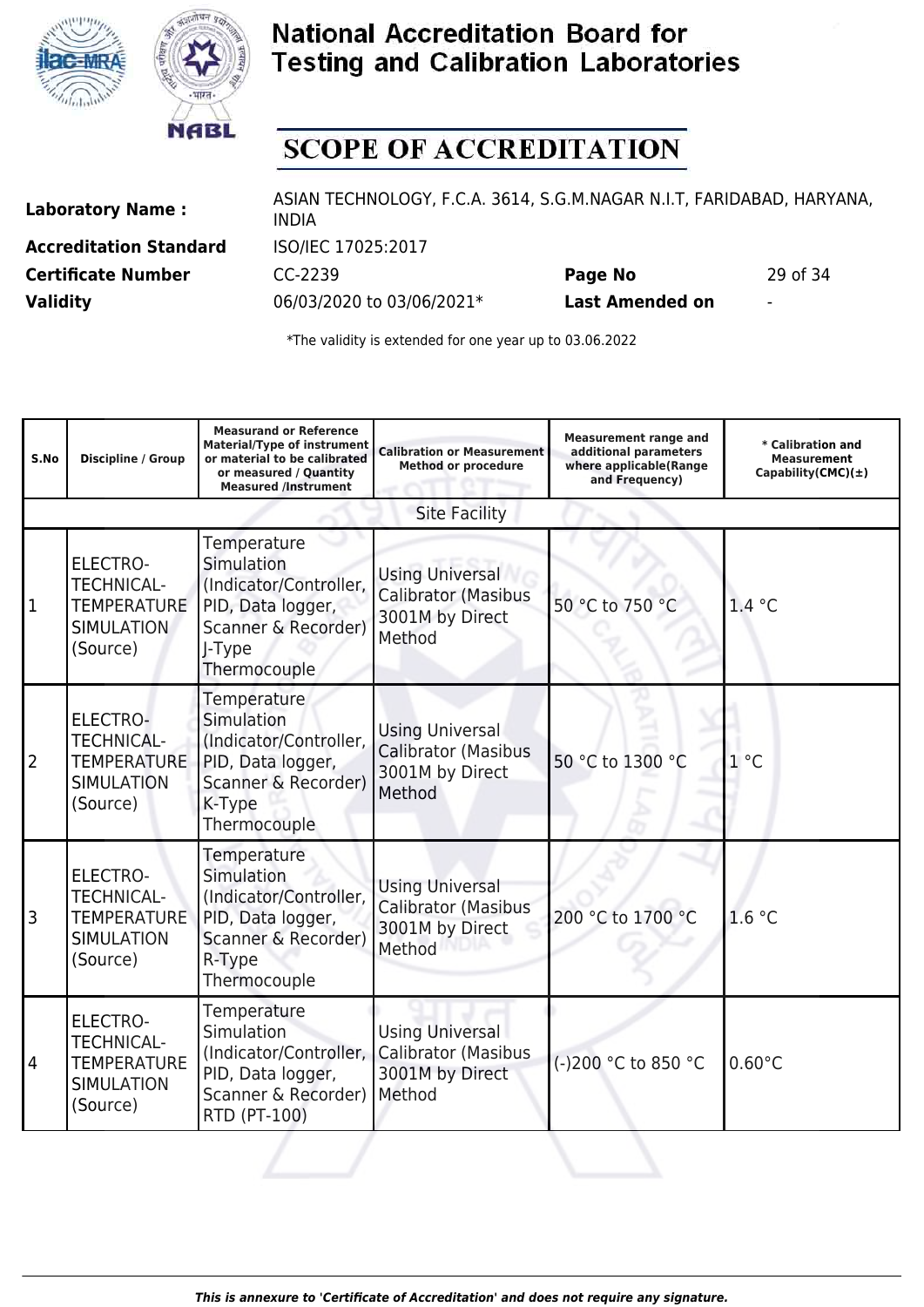



# **SCOPE OF ACCREDITATION**

**Accreditation Standard** ISO/IEC 17025:2017

Laboratory Name : ASIAN TECHNOLOGY, F.C.A. 3614, S.G.M.NAGAR N.I.T, FARIDABAD, HARYANA, INDIA **Certificate Number** CC-2239 **Page No** 30 of 34

**Validity** 06/03/2020 to 03/06/2021\* **Last Amended on** -

| S.No           | Discipline / Group                                                                                 | <b>Measurand or Reference</b><br>Material/Type of instrument<br>or material to be calibrated<br>or measured / Quantity<br><b>Measured /Instrument</b> | <b>Calibration or Measurement</b><br><b>Method or procedure</b>                   | <b>Measurement range and</b><br>additional parameters<br>where applicable(Range<br>and Frequency) | * Calibration and<br><b>Measurement</b><br>Capability(CMC) $(\pm)$ |
|----------------|----------------------------------------------------------------------------------------------------|-------------------------------------------------------------------------------------------------------------------------------------------------------|-----------------------------------------------------------------------------------|---------------------------------------------------------------------------------------------------|--------------------------------------------------------------------|
| $\overline{5}$ | ELECTRO-<br><b>TECHNICAL-</b><br><b>TEMPERATURE</b><br><b>SIMULATION</b><br>(Source)               | Temperature<br>Simulation<br>(Indicator/Controller,<br>PID, Data logger,<br>Scanner & Recorder)<br>S-Type<br>Thermocouple                             | <b>Using Universal</b><br><b>Calibrator (Masibus</b><br>3001M by Direct<br>Method | 200 °C to 1700 °C                                                                                 | 1.6 °C                                                             |
| 6              | <b>ELECTRO-</b><br><b>TECHNICAL-</b><br><b>TIME &amp;</b><br><b>FREQUENCY</b><br>(Source)          | Stop Watch / Timer/<br><b>Hour Meter</b><br>(Mechanical /<br>Digital)                                                                                 | <b>Using Digital Time</b><br>Interval Meter by<br><b>Comparison Method</b>        | 1 s to 60 s                                                                                       | $0.1$ s to $0.1$ s                                                 |
| $\overline{7}$ | <b>ELECTRO-</b><br><b>TECHNICAL-</b><br><b>TIME &amp;</b><br><b>FREQUENCY</b><br>(Source)          | Stop Watch / Timer/<br><b>Hour Meter</b><br>(Mechanical /<br>Digital)                                                                                 | <b>Using Digital Time</b><br>Interval Meter by<br><b>Comparison Method</b>        | 3600 s to 9990 s                                                                                  | 3.5 s to 7.2 s                                                     |
| 8              | <b>ELECTRO-</b><br><b>TECHNICAL-</b><br><b>TIME &amp;</b><br><b>FREQUENCY</b><br>(Source)          | Stop Watch / Timer/<br><b>Hour Meter</b><br>(Mechanical /<br>Digital)                                                                                 | <b>Using Digital Time</b><br>Interval Meter by<br><b>Comparison Method</b>        | 60 s to 3600 s                                                                                    | $0.1$ s to $3.5$ s                                                 |
| 9              | MECHANICAL-<br><b>DIMENSION</b><br>(BASIC<br><b>MEASURING</b><br>INSTRUMENT,<br><b>GAUGE ETC.)</b> | Bench Center (<br>Coaxiality)                                                                                                                         | <b>Using Cylindrical</b><br>Mandrel & lever dial<br>gauge                         | Upto to 500 mm                                                                                    | $7 \mu m$                                                          |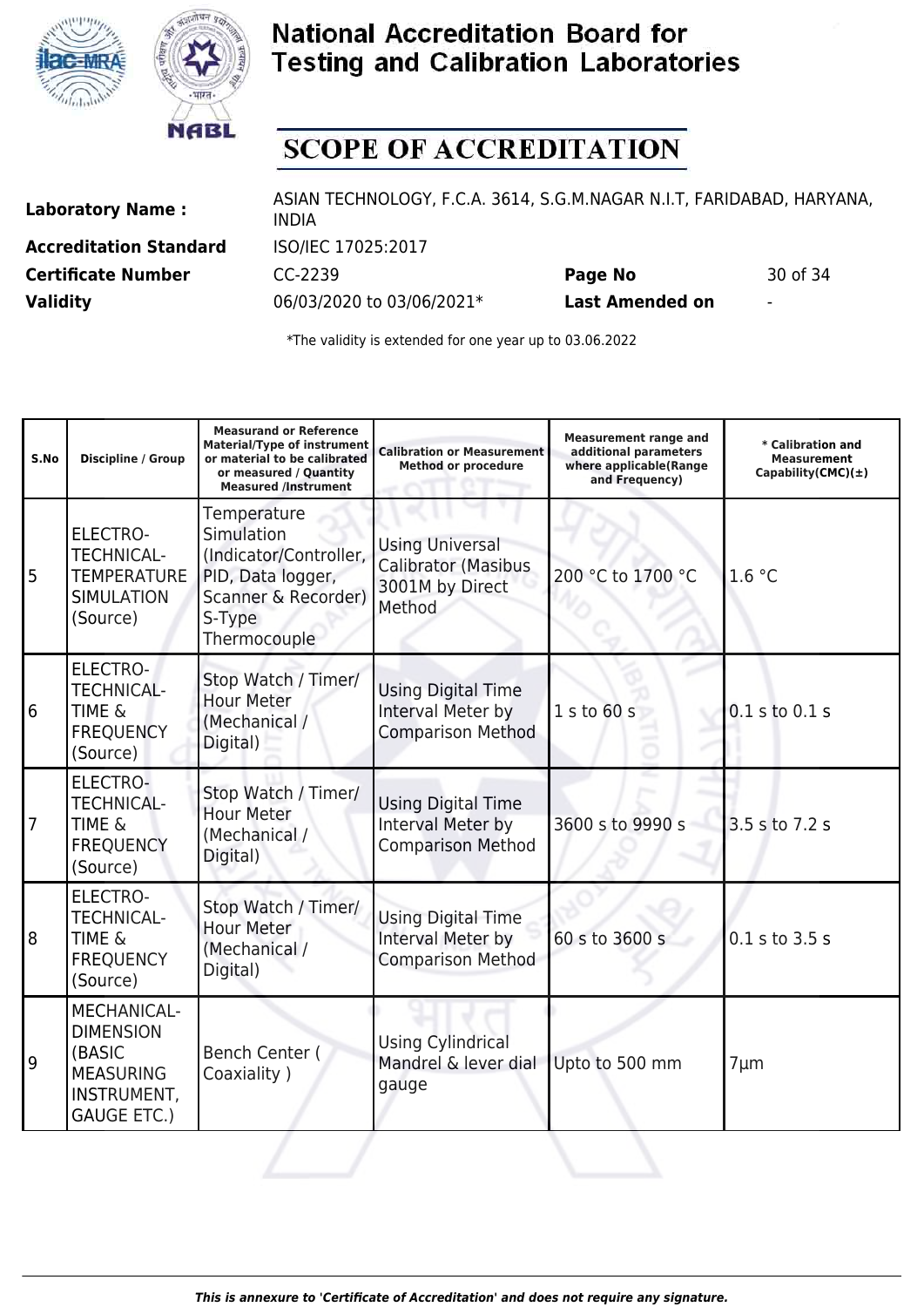



# **SCOPE OF ACCREDITATION**

**Accreditation Standard** ISO/IEC 17025:2017

Laboratory Name : ASIAN TECHNOLOGY, F.C.A. 3614, S.G.M.NAGAR N.I.T, FARIDABAD, HARYANA, INDIA **Certificate Number** CC-2239 **Page No** 31 of 34

**Validity** 06/03/2020 to 03/06/2021\* **Last Amended on** -

| S.No      | <b>Discipline / Group</b>                                                                                 | <b>Measurand or Reference</b><br><b>Material/Type of instrument</b><br>or material to be calibrated<br>or measured / Quantity<br><b>Measured /Instrument</b> | <b>Calibration or Measurement</b><br><b>Method or procedure</b>                     | <b>Measurement range and</b><br>additional parameters<br>where applicable(Range<br>and Frequency) | * Calibration and<br><b>Measurement</b><br>Capability(CMC) $(\pm)$ |
|-----------|-----------------------------------------------------------------------------------------------------------|--------------------------------------------------------------------------------------------------------------------------------------------------------------|-------------------------------------------------------------------------------------|---------------------------------------------------------------------------------------------------|--------------------------------------------------------------------|
| 10        | MECHANICAL-<br><b>DIMENSION</b><br>(BASIC<br><b>MEASURING</b><br>INSTRUMENT,<br><b>GAUGE ETC.)</b>        | Profile Projector (<br>Angularity), L.C.<br>$0.001$ mm                                                                                                       | <b>Using Angle Gauge</b><br>Set                                                     | Up to 360 °                                                                                       | 1min.                                                              |
| 11        | <b>MECHANICAL-</b><br><b>DIMENSION</b><br>(BASIC<br><b>MEASURING</b><br>INSTRUMENT,<br><b>GAUGE ETC.)</b> | Profile Projector (<br>Magnification), L.C.<br>$0.001$ mm                                                                                                    | Using Gauge blocks,<br>Digital Caliper &<br>Angle Gauge set.                        | Upto 50X                                                                                          | 1.8%                                                               |
| 12        | <b>MECHANICAL-</b><br><b>DIMENSION</b><br>(BASIC<br><b>MEASURING</b><br>INSTRUMENT,<br><b>GAUGE ETC.)</b> | Profile Projector<br>(Linear), L.C. 0.001<br>mm                                                                                                              | <b>Using Gauge Blocks</b><br>Set.                                                   | Up to 200 mm                                                                                      | $4.8 \mu m$                                                        |
| 13        | MECHANICAL-<br><b>DIMENSION</b><br>(BASIC<br><b>MEASURING</b><br>INSTRUMENT,<br><b>GAUGE ETC.)</b>        | Surface Plate                                                                                                                                                | <b>Using Electronic</b><br>Level                                                    | Upto 3X3 m                                                                                        | $0.8vL+W/125$<br>umwhere L& W are<br>in mm                         |
| <b>14</b> | MECHANICAL-<br><b>PRESSURE</b><br><b>INDICATING</b><br><b>DEVICES</b>                                     | Differential Gauge,<br>Magnehalic Gauge,<br>Pressure Gauge,<br>Manometer                                                                                     | <b>Using Digital</b><br>Manometer by<br><b>Comparison Method</b><br>as per DKD-R6-1 | 0 mmWc to 200<br>mmWc                                                                             | 0.617 Bar                                                          |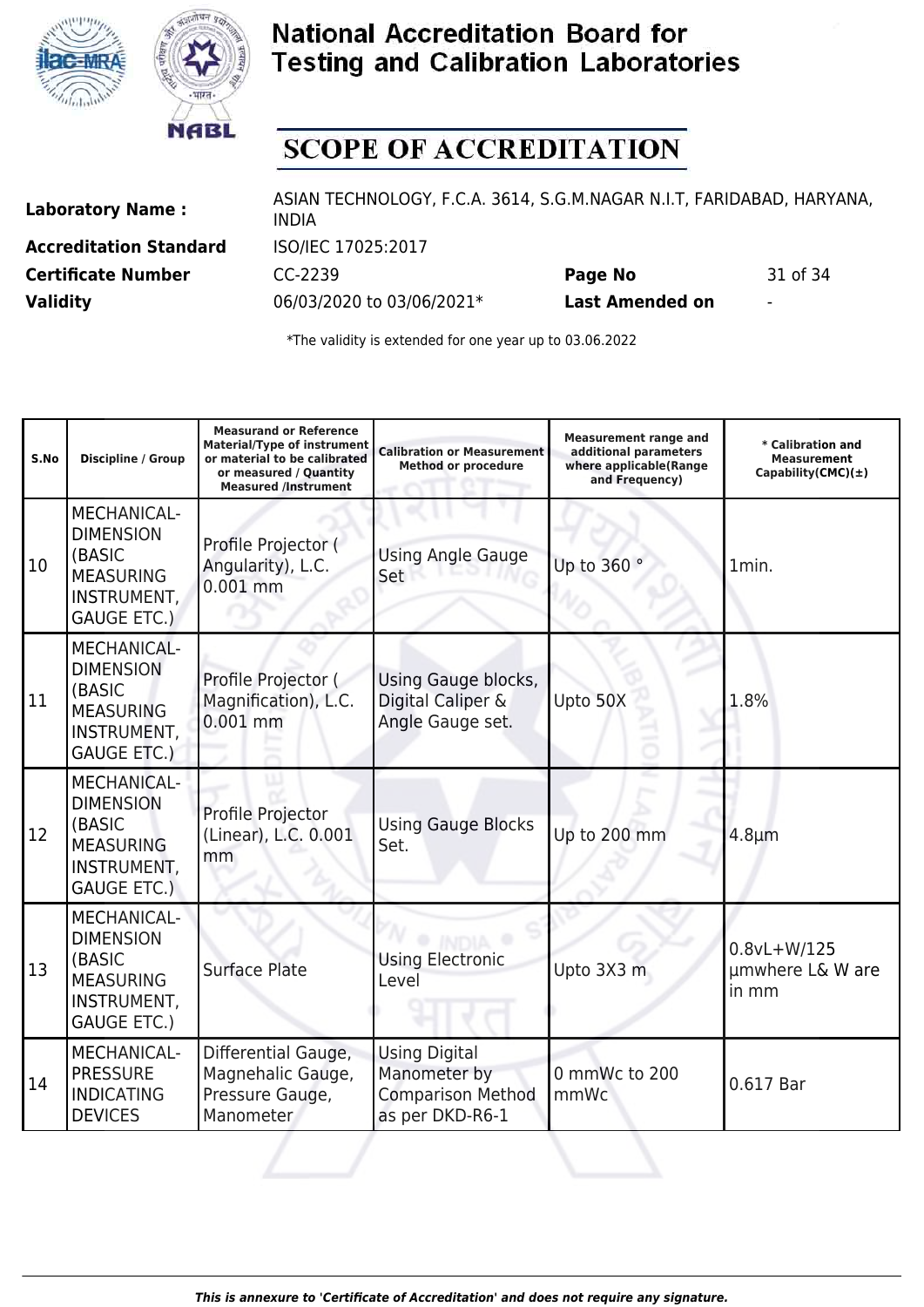



# **SCOPE OF ACCREDITATION**

**Accreditation Standard** ISO/IEC 17025:2017

Laboratory Name : ASIAN TECHNOLOGY, F.C.A. 3614, S.G.M.NAGAR N.I.T, FARIDABAD, HARYANA, INDIA **Certificate Number** CC-2239 **Page No** 32 of 34

**Validity** 06/03/2020 to 03/06/2021\* **Last Amended on** -

| S.No | Discipline / Group                                                           | <b>Measurand or Reference</b><br><b>Material/Type of instrument</b><br>or material to be calibrated<br>or measured / Quantity<br><b>Measured /Instrument</b> | <b>Calibration or Measurement</b><br><b>Method or procedure</b>                                        | <b>Measurement range and</b><br>additional parameters<br>where applicable(Range<br>and Frequency) | * Calibration and<br><b>Measurement</b><br>Capability(CMC) $(\pm)$ |
|------|------------------------------------------------------------------------------|--------------------------------------------------------------------------------------------------------------------------------------------------------------|--------------------------------------------------------------------------------------------------------|---------------------------------------------------------------------------------------------------|--------------------------------------------------------------------|
| 15   | MECHANICAL-<br><b>PRESSURE</b><br><b>INDICATING</b><br><b>DEVICES</b>        | Pressure Gauge,<br><b>Pressure Transmitter</b><br>(Digital / Analog)                                                                                         | <b>Using Digital</b><br>Pressure Gauge by<br><b>Comparison Method</b><br>as per DKD-R6-1:              | 0 Bar to 30 Bar                                                                                   | 0.291 Bar (29.1 kPa                                                |
| 16   | MECHANICAL-<br><b>PRESSURE</b><br><b>INDICATING</b><br><b>DEVICES</b>        | Pressure Gauge,<br><b>Pressure Transmitter</b><br>(Digital / Analog)                                                                                         | <b>Using Digital</b><br>Pressure Gauge by<br><b>Comparison Method</b><br>as per DKD-R6-1               | 0 Bar to 700 Bar                                                                                  | 0.60 bar (60.0 kPa)                                                |
| 17   | <b>MECHANICAL-</b><br><b>PRESSURE</b><br><b>INDICATING</b><br><b>DEVICES</b> | Vacuum Gauge<br>(Digital / Analog)                                                                                                                           | <b>Using Digital</b><br>Pressure Gauge by<br><b>Comparison Method</b><br>as per DKD-R6-1               | (-)0.9 Bar to 0 Bar                                                                               | 0.003 Bar                                                          |
| 18   | <b>THERMAL-</b><br><b>TEMPERATURE</b>                                        | <b>Calibration of Cold</b><br>Chambers/Oven/<br><b>Climatic Chamber/</b><br>Auto Clave/Deep<br>Freezer/ Liquid Bath/<br>Cold Room                            | <b>Using Data Logger</b><br>with RTD<br>Sensors(minimum<br>nine) ( Multi Position<br>Calibration)      | -40 °C to 250°C                                                                                   | 2.3 °C                                                             |
| 19   | <b>THERMAL-</b><br><b>TEMPERATURE</b>                                        | Calibration of<br>Industrial Furnaces,<br>Ovens, Muffle<br>Furnace                                                                                           | Using Data logger<br>with N Type<br>Thermocouples<br>(minimum nine)<br>(Multi Position<br>Calibration) | 250 °C to 1200 °C                                                                                 | 7.7 °C                                                             |
| 20   | <b>THERMAL-</b><br><b>TEMPERATURE</b>                                        | Liquid-in-Glass<br>Thermometer                                                                                                                               | Using RTD with<br>Indicator, Silicon Oil<br><b>Bath (Comparison</b><br>method)                         | 50 °C to 250 °C                                                                                   | 0.63 °C                                                            |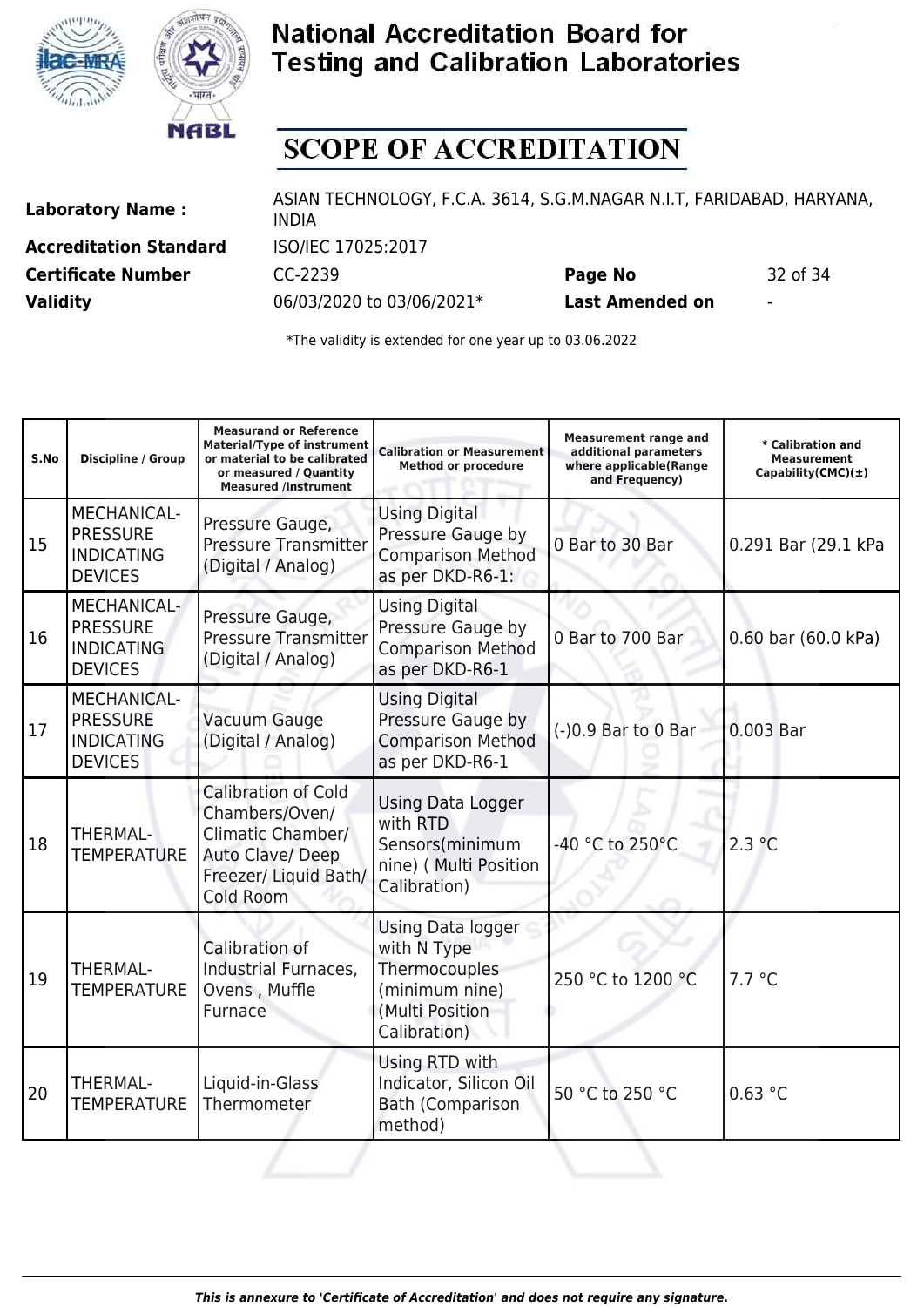



# **SCOPE OF ACCREDITATION**

**Accreditation Standard** ISO/IEC 17025:2017

Laboratory Name : ASIAN TECHNOLOGY, F.C.A. 3614, S.G.M.NAGAR N.I.T, FARIDABAD, HARYANA, INDIA **Certificate Number** CC-2239 **Page No** 33 of 34

**Validity** 06/03/2020 to 03/06/2021\* **Last Amended on** -

| S.No | <b>Discipline / Group</b>             | <b>Measurand or Reference</b><br><b>Material/Type of instrument</b><br>or material to be calibrated<br>or measured / Quantity<br><b>Measured /Instrument</b>                           | <b>Calibration or Measurement</b><br><b>Method or procedure</b>                     | <b>Measurement range and</b><br>additional parameters<br>where applicable(Range<br>and Frequency) | * Calibration and<br><b>Measurement</b><br>Capability(CMC) $(\pm)$ |
|------|---------------------------------------|----------------------------------------------------------------------------------------------------------------------------------------------------------------------------------------|-------------------------------------------------------------------------------------|---------------------------------------------------------------------------------------------------|--------------------------------------------------------------------|
| 21   | THERMAL-<br><b>TEMPERATURE</b>        | RTD s,<br>Thermocouples with<br>or without<br>Controller, Indicator,<br>Dial Temperature<br>Gauge, Digital<br>Thermometer,<br>Temperature<br>Transmitter etc.                          | Using RTD with<br>Indicator, 6.5 DMM,<br>Silicon Oil Bath<br>(Comparison<br>Method) | 50 °C to 250 °C                                                                                   | 0.3 °C                                                             |
| 22   | THERMAL-<br><b>TEMPERATURE</b>        | Temperature<br>Indicator with sensor<br>of Dry Block<br>Furnace, Muffle<br>Furnace                                                                                                     | Using R type TC with<br>indicator (Single<br><b>Position Calibration</b> )          | 500 °C to 1500 °C                                                                                 | 4.4 °C                                                             |
| 23   | <b>THERMAL-</b><br><b>TEMPERATURE</b> | Temperature<br>Indicator with sensor<br>of Dry Block<br>Furnace/ Muffle<br>Furnace                                                                                                     | Using R type TC with<br>indicator (Single<br><b>Position Calibration)</b>           | 250 °C to 500 °C                                                                                  | 1.8 °C                                                             |
| 24   | THERMAL-<br><b>TEMPERATURE</b>        | <b>Temperature</b><br>Indicator with sensor<br>of Liquid Bath, Dry<br><b>Block Furnaces,</b><br>Frezzer, Incubator,<br>Environmental<br>Chamber, Cold<br>Room, Hot Room,<br>Autoclave. | Using RTD with<br>Temperature<br>Indicator, (Single<br><b>Position Calibration)</b> | (-30) <sup>o</sup> C to 250 <sup>o</sup> C                                                        | $0.3 \degree C$                                                    |